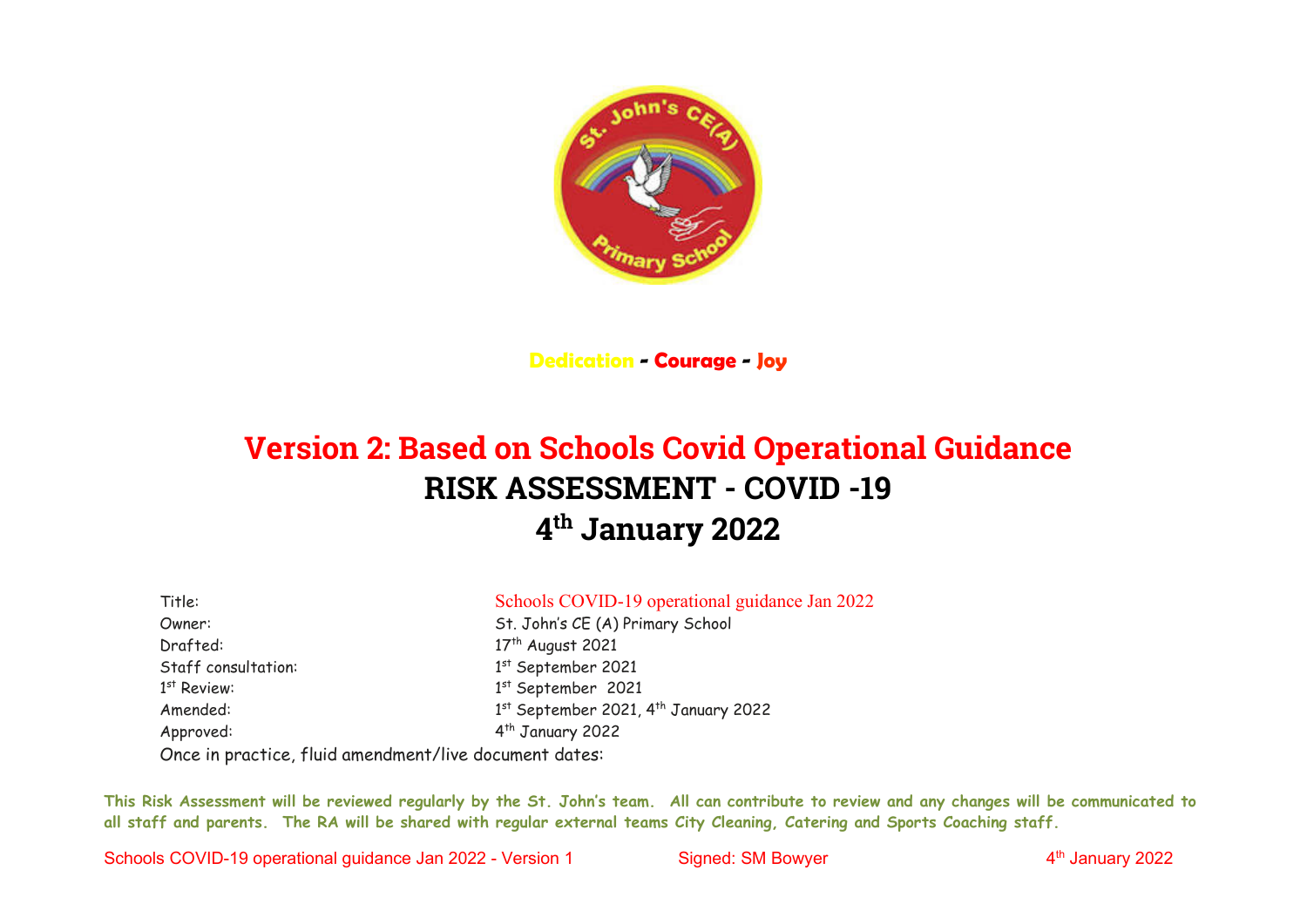Let your roots grow down into him, and let your lives be built on him. Then your faith will grow strong in the truth you were taught, and you will overflow with thankfulness. *Colossians 2:7*

### **Pink represents the most recent addition**

Covid-19 is a new illness that can affect your lungs and airways. It is caused by a virus called Coronavirus. Symptoms can be mild, moderate, severe or fatal. Different have variants have developed, including Delta and Omicron.

The virus is spread in minute water droplets that are expelled from the body through sneezing, coughing, talking and breathing. The virus can be transferred to the hands and from there to surfaces. It can survive on surfaces for a period after transfer (depending on such things as the surface type, its moisture content and temperature).

This Risk Assessment is for dealing with the current Covid-19 situation in the workplace and the full reopening of the school. It is not likely to cover all scenarios and each employer should consider their own unique circumstances and inform senior leaders of any changes to these.

| <b>Risk Rating</b> | Description                                                                                          | <b>Action Priority</b>    |
|--------------------|------------------------------------------------------------------------------------------------------|---------------------------|
|                    |                                                                                                      |                           |
| High (H)           | Where harm is certain or near certain to occur and/or major injury or ill-<br>health could result.   | Urgent action             |
| Medium (M)         | Where harm is possible to occur and/or serious injury could result e.g. off<br>work for over 3 days. | Medium priority           |
| Low $(L)$          | Where harm is unlikely or seldom to occur and/or minor injury could result                           | No action or low priority |
|                    | e.g. cuts, bruises, strain.                                                                          | action                    |

**Risk Rating** - The risk rating is used to prioritise the action required. Deal with those hazards that are high risk first.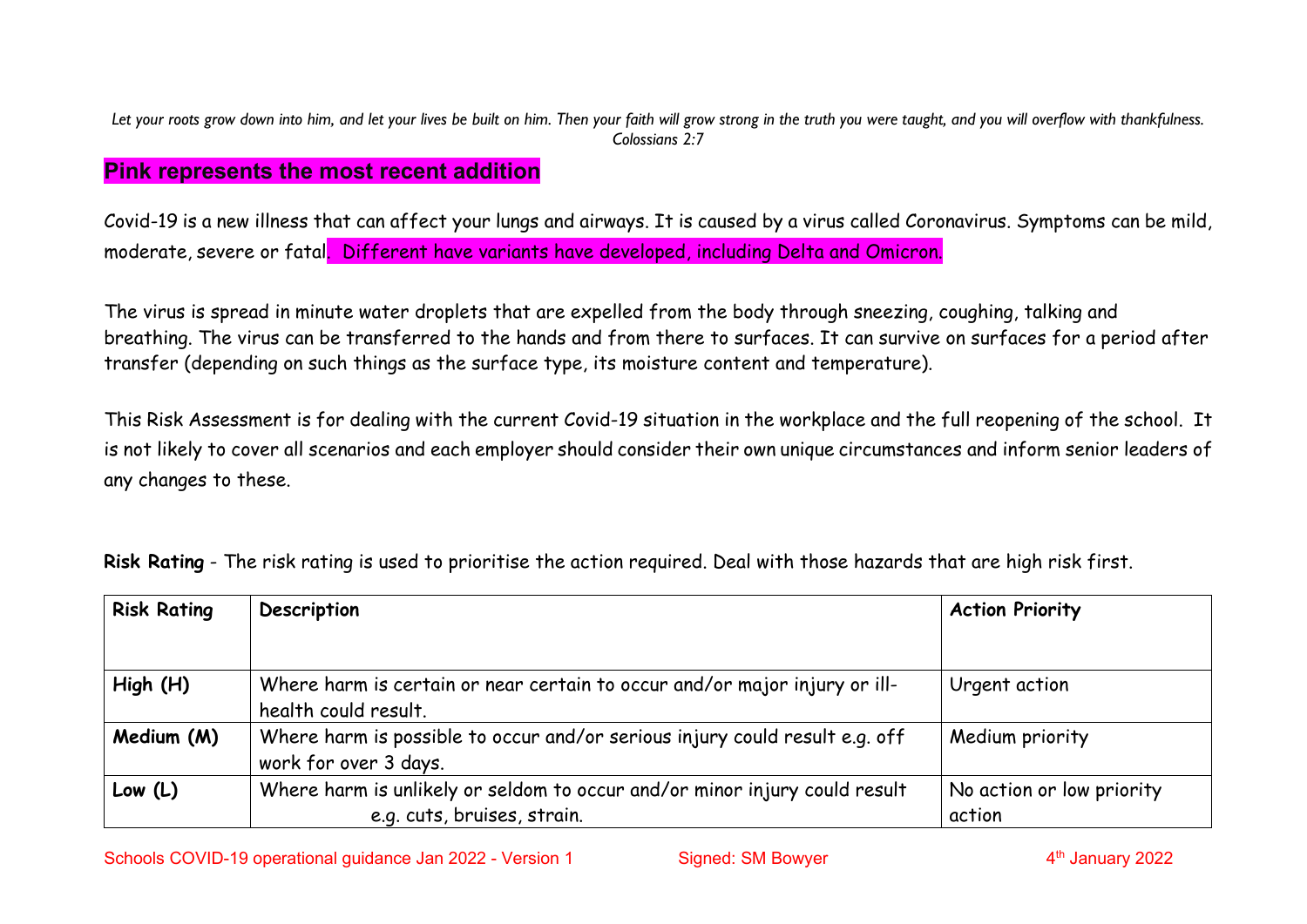### Schools COVID-19 operational guidance Jan 2022 guidance considered

The government continues to manage the risk of serious illness from the spread of the virus. The Prime Minister announced on 27 November the temporary introduction of new measures as a result of the Omicron variant and on 8 December that Plan B, set out in the autumn and winter plan 2021, was being enacted. As a result, these measures are reflected in this guidance for schools. This advice remains subject to change as the situation develops. 5 COVID-19 continues to be a virus that we learn to live with and the imperative to reduce the disruption to children and young people's education remains. Our priority is for you to deliver face-to-face, high-quality education to all pupils. The evidence is clear that being out of education causes significant harm to educational attainment, life chances, mental and physical health.

Changes to the previous version Changes to the guidance since its 9 December 2021 publication include: • Updated the Face coverings section to include the use of face coverings in classrooms for Year 7 and above. (This does not apply to St,. johns Primary age pupils)

*As UK and local rates are still high St. John's have made the decision to maintain our measures and only gradually remove measures to support the health of the staff, parents, pupils and visitors. Many proportionate controls and measures will still remain in the near future. A 'step up' or 'step down' approach will be used with measures.*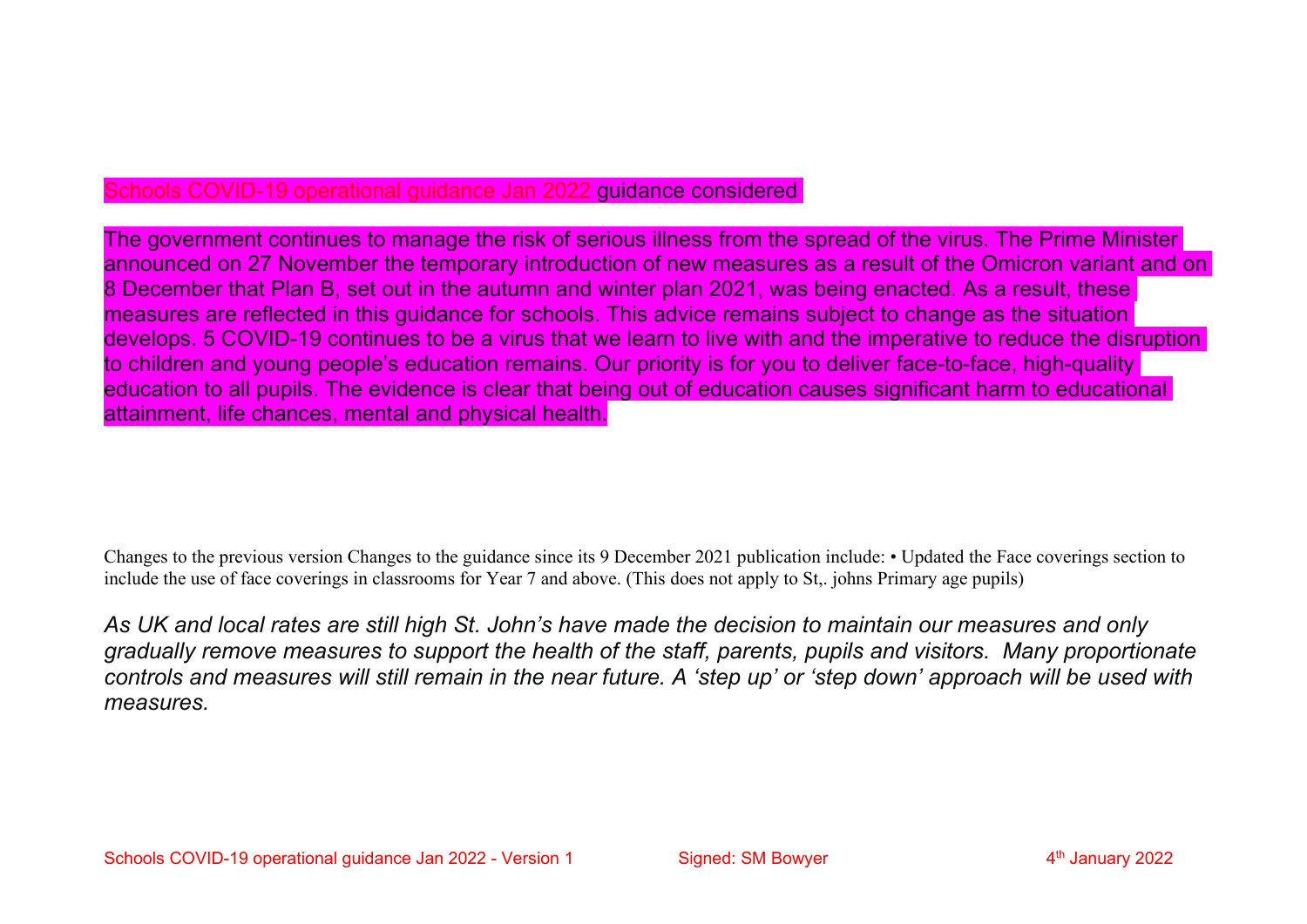| Key:            |                                      |
|-----------------|--------------------------------------|
| НT              | Headteacher                          |
| SLT             | Senior Leadership Team               |
| SS              | Site Staff                           |
| <b>HSLW</b>     | Home School Link Worker              |
| KL              | Katt Lovatt                          |
| TB              | <b>Tracy Bettany</b>                 |
| TC              | <b>Tracy Colley</b>                  |
| CM              | Chloe Moran                          |
| <b>DS</b>       | Donna Simpson                        |
| <b>JR</b>       | Jodie Roberts                        |
| SI              | <b>Sharon Inskip</b>                 |
| <b>CBS</b>      | Class Based Staff                    |
| LT              | Lunchtime Team                       |
| <b>CCT</b>      | City Cleaning Team                   |
| <b>BATs</b>     | <b>Business, Administration Team</b> |
| FAs             | First Aiders                         |
| P               | Parents                              |
| V               | Visitors                             |
| G               | Government                           |
| RA              | Risk Assessment                      |
| C <sub>19</sub> | Covid-19                             |
| <b>OG</b>       | On Going                             |
| T4S             | Time 4 Sport                         |

#### (Susan Bowyer)

(John Cox/ Rob Preston)  $(HSLW)$ (EYFS Lead)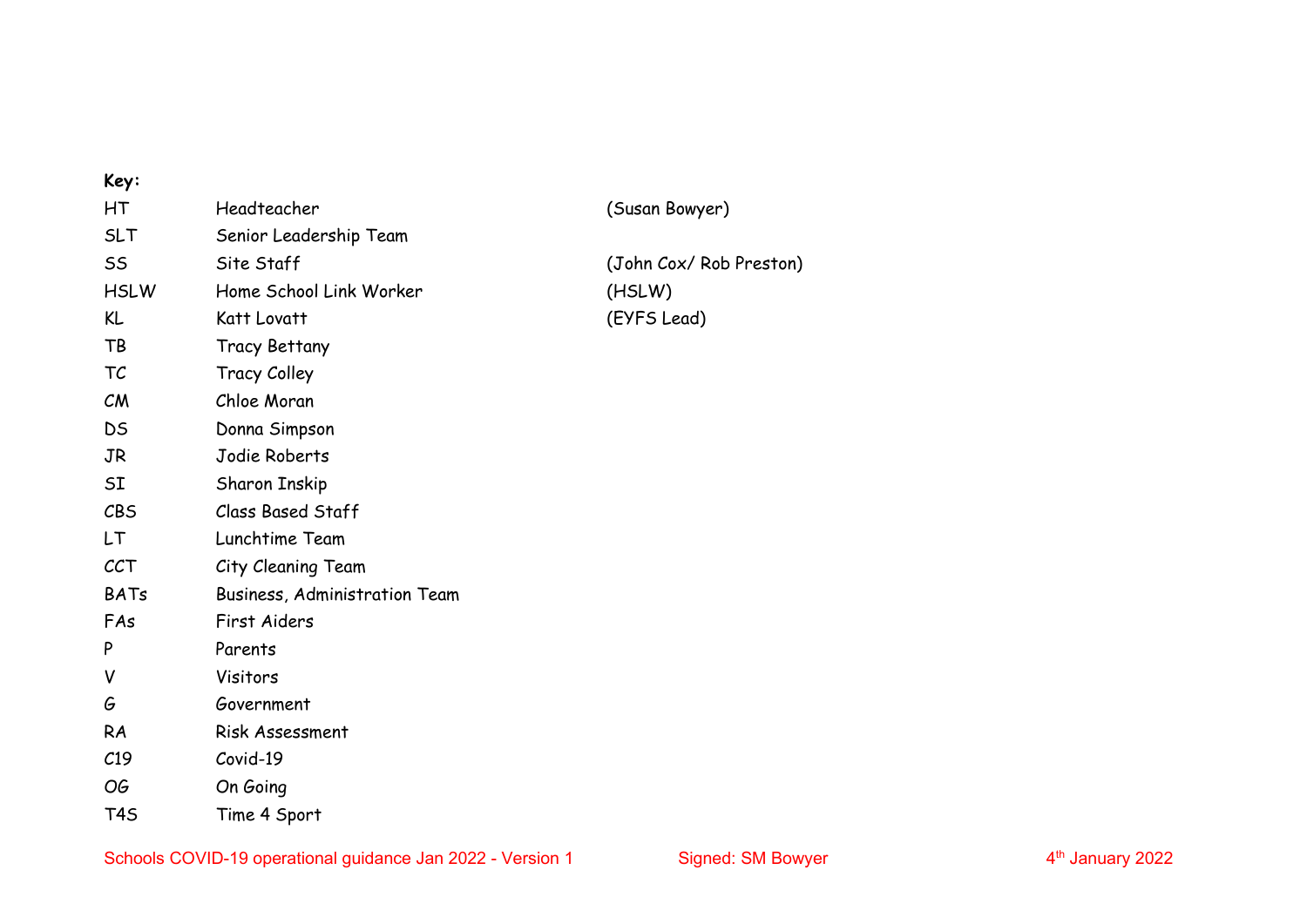# **AREA**

**1. Building Compliance**

**Reducing the spread of Covid-19**

- **2. Meeting School opening date of 5th Jan 2022**
- **3. Promoting and Implementing Social Distancing**
- **4. Illness and Covid-19 Symptoms or Covid-19 case.**
- **5. Staffing**
- **6. Mental Health**
- **7. Additions and Changes to Cleaning**
- **8. PPE (Personal Protective Equipment)**
- **9. Handwashing**
- **10.Sneeze and Coughs**
- **11.First Aid**
- **12. Medication**
- **13.Equipment and Resources**
- **14.Visitors**
- **15.Sun Protection**
- **16. Behaviour Policy**
- **17.Emergencies**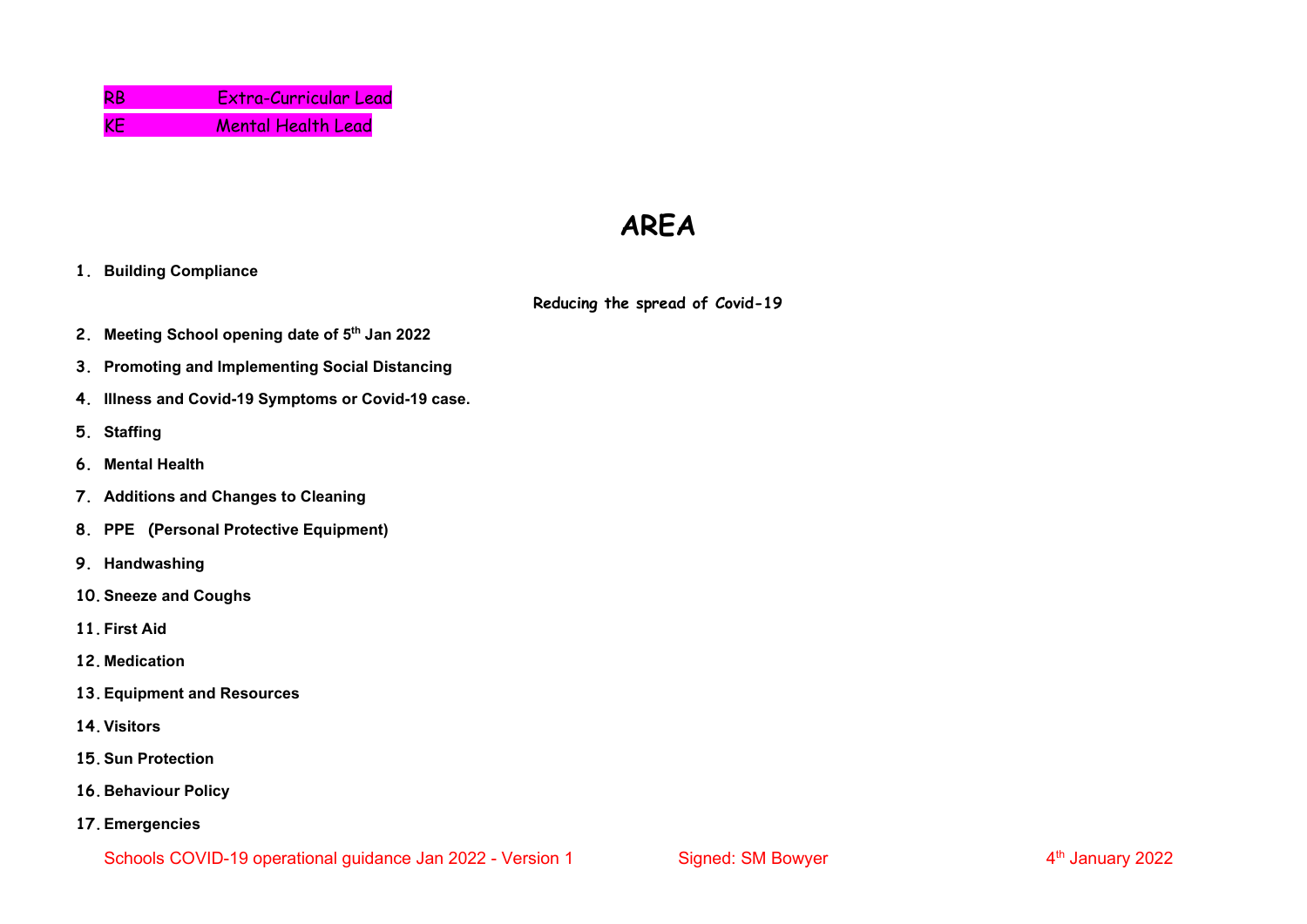- **18. Curriculum (PE and Music)**
- **19. Before and/or after school care.**
- **20. Individual Risk Assessments**

### **Pink represents the most recent addition**

| 1. Area                              | <b>What are</b><br>the<br><b>Hazards?</b> | <b>Who might</b><br>be harmed<br>and how? | $\overline{\mathbf{z}}$<br>잋<br>70 | <b>Controls Required</b>                                                                                                                                                                                          | MHom<br>kctions<br>Vhom?<br>9 | ξ.<br>5<br>S<br>$\sim$<br>Ø | <b>Checked and</b><br><b>implemented</b><br>on 1 <sup>st</sup> Sept<br>2021<br>New Risk<br><b>Rating H, M, L</b> |
|--------------------------------------|-------------------------------------------|-------------------------------------------|------------------------------------|-------------------------------------------------------------------------------------------------------------------------------------------------------------------------------------------------------------------|-------------------------------|-----------------------------|------------------------------------------------------------------------------------------------------------------|
| <b>Building</b><br><b>Compliance</b> |                                           |                                           |                                    | All building compliance has returned to the regular checks and controls and this will only be 'stepped up' where there<br>is a need. E.g. Full or partial closure with a need for additional legionnaires checks. |                               |                             |                                                                                                                  |

## **Reducing the spread of Covid-19**

#### **The Hazards**

The virus is spread in minute water droplets that are expelled from the body through sneezing, coughing, talking and breathing. The virus can be transferred to the hands and from there to surfaces. It can survive on surfaces for a period after transfer (depending on such things as the surface type, its moisture content and temperature).

Covid-19 is a new illness that can affect your lungs and airways. It is caused by a virus called Coronavirus. Symptoms can be mild, moderate, severe or fatal.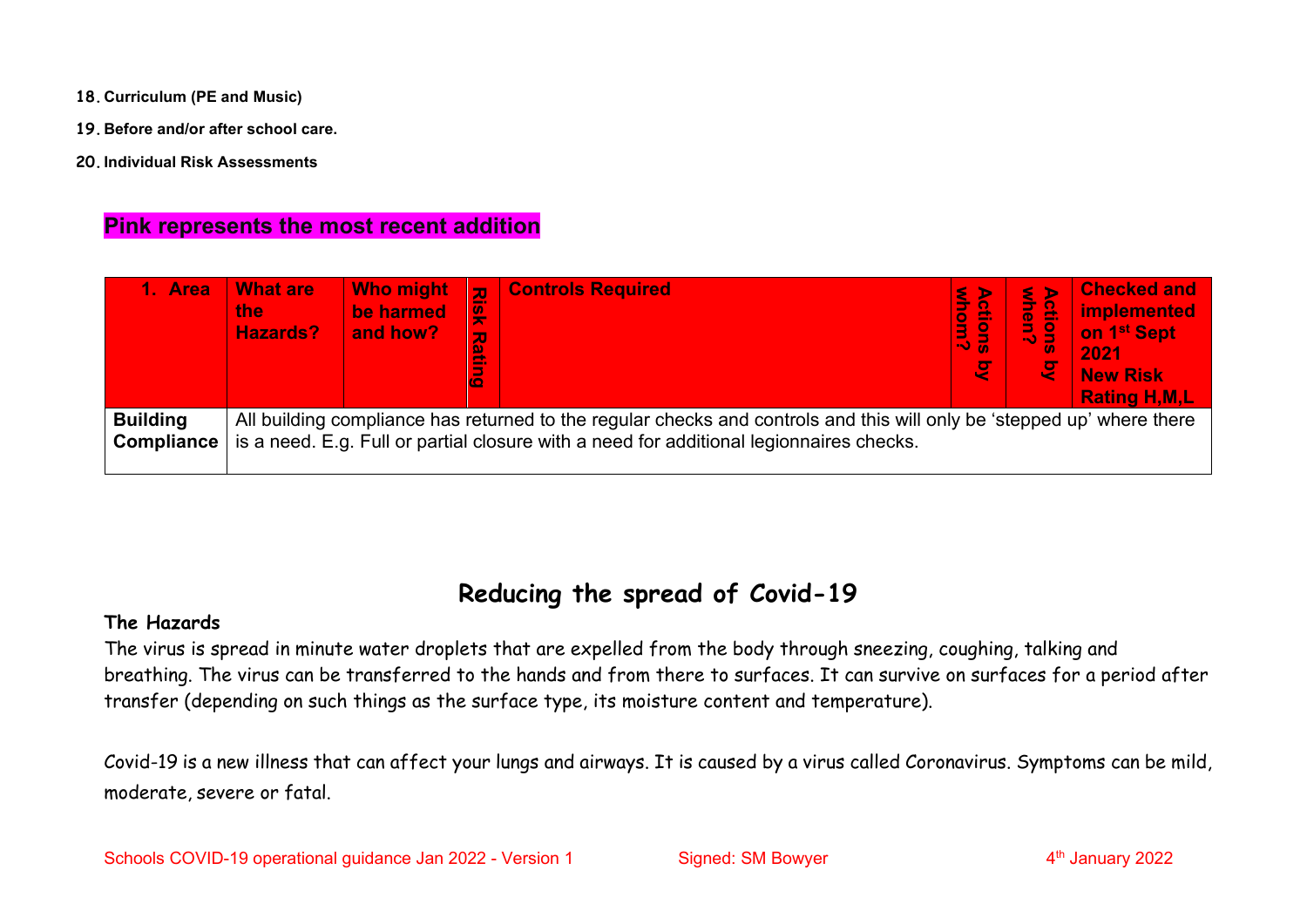|                                     | 2. Area   What are<br>the<br><b>Hazards?</b> | <b>Who might</b><br>be harmed and<br>how?                                                                                                                           | <b>Risk</b><br>カ<br><b>Satin</b><br>$\overline{c}$ | <b>Controls Required</b>                                                                                                                                                                                                                                                                                                                                      | <u>y Monr?</u><br><b>Actions</b><br>g | <b>Actions</b><br>when?<br>g | <b>Checked and</b><br><b>implemented</b><br>on 4 <sup>th</sup> Jan<br>2022<br><b>New Risk</b><br><b>Rating H, M, L</b> |
|-------------------------------------|----------------------------------------------|---------------------------------------------------------------------------------------------------------------------------------------------------------------------|----------------------------------------------------|---------------------------------------------------------------------------------------------------------------------------------------------------------------------------------------------------------------------------------------------------------------------------------------------------------------------------------------------------------------|---------------------------------------|------------------------------|------------------------------------------------------------------------------------------------------------------------|
| <b>Meeting School</b>               | Spread of                                    | <b>Staff</b>                                                                                                                                                        | H                                                  | <b>Risk assessment/planning/Actions</b>                                                                                                                                                                                                                                                                                                                       | HT/<br>govs                           | 4 <sup>th</sup><br>Jan       | All sections                                                                                                           |
| open date of 4th<br>January 2022 to | Covid19-<br>Unable to                        | <b>Pupils</b><br><b>Parents</b>                                                                                                                                     |                                                    | met.                                                                                                                                                                                                                                                                                                                                                          |                                       | 2022                         | will be<br>expected to                                                                                                 |
| staff, pupils and<br>visitors.      | meet<br>requirements<br>of<br>risk           | Visitors to<br>the premises<br>Contactors<br><b>Drivers</b>                                                                                                         |                                                    | The governors/ SLT are in<br>conversation with the Local Authority,<br>Unions etc.                                                                                                                                                                                                                                                                            |                                       |                              | be lowered to<br>M if controls<br>implemented.                                                                         |
|                                     | assessment                                   | Increase in<br>$C-19$<br>exposure<br>and or fatal<br>Due to                                                                                                         |                                                    | To allow governors to make the<br>appropriate response as the<br>employer and school to consult and<br>implement changes with the staff,<br>parents and pupils the school to open<br>to all pupils on 5 <sup>th</sup> January 2022                                                                                                                            |                                       |                              |                                                                                                                        |
|                                     |                                              | Government<br>advice that they<br>would look at usual<br>opening of schools<br>on 2 <sup>nd</sup> September<br>to pupils and 1 <sup>st</sup><br>Sept 2021 to staff. |                                                    | If dates or <b>advice</b> changed by<br>government, LA or Governors then this<br>will automatically be followed.<br>If the school are unable to meet the<br>requirements of the above and the RA<br>actions, the school will not reopen on<br>the 5 <sup>th</sup> January 2022 to pupils. The<br>school will only reopen once these<br>measures are in place. |                                       |                              |                                                                                                                        |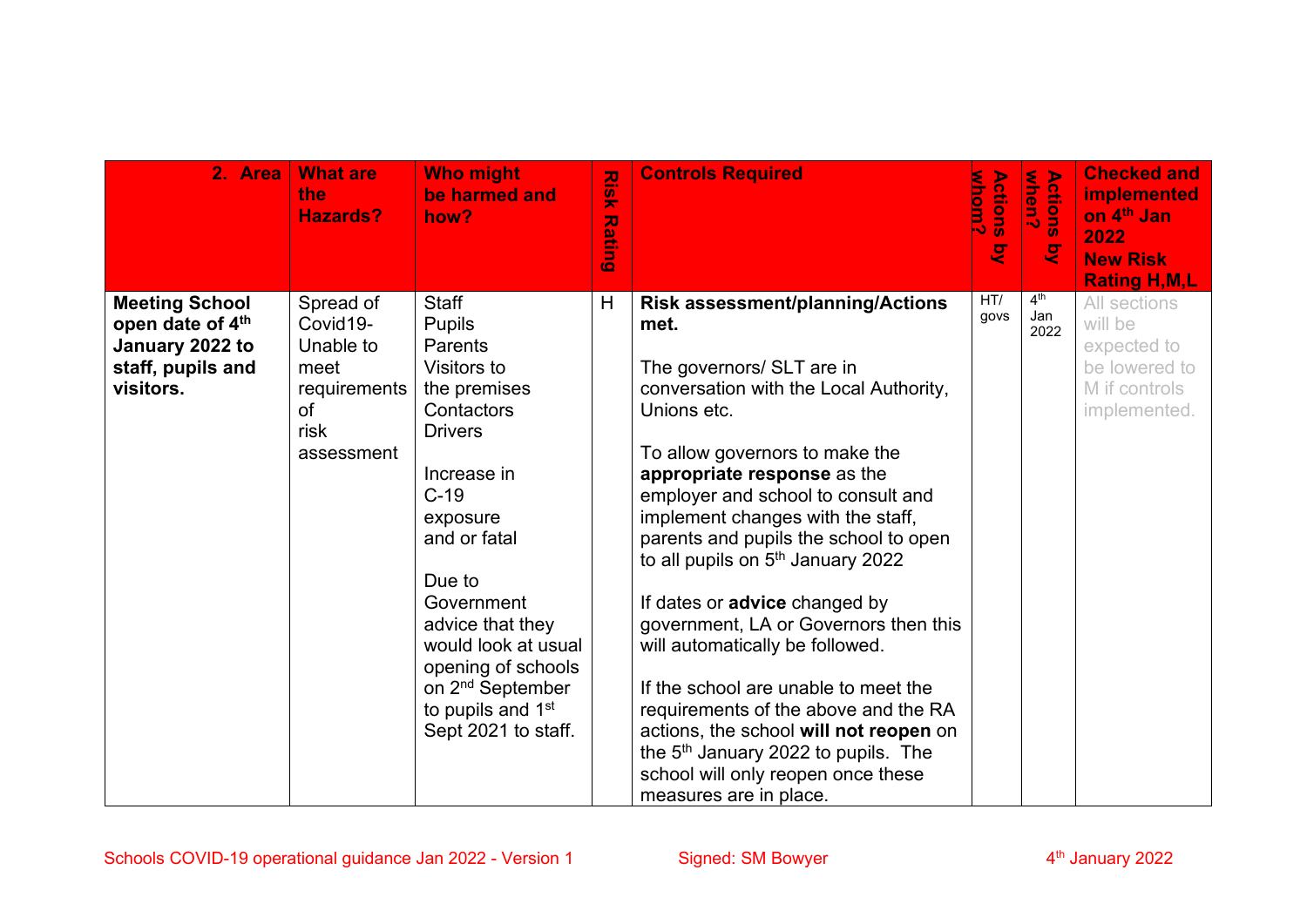| 3 <sub>1</sub>                                                                | <b>What are</b><br>the<br><b>Hazards?</b>                   | <b>Who</b><br>might<br>be<br>harmed<br>and how?                                                            | <b>NSIX</b><br><b>Rating</b> | <b>Controls Required</b>                                                                                                                                                                                                                                                                                                                             | Whom?<br><b>Actions</b><br>g                  | Actions<br>when?<br>g                                    | <b>Checked</b><br>and<br><b>implemented</b><br>on 4 <sup>th</sup> Jan<br><b>2022 New</b><br><b>Risk Rating</b><br>H, M, L |
|-------------------------------------------------------------------------------|-------------------------------------------------------------|------------------------------------------------------------------------------------------------------------|------------------------------|------------------------------------------------------------------------------------------------------------------------------------------------------------------------------------------------------------------------------------------------------------------------------------------------------------------------------------------------------|-----------------------------------------------|----------------------------------------------------------|---------------------------------------------------------------------------------------------------------------------------|
| <b>Promoting</b><br>and<br>Implementing<br><b>Social</b><br><b>Distancing</b> | Spread of<br>Covid-19<br>due to not<br>social<br>distancing | Staff<br><b>Pupils</b><br>Parents<br><b>Visitors</b><br>to the<br>premises<br>Contactors<br><b>Drivers</b> | Н                            | Initial reduction of extended services<br>Clubs take place in bubbles (e.g. Year 3/4 after<br>school Time 4 Sport). Where they cannot well<br>ventilated areas are to be used.<br>Where possible children will be taught in consistent<br>year groups. Except for priority learning or pastoral<br>support (e.g. phonics, interventions)             | <b>RB</b><br><b>CBS</b><br>HT.                | 5 <sup>th</sup><br>Jan<br>2022<br>5 <sup>th</sup><br>Jan | M                                                                                                                         |
|                                                                               |                                                             | Increase<br>in C-19<br>exposure<br>and or<br>fatal                                                         |                              | Year groups will mainly be taught in one<br>classroom/Area<br>Nursery and reception in nursery and reception<br>classrooms.<br>Year 1 and 2 in year 1 and 2 classrooms.<br>Y3/4 in Year 3 and 4 classrooms<br>Year 5/6 in year 5 and 6 classrooms<br>IT suite to be used and sanitised after use.<br>Where possible groups do not $mix -$ except for | CBS/LT<br>CBS/LT<br><b>CBS</b><br>CBS/<br>LT. | 5 <sup>th</sup><br>Jan<br>5 <sup>th</sup>                |                                                                                                                           |
|                                                                               |                                                             |                                                                                                            |                              | priority learning and pastoral.<br>Social distancing reminders may take place.<br>Staggered start/end to the school day and/or<br>different exits to the end of the day.<br>$8.30 - 2.50$ pm (Nursery Door)<br>nursery<br>8.30 - 2.50pm (Reception Door)<br>Rec                                                                                      | SB/<br>BATs/<br><b>CBS</b>                    | Jan<br>5 <sup>th</sup><br>Jan                            |                                                                                                                           |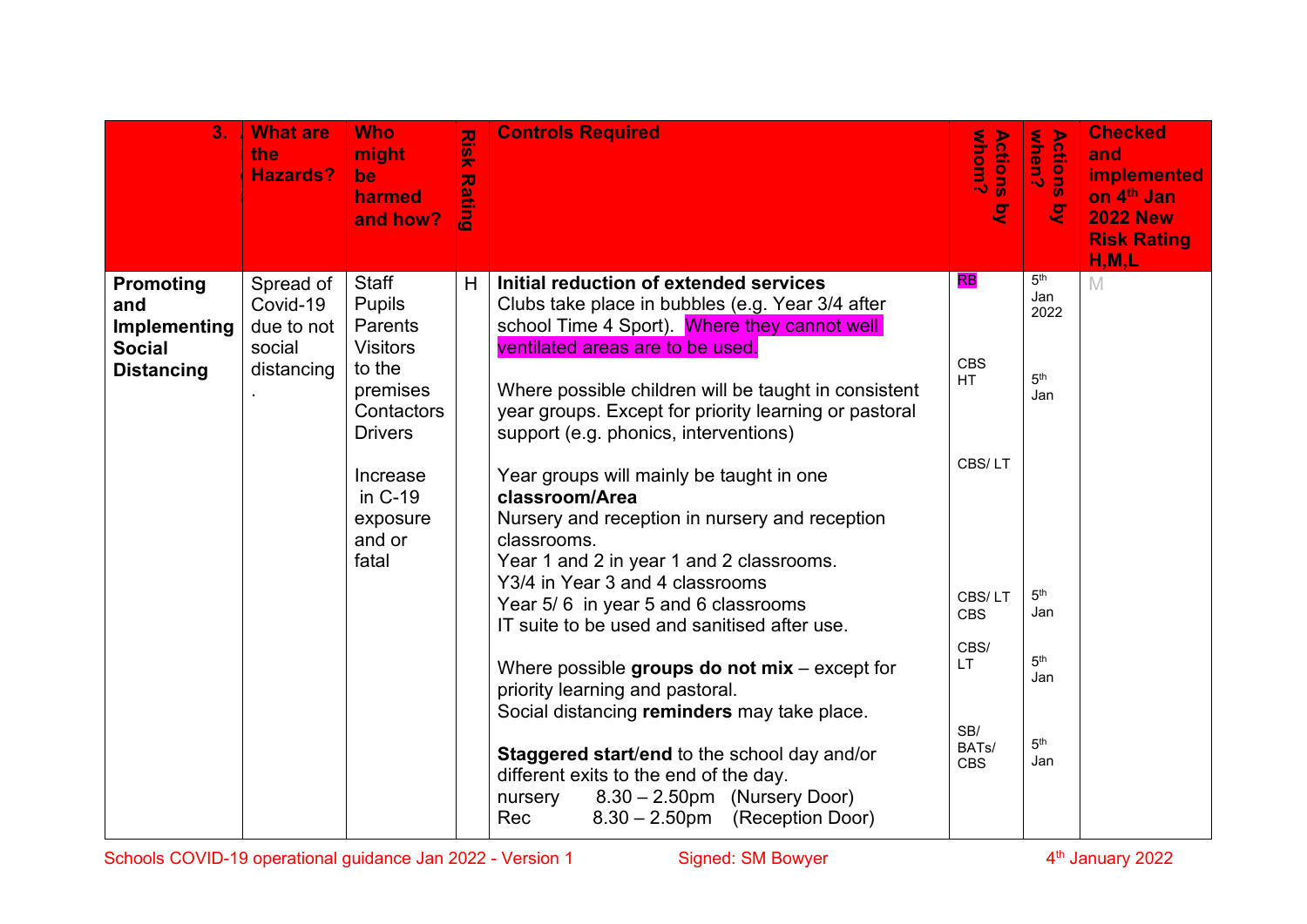| Year $1/2$<br>$8.30 - 2.50$ pm (Own classroom doors)<br>Y3/4<br>$8.35 - 2.55$ pm (Own classroom doors)<br>Year $5/6$ $8.40 - 3$ -pm<br>(Own classroom doors)<br>Times are staggered but sibling can arrive and enter<br>the school at the first child opening time.<br>Lunchtime and individual playground areas for super<br>phase bubbles. | CBS/<br>LT.                      | 5 <sup>th</sup><br>Jan                           |  |
|----------------------------------------------------------------------------------------------------------------------------------------------------------------------------------------------------------------------------------------------------------------------------------------------------------------------------------------------|----------------------------------|--------------------------------------------------|--|
| Lunch slot<br><b>Nursery</b><br>hall<br>Rec<br>hall<br>Year $1/2$<br>classes<br>Year $\frac{3}{4}$<br>classes<br>Year 5<br>hall<br>Year 6<br>hall                                                                                                                                                                                            |                                  |                                                  |  |
| Allocated lunchtime exits and entrance used to<br>outdoor areas. (individual classroom exits)                                                                                                                                                                                                                                                | LT/<br><b>CBS</b>                | 5 <sup>th</sup><br>Jan                           |  |
| Year 1-4 will eat in their classroom. Children follow<br>one way system to collect their dinner on a tray and<br>follow one way system back to class.<br>Pupils with lunch boxes to store in their classrooms<br>under their desks. (Nursery and Reception store in<br>cloakroom).                                                           | LT.<br>CBS/<br>LT.               | 5 <sup>th</sup><br>Jan<br>5 <sup>th</sup><br>Jan |  |
| Pupils play on different playgrounds<br>Nursery and reception - EYFS playground<br>Year $\frac{1}{2}$<br>KS1 playground<br>Year 3/4<br>KS2 playground (lower)<br>Year 5/6 KS2 playground (top)<br>2 metre distancing markers and posters around                                                                                              | CBS/<br>LT/T4S<br><b>BATs</b> to | 5 <sup>th</sup><br>Jan<br>5 <sup>th</sup>        |  |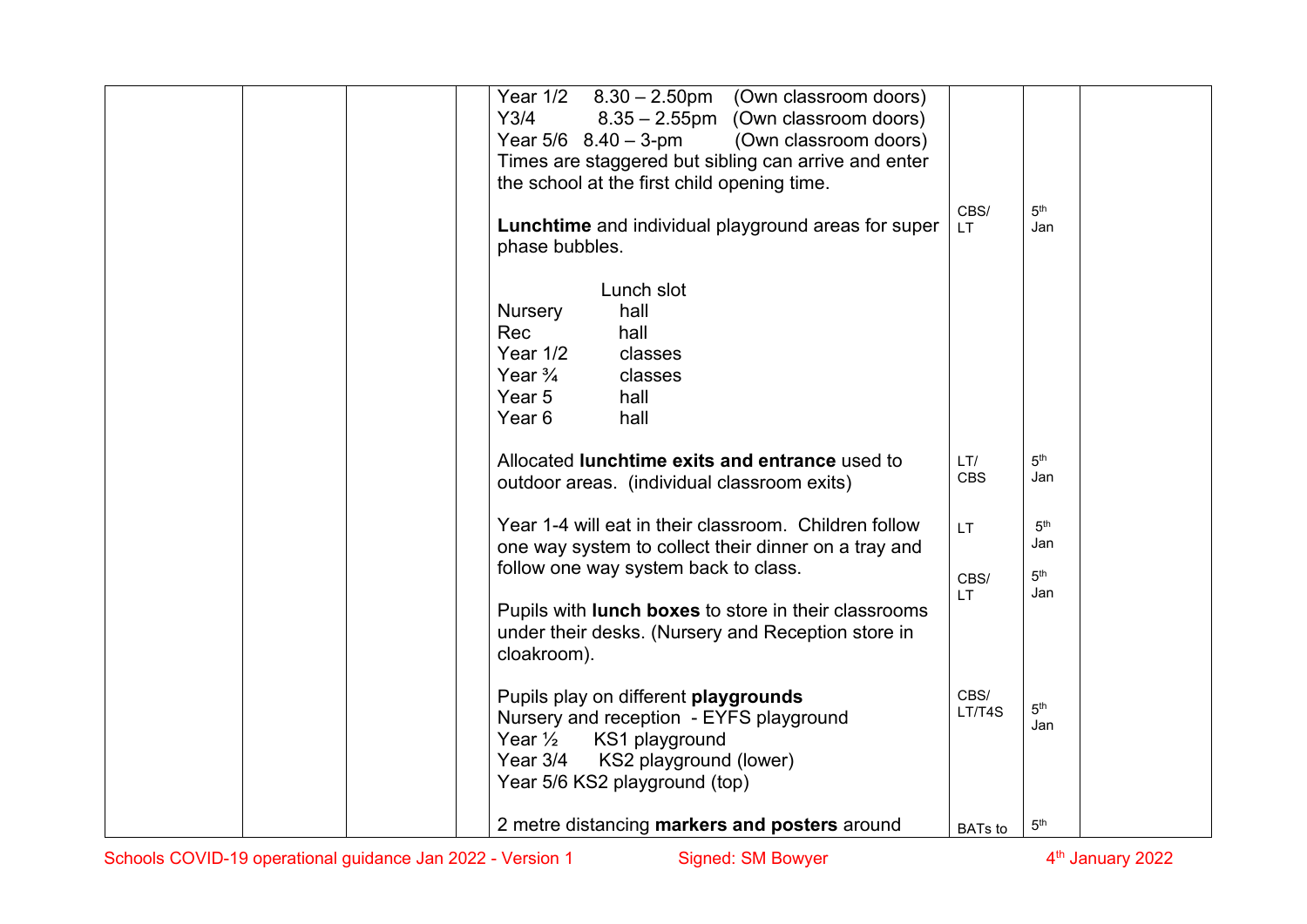| school building and entrances.<br><b>BATs</b> to maintain markers/ posters.                                                                                                                                                                                  | maintain<br>All   | Jan                    |
|--------------------------------------------------------------------------------------------------------------------------------------------------------------------------------------------------------------------------------------------------------------|-------------------|------------------------|
| <b>Individual Group Toilets</b><br>Nursery/Reception - Nursery/reception toilets<br>Year $1/2$<br>key stage one toilets - individual boys/<br>girls.<br>Year 3/4 / Year 5/6 Key stage toilets - individual<br>cubicles and sinks for year $3/4 - 5/6$ pupils | CBS/<br>LT.       | 5 <sup>th</sup><br>Jan |
| Timetable reviewed to meet reduce movement<br>around the building.                                                                                                                                                                                           | CBS/<br><b>SB</b> | 5 <sup>th</sup><br>Jan |
| Groups seating will be used and where possible<br>children remaining in their own seating place.                                                                                                                                                             | <b>CBS</b>        |                        |
| Pupil in year 1-6 have their own work station space<br>and limit movement around the class where possible.<br>Where possible pupils books, equipment on the table<br>to reduce movement around the class.                                                    | <b>CBS</b>        | 5 <sup>th</sup><br>Jan |
| No whole school collective worship but daily worship<br>and reflection will continue within the groups. Virtual<br>whole school can take place. Phase delivery during<br>whole school and streamed to classes.                                               | <b>CBS</b>        | 5 <sup>th</sup><br>Jan |
| A blended approach to meetings may take place<br>(face to face or virtual) with colleagues and external<br>agencies. Face to face, where possible, to be held at<br>a social distance and in well ventilated room.                                           | CBS/HT            | 5 <sup>th</sup><br>Jan |
| Staffroom and rooms well ventilated with windows<br>and seating at a distance. In the winter months it will<br>still be important to maintain room ventilation and                                                                                           | <b>CBS</b>        | 5 <sup>th</sup><br>Jan |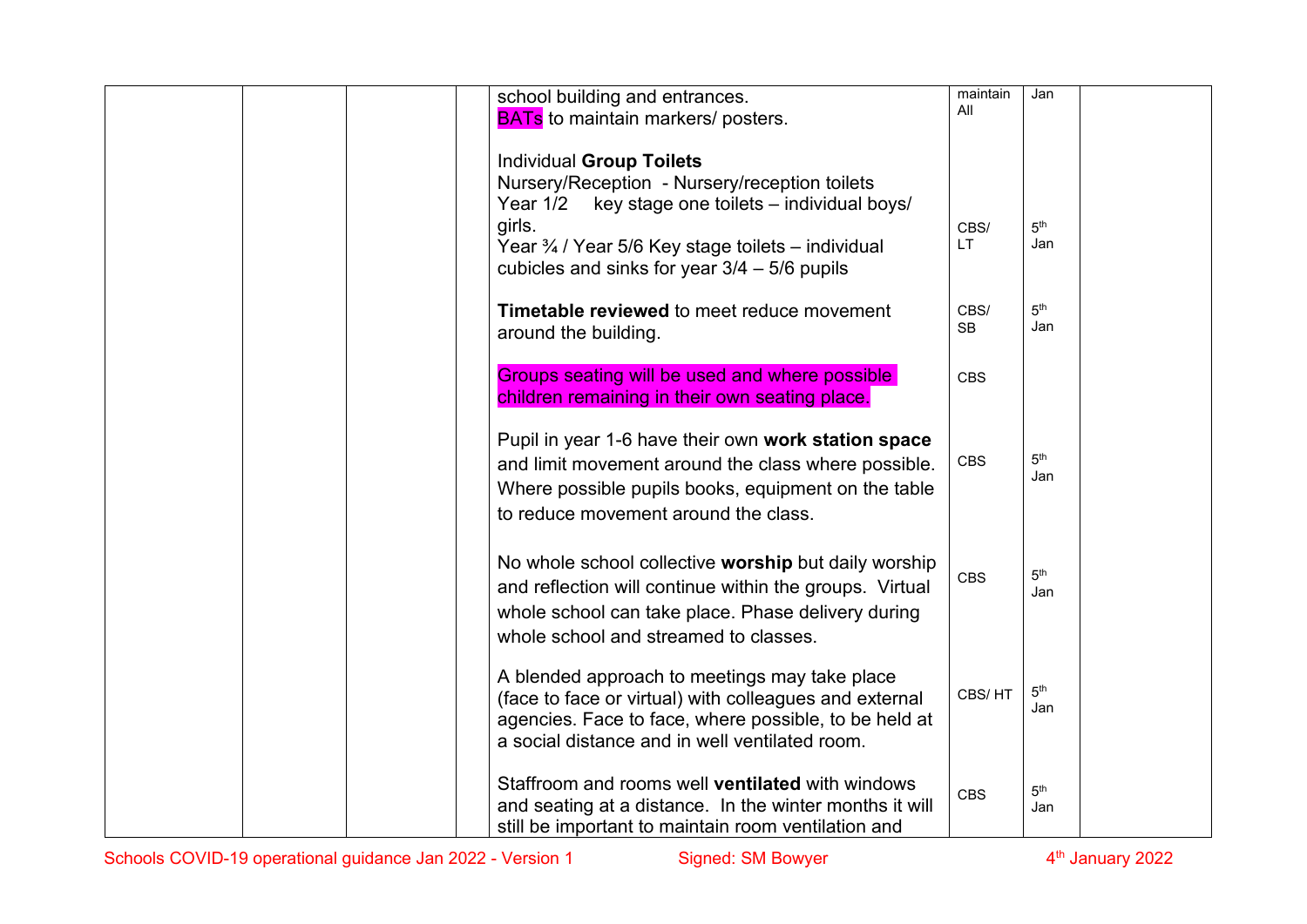|  |  | staff and pupils will be encouraged to use additional<br>clothing layers to maintain a comfortable individual<br>body temperature.<br>Communication through letters and direction by staff,<br>parents are aware to stay in their car until <b>drop off</b><br>times and where to stand before entering school if<br>they have walked and where to stand on the<br>playground at the beginning and end of the day.<br>Reduce adult contact and immediate exit from the<br>premises. 1 adult to drop off children (where<br>possible). | All/<br>P  | 5 <sup>th</sup><br>Jan |  |
|--|--|---------------------------------------------------------------------------------------------------------------------------------------------------------------------------------------------------------------------------------------------------------------------------------------------------------------------------------------------------------------------------------------------------------------------------------------------------------------------------------------------------------------------------------------|------------|------------------------|--|
|  |  | Where possible cars spaced on the car park. Staff<br>and parents advised to do this. If unable to space<br>cars wait until one family has moved away before<br>getting out.                                                                                                                                                                                                                                                                                                                                                           | All/<br>P  | 5 <sup>th</sup><br>Jan |  |
|  |  | All parents, visitors and adult staff to wear masks<br>within the school building and in close conversation<br>(masks do not need to be worn on school grounds<br>unless in close conversation with another adult)                                                                                                                                                                                                                                                                                                                    | All/<br>P  | 5 <sup>th</sup><br>Jan |  |
|  |  | If walking to school arrive at expected time so limiting<br>waiting. If there is a need to wait. Line up along the<br>path (right for receiving / left for leaving) at a<br>distance.                                                                                                                                                                                                                                                                                                                                                 | P          | 5 <sup>th</sup><br>Jan |  |
|  |  | Parents to communicate through telephone or email<br>to the office. Parents informed and encouraged to<br>phone/ email rather than use the office hatch.<br>Appointment with staff to be book in advance. Priority<br>face to face meeting can take place with social<br>distance measures.                                                                                                                                                                                                                                           | BATs/<br>P | 5 <sup>th</sup><br>Jan |  |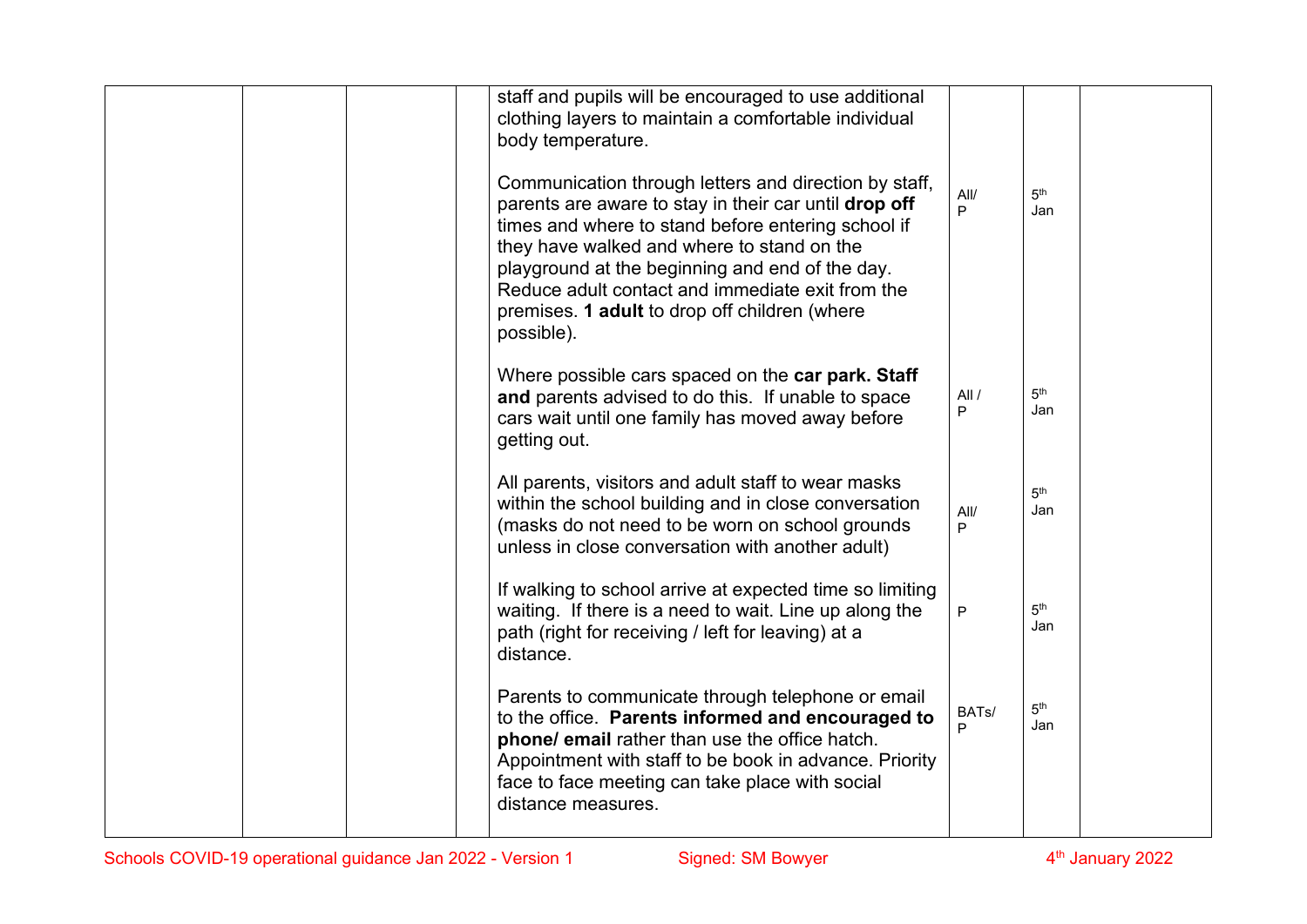|  | Encourage storerooms and cupboards, printing room,<br>lift, stairwell, accessed by one person at a time. Sign<br>indicate number of people in areas.<br><b>BATs</b> to maintain posters                                                                                                                                                                                                      | <b>ALL</b><br><b>BATs</b>                    | 5 <sup>th</sup><br>Jan<br>5 <sup>th</sup><br>Jan |
|--|----------------------------------------------------------------------------------------------------------------------------------------------------------------------------------------------------------------------------------------------------------------------------------------------------------------------------------------------------------------------------------------------|----------------------------------------------|--------------------------------------------------|
|  | Remind children that they will remain on their group<br>playground and will play with these children.                                                                                                                                                                                                                                                                                        | CBS/<br>LT.                                  | 5 <sup>th</sup><br>Jan                           |
|  | Wet play children will remain at their work.<br>Inability to maintain social distancing<br>PPE equipment or hand washing if PPE not used due<br>spontaneous touch by pupils.<br>Children will reach out for comfort, where possible to<br>do this with words and facial expressions. Consider<br>wearing PPE equipment is a child needs comforted<br>physically for a longer period of time. | All<br>staff<br>All<br>staff<br>All<br>staff | 5 <sup>th</sup><br>Jan<br>5 <sup>th</sup><br>Jan |
|  | Staff remain at a distance where possible in<br>meetings/ lunch time (e.g. 1metre).                                                                                                                                                                                                                                                                                                          | All staff                                    | 5 <sup>th</sup><br>Jan                           |
|  | Staffroom/Hub - Sit social distanced.<br>To socialise/sit socially distanced for lunch within                                                                                                                                                                                                                                                                                                |                                              | 5 <sup>th</sup><br>Jan                           |
|  | year group bubbles in own classroom spaces/ staff<br>room<br>Parents asked to wear <b>masks</b> within the school<br>building. Masks worn by all for parents meetings.<br>Staff to wear masks in public areas.<br>Visitors to school - if visiting for a longer period to                                                                                                                    | All                                          | 5 <sup>th</sup><br>Jan                           |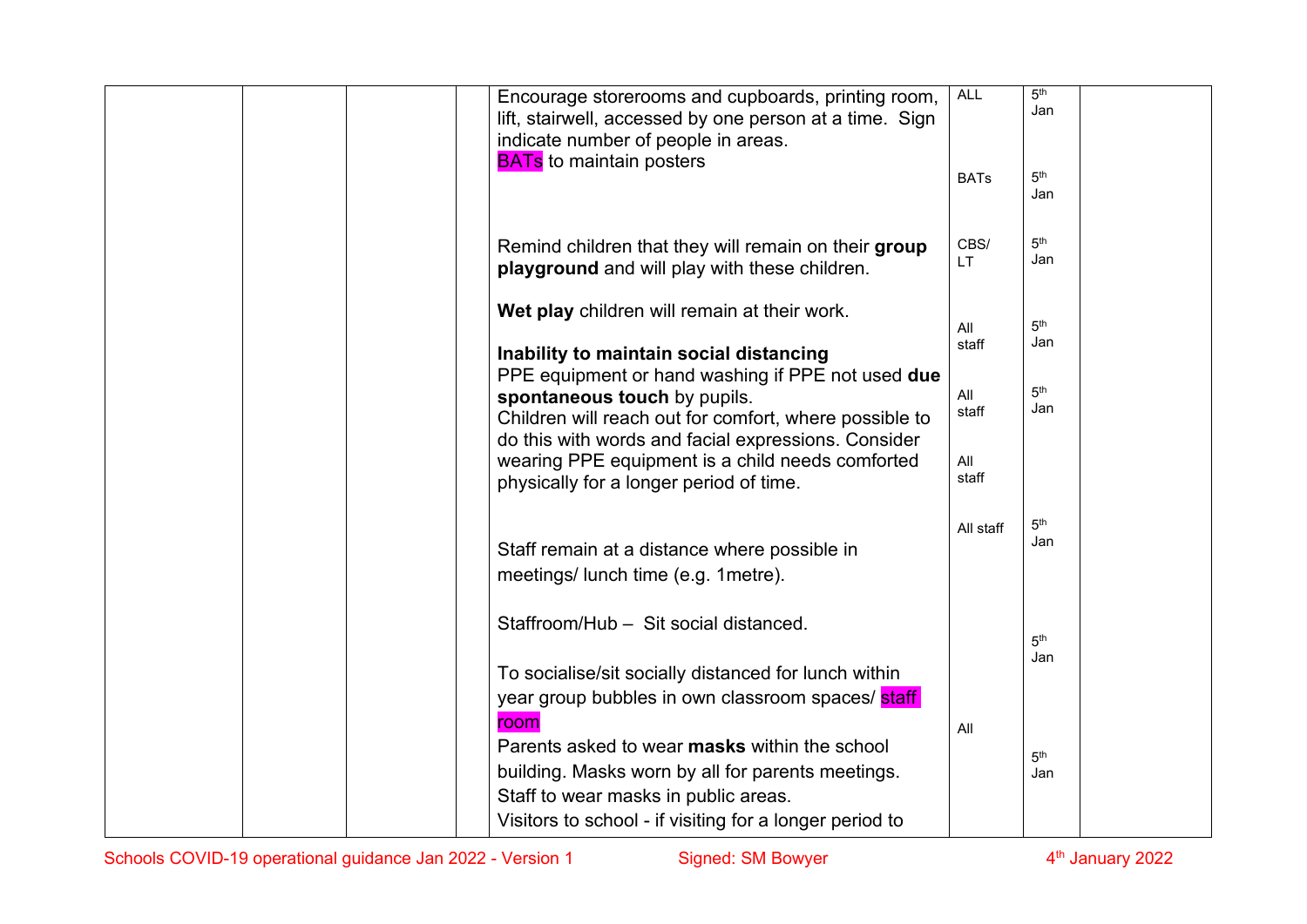|  | wear masked in public area and may remove mask in<br>meeting rooms as long as social distancing is<br>maintained and the room is ventilated (where<br>possible).                                                                                                   |                |                        |  |
|--|--------------------------------------------------------------------------------------------------------------------------------------------------------------------------------------------------------------------------------------------------------------------|----------------|------------------------|--|
|  | Children in primary schools do not need to wear a<br>face covering and they should not be asked to wear<br>one.                                                                                                                                                    | All            | 5 <sup>th</sup><br>Jan |  |
|  | Face coverings should be worn by staff and adults<br>(including visitors) when moving around in corridors<br>and communal areas.                                                                                                                                   | Staff, V,<br>P | 5 <sup>th</sup><br>Jan |  |
|  | <b>Guidance for wearing mask:</b><br>When wearing a face covering, staff, visitors and pupils should:<br>• wash their hands thoroughly with soap and water for 20                                                                                                  |                |                        |  |
|  | seconds or use hand sanitiser before putting a face covering on<br>• avoid touching the part of the face covering in contact with the<br>mouth and nose, as it could be contaminated with the virus<br>• change the face covering if it becomes damp or if they've |                |                        |  |
|  | touched the part of the face covering in contact with the mouth<br>and nose<br>· avoid taking it off and putting it back on a lot in quick<br>succession to minimise potential contamination                                                                       |                |                        |  |
|  | When removing a face covering, staff, visitors and pupils should:<br>• wash their hands thoroughly with soap and water for 20<br>seconds or use hand sanitiser before removing                                                                                     |                |                        |  |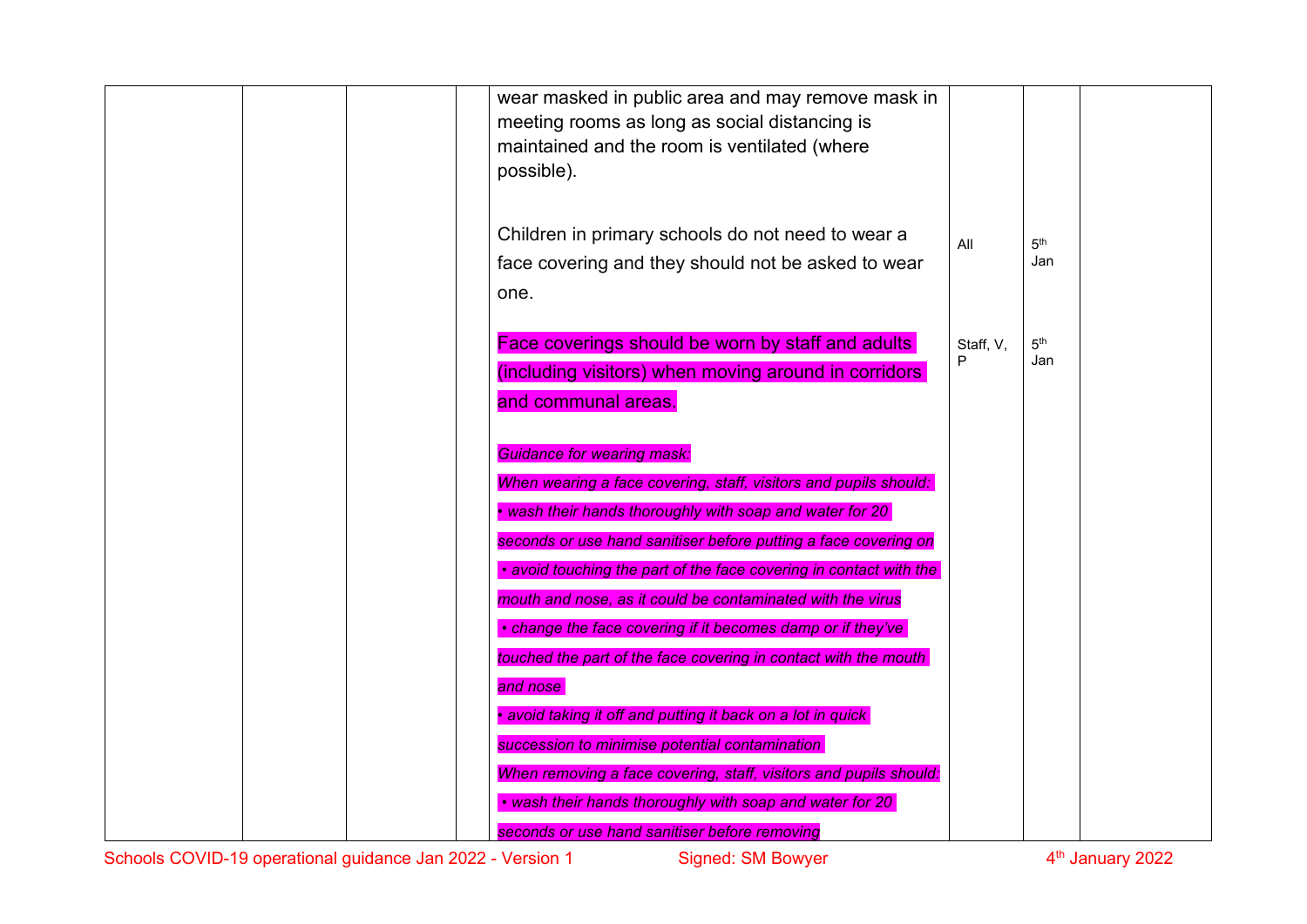|  |  | • only handle the straps, ties or clips • not give it to someone |  |  |
|--|--|------------------------------------------------------------------|--|--|
|  |  | else to use l                                                    |  |  |
|  |  | if single-use, dispose of it carefully in a household waste bin  |  |  |
|  |  | and do not recycle                                               |  |  |
|  |  | · once removed, store reusable face coverings in a plastic bag   |  |  |
|  |  | until there is an opportunity to wash them.                      |  |  |
|  |  | if reusable, wash it in line with manufacturer's instructions at |  |  |
|  |  | the highest temperature appropriate for the fabric               |  |  |
|  |  | wash their hands thoroughly with soap and water for 20 seconds   |  |  |
|  |  | or use hand sanitiser once remove                                |  |  |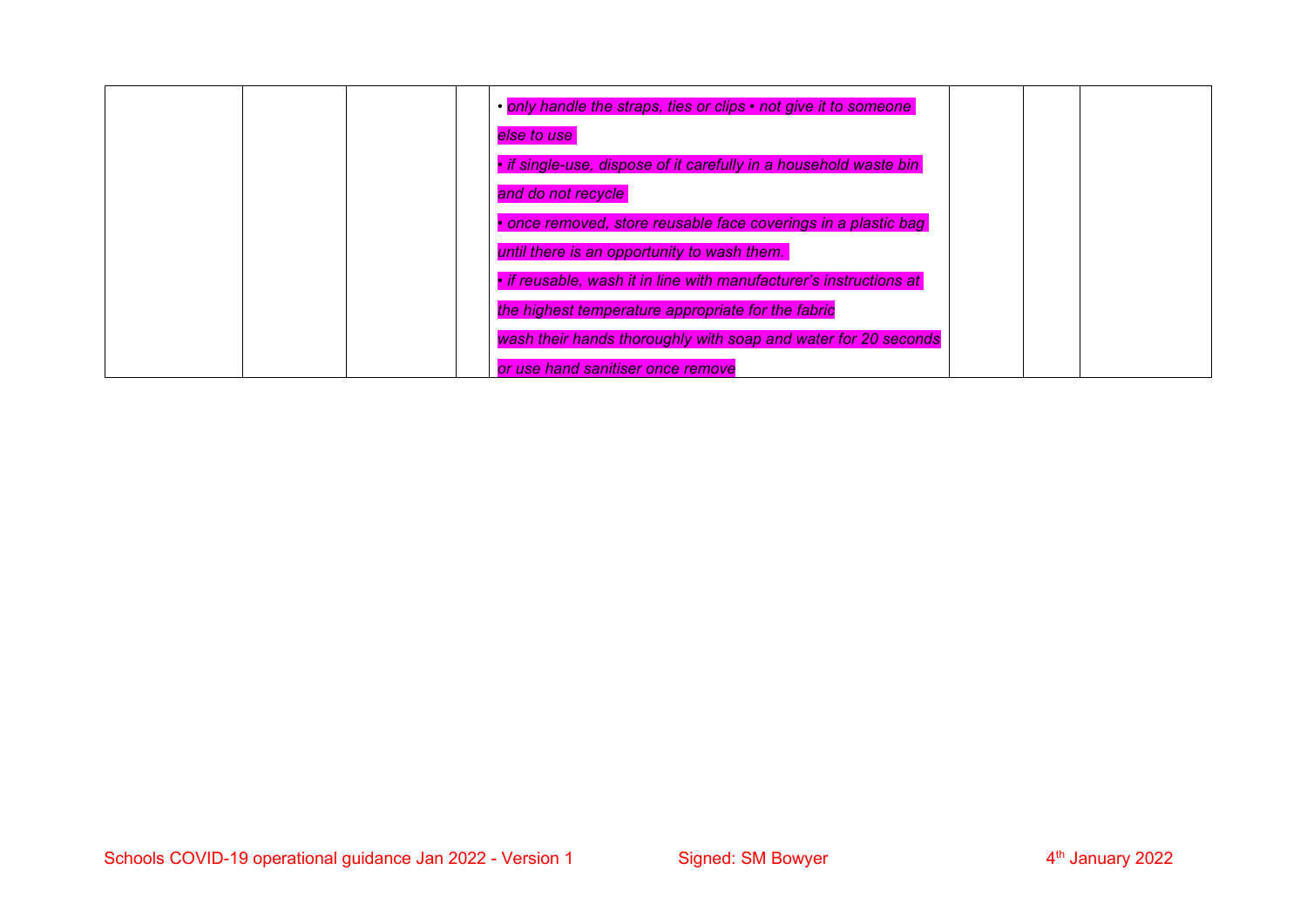| 4. Area                                                       | <b>What are</b><br>the<br><b>Hazards?</b>            | <b>Who</b><br>might<br>be<br>harmed<br>and how?                                                                                                                           | <b>Risk</b><br><b>Rating</b> | <b>Controls Required</b>                                                                                                                                                                                                                                                                                                                                                                                                                                                                                                                                                                                                                                                                                                                                                                                                                                     | whom?<br><b>Actions</b><br>$\overline{g}$                                                                             | <b>Actions</b><br>when?<br><b>S</b>                           | <b>Checked</b><br>and<br>implemented<br>on 4 <sup>th</sup> Jan<br>2022<br><b>New Risk</b><br><b>Rating H, M, L</b> |
|---------------------------------------------------------------|------------------------------------------------------|---------------------------------------------------------------------------------------------------------------------------------------------------------------------------|------------------------------|--------------------------------------------------------------------------------------------------------------------------------------------------------------------------------------------------------------------------------------------------------------------------------------------------------------------------------------------------------------------------------------------------------------------------------------------------------------------------------------------------------------------------------------------------------------------------------------------------------------------------------------------------------------------------------------------------------------------------------------------------------------------------------------------------------------------------------------------------------------|-----------------------------------------------------------------------------------------------------------------------|---------------------------------------------------------------|--------------------------------------------------------------------------------------------------------------------|
| <b>Illness and Covid-</b><br>19 symptoms or<br>Covid-19 case. | Spread of<br>Covid-19<br>due to<br>possible<br>case. | <b>Staff</b><br><b>Pupils</b><br>Parents<br><b>Visitors</b><br>to the<br>premises<br>Contactors<br><b>Drivers</b><br>Increase in<br>$C-19$<br>exposure<br>and or<br>fatal | H                            | Normal sickness policy followed for usual<br>illness sickness.<br>Staffing Shielding can return to work of an<br>individual risk assessment is in place and<br>they have receive doctor's clearance.<br>Staff and Parents reminded of the Covid-19<br>symptoms (Parent letters/ newsletters).<br>Children and staff are not to come into<br>school if any of these symptoms are<br>displayed and latest test and trace guidance<br>followed.<br>If a confirmed case/s Covid-19 school will<br>follow the government guidance in relation<br>to isolation.<br>If returning from a holiday ensure you do not<br>need to self-isolate. If you do then please<br>do not return to school and contact the<br>school to inform them.<br>Everyone is instructed to monitor<br>themselves and others and look out for<br>similar symptoms if a pupil or staff member | All<br>HT/<br>shielding<br>staff<br>HT/<br>All<br>P<br>HT<br>All<br>All<br>Staff<br>P<br>visitor<br>All<br>Staff<br>P | $5th$ Jan<br>$5th$ Jan<br>$5th$ Jan<br>$5th$ Jan<br>$5th$ Jan | M                                                                                                                  |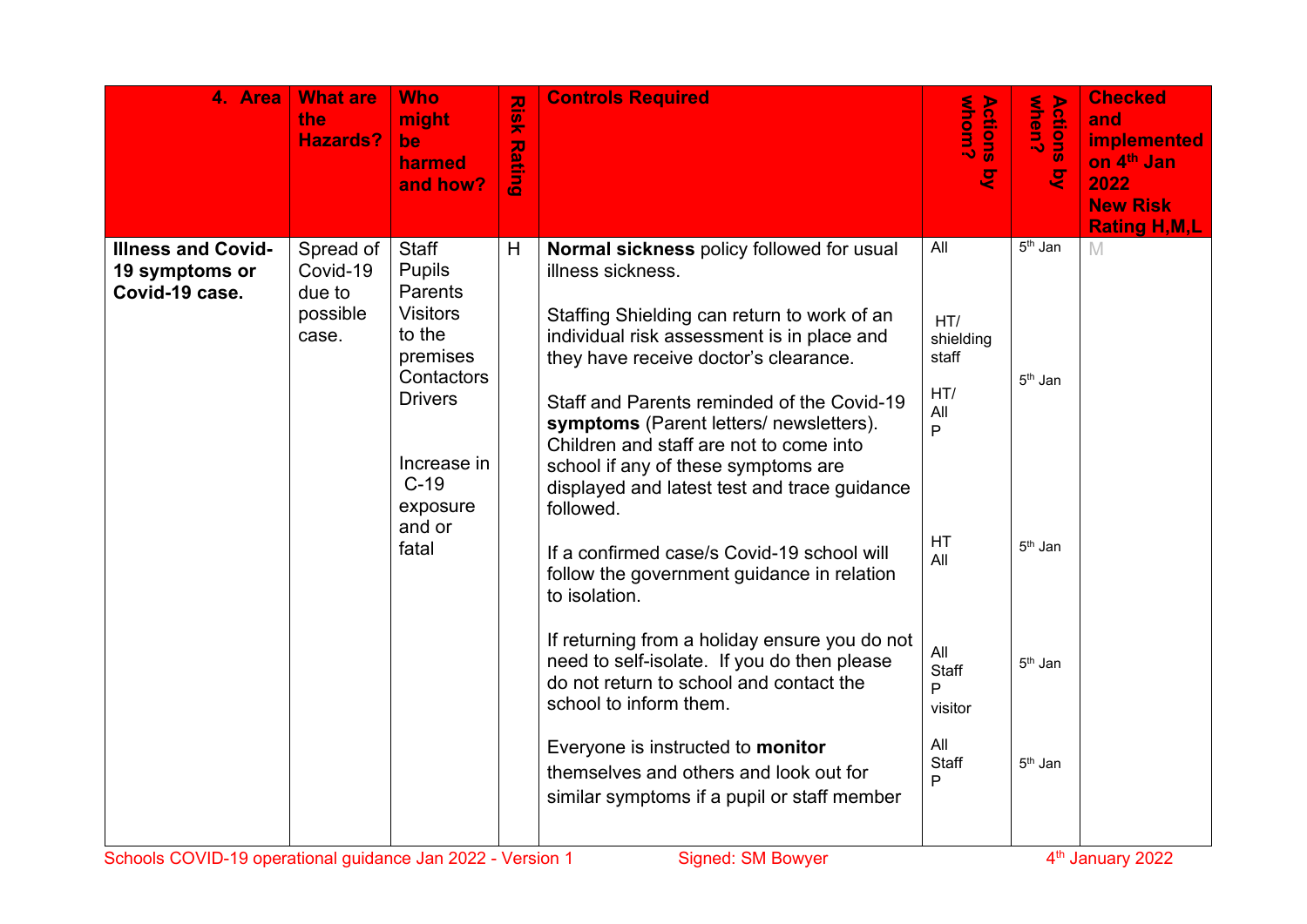| has been sent home with suspected                                                  |                      |
|------------------------------------------------------------------------------------|----------------------|
| coronavirus.                                                                       |                      |
|                                                                                    | All/HT/              |
| Staff are vigilant and report concerns                                             |                      |
| about their own, a colleague's or a pupil's                                        |                      |
| symptoms to the senior leadership as soon                                          |                      |
| as possible                                                                        |                      |
| The school is consistent in its approach to                                        |                      |
| the management of suspected and                                                    | HT/                  |
| confirmed cases of coronavirus.                                                    |                      |
| Government guidance will be followed in                                            |                      |
| relation to the need to communicate                                                |                      |
| confirmed cases to parents and staff.                                              |                      |
| The school is informed in advance by pupils'                                       | <b>BATs</b>          |
| parents when pupils return to school after                                         | All                  |
| having C19 - the school informs the                                                | Staff                |
| relevant staff.                                                                    | P                    |
|                                                                                    |                      |
| Staff inform the HT when they plan to return                                       |                      |
| to work after having coronavirus.                                                  |                      |
| <b>BATs/HSLW</b> inform all relevant class based                                   | BATS/<br><b>HSLW</b> |
| staff using the pupil tracked overview of                                          | <b>HT</b>            |
| pupils return dates. If a child enters the                                         | Staff                |
| building before the date, inform a senior                                          |                      |
| leader immediately so that the pupil can be<br>isolated and the start date further |                      |
| communicated to parents.                                                           |                      |
|                                                                                    |                      |
| The usual absence procedures for parents                                           | Staff                |
| and staff will remain. Staff to phone                                              | HT/<br>Phase         |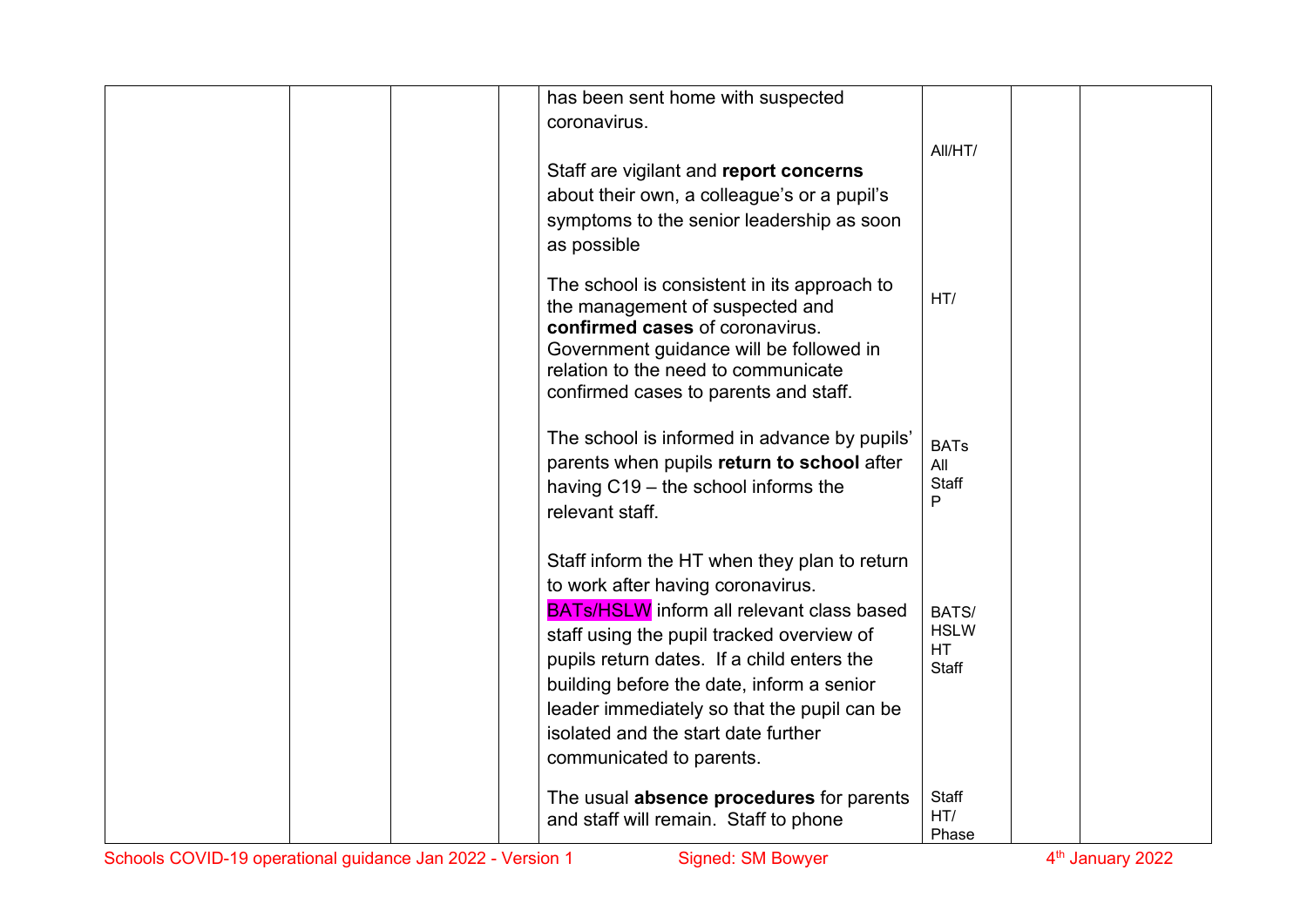| HT/phase lead.<br>Parent to phone the school office.                                                               | lead                  |
|--------------------------------------------------------------------------------------------------------------------|-----------------------|
| 2x per week home testing kits are available<br>to staff. Report result to HSLW and NHS<br>reporting result service | Staff<br><b>IHSLW</b> |
| Visitors to be kept to a minimum and are<br>asked to take a test on the morning of their<br>visit to school        |                       |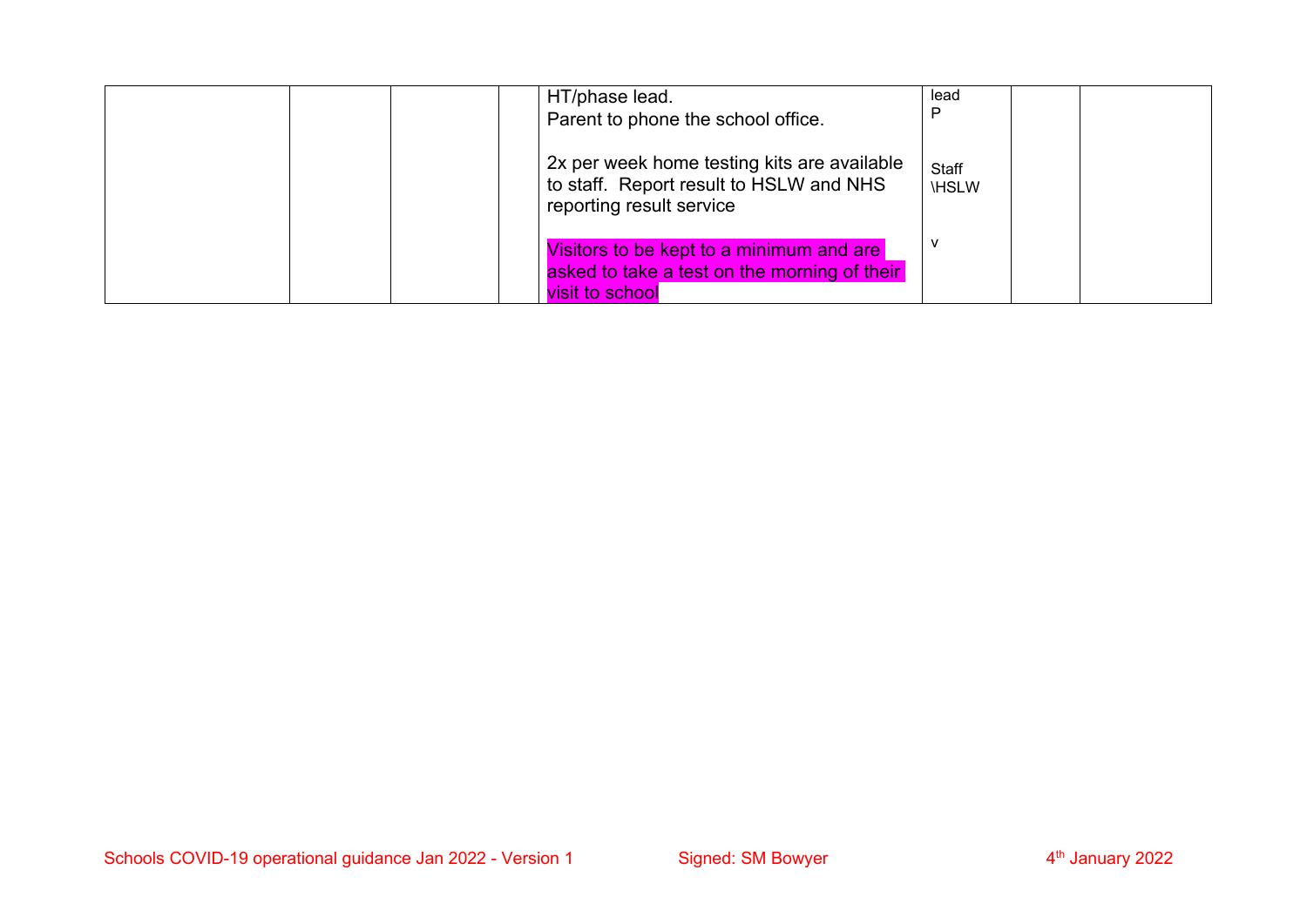| 5. Area         | <b>What are</b><br>the<br><b>Hazards?</b>                                                                            | Who might be<br>harmed and<br>how?                                                                                                                                                        | Risk<br><b>Rating</b> | <b>Controls Required</b>                                                                                                                                                                                                                                                                  | whom?<br><b>Actions</b><br>ष्ट                               | Actions<br>when?<br>g | <b>Checked</b><br>and<br><b>implemented</b><br>on 4 <sup>th</sup> Jan<br>2022<br><b>New Risk</b><br><b>Rating H, M, L</b> |
|-----------------|----------------------------------------------------------------------------------------------------------------------|-------------------------------------------------------------------------------------------------------------------------------------------------------------------------------------------|-----------------------|-------------------------------------------------------------------------------------------------------------------------------------------------------------------------------------------------------------------------------------------------------------------------------------------|--------------------------------------------------------------|-----------------------|---------------------------------------------------------------------------------------------------------------------------|
| <b>Staffing</b> | Lack of<br>timely<br>actions to<br>support first<br>aid and<br>safeguarding<br>next steps.<br>Lack of<br>supervision | Staff<br><b>Pupils</b><br>Parents<br><b>Visitors</b><br>to the premises<br>Increase in<br>$C-19$<br>exposure<br>and or fatal<br>Pupil accident<br>due to lack of<br>adult<br>supervision. | H                     | Staffing profile and there are a<br>sufficient number of staff available<br>for critical roles.<br>E.g. first aid, safeguarding.<br>Appropriate ratios are maintained<br>E.g. Early Years ratios.<br>HSLW check first aid book for<br>patterns in 'hot spots' of high ratio<br>incidents. | HT<br>KL/<br><b>HT</b><br>/SBL/<br><b>SMS</b><br><b>HSLW</b> | $5th$ Jan<br>2022     |                                                                                                                           |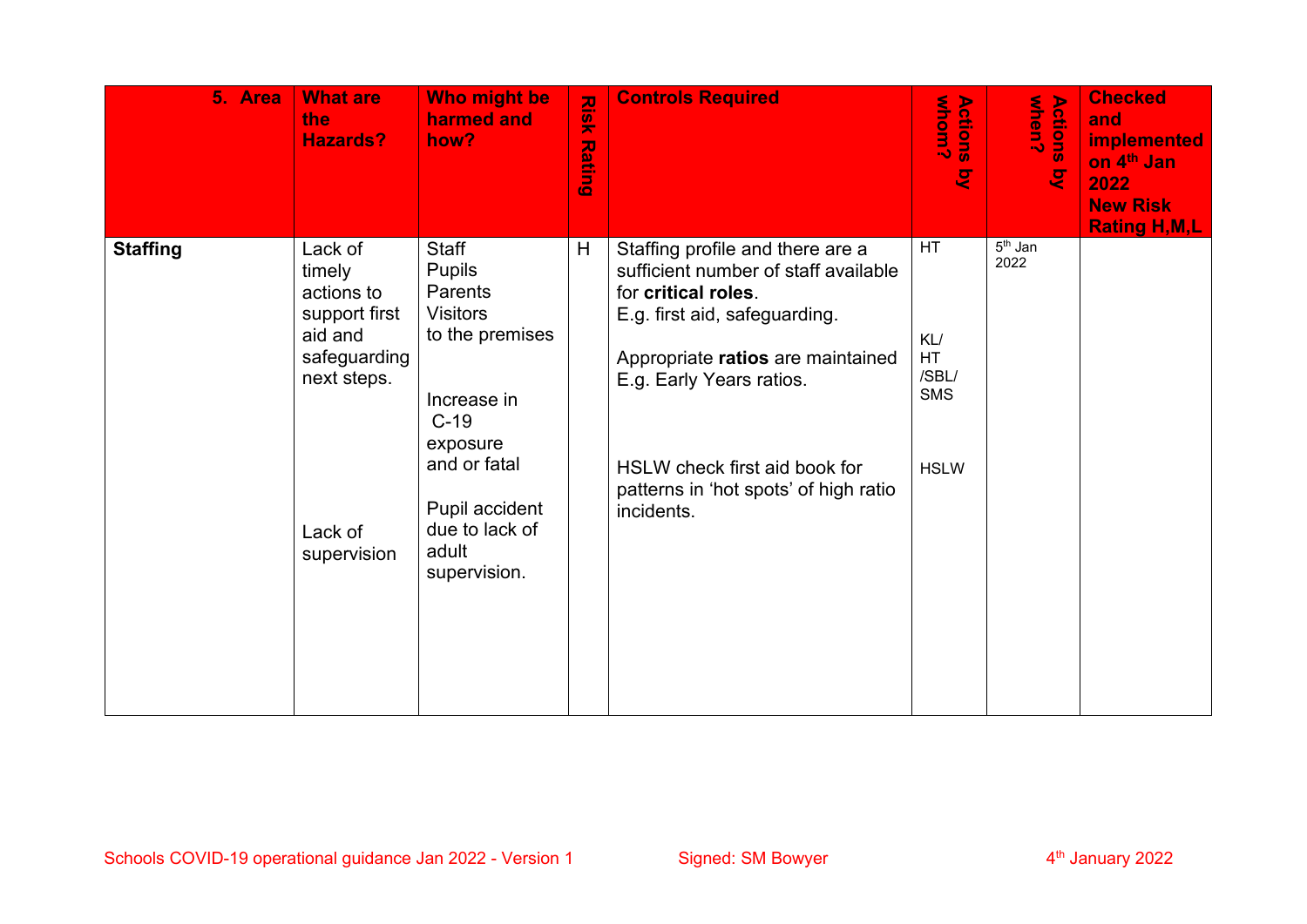| 6. Area              | <b>What are</b><br>the<br><b>Hazards?</b>          | <b>Who might</b><br>be harmed<br>and how?                             | $\overline{\lambda}$<br>$rac{1}{2}$<br><b>Rating</b> | <b>Controls Required</b>                                                                                                                                                                     | whom?<br>Actions<br>g               | <b>When?</b><br><b>Actions</b><br>g | <b>Checked</b><br>and<br><b>implemented</b><br>on 4 <sup>th</sup> Jan<br>2022<br><b>New Risk</b><br><b>Rating H, M, L</b> |
|----------------------|----------------------------------------------------|-----------------------------------------------------------------------|------------------------------------------------------|----------------------------------------------------------------------------------------------------------------------------------------------------------------------------------------------|-------------------------------------|-------------------------------------|---------------------------------------------------------------------------------------------------------------------------|
| <b>Mental Health</b> | Decrease<br>in mental<br>health<br>due to<br>added | <b>Staff</b><br><b>Pupils</b><br>Parents                              | H                                                    | Mental health and wellbeing awareness<br>promoted to staff during the C-19<br>outbreak and will offer whatever support<br>they can. Open two way<br>communication encouraged.                | HT/ <mark>KE</mark><br>All<br>staff | $5th$ Jan<br>2022                   |                                                                                                                           |
|                      | pressures<br>of C19                                | Physical<br>and mental<br>deterioration<br>due to<br>added<br>stress. |                                                      | Leaders have an awareness of workload<br>when making decision as to staff tasks<br>and expectations, with added<br>personal/home changes. Ongoing<br>consultation.                           | HT/SLT                              | $5th$ Jan                           |                                                                                                                           |
|                      |                                                    |                                                                       |                                                      | Whole school worship (streamed to<br>whole class with one super bubble) and<br>daily class worship will remain and RE<br>and PSHE lessons to address age<br>appropriate concerns around C19. | <b>SLT</b><br><b>CBS</b>            | $5th$ Jan                           |                                                                                                                           |
|                      |                                                    |                                                                       |                                                      | Streamed celebration worship to praise<br>pupils.                                                                                                                                            | SLT/<br><b>CBS</b><br>HT/SLT        | $5th$ Jan                           |                                                                                                                           |
|                      |                                                    |                                                                       |                                                      | 'Open door policy' to staff and parents<br>to continues to talk about anything to staff<br>and senior leaders. (Parents preferably<br>by phone and email and if necessary in<br>person).     | All staff<br>P                      | $5th$ Jan                           |                                                                                                                           |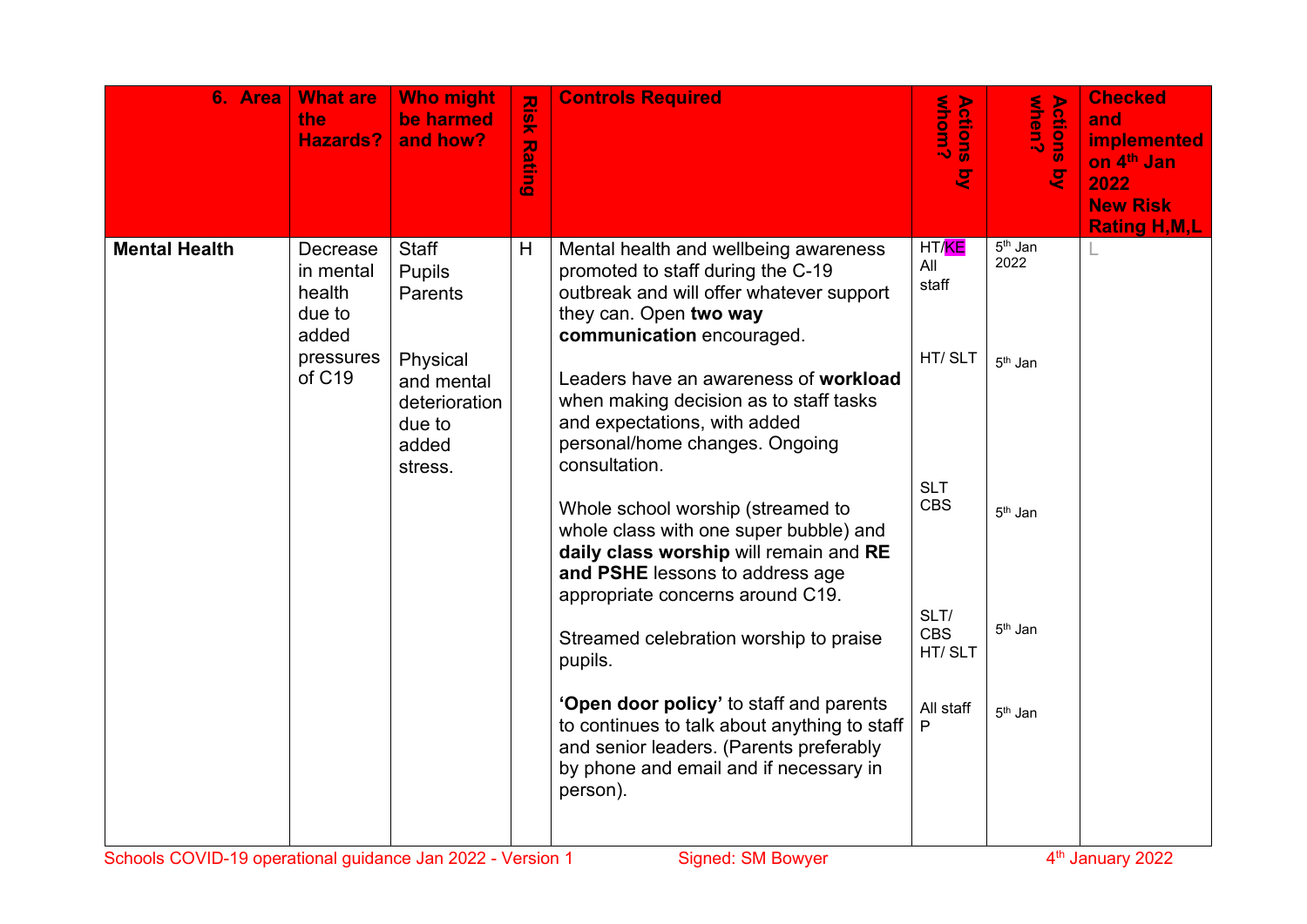|  |  | <b>Mental health/ support agencies list of</b><br>remains available on the home learning<br>page for parents or staff to access. | SBL/<br>Staff/<br><b>KE</b> |  |
|--|--|----------------------------------------------------------------------------------------------------------------------------------|-----------------------------|--|
|  |  | Some PPA time can be taken at home.                                                                                              |                             |  |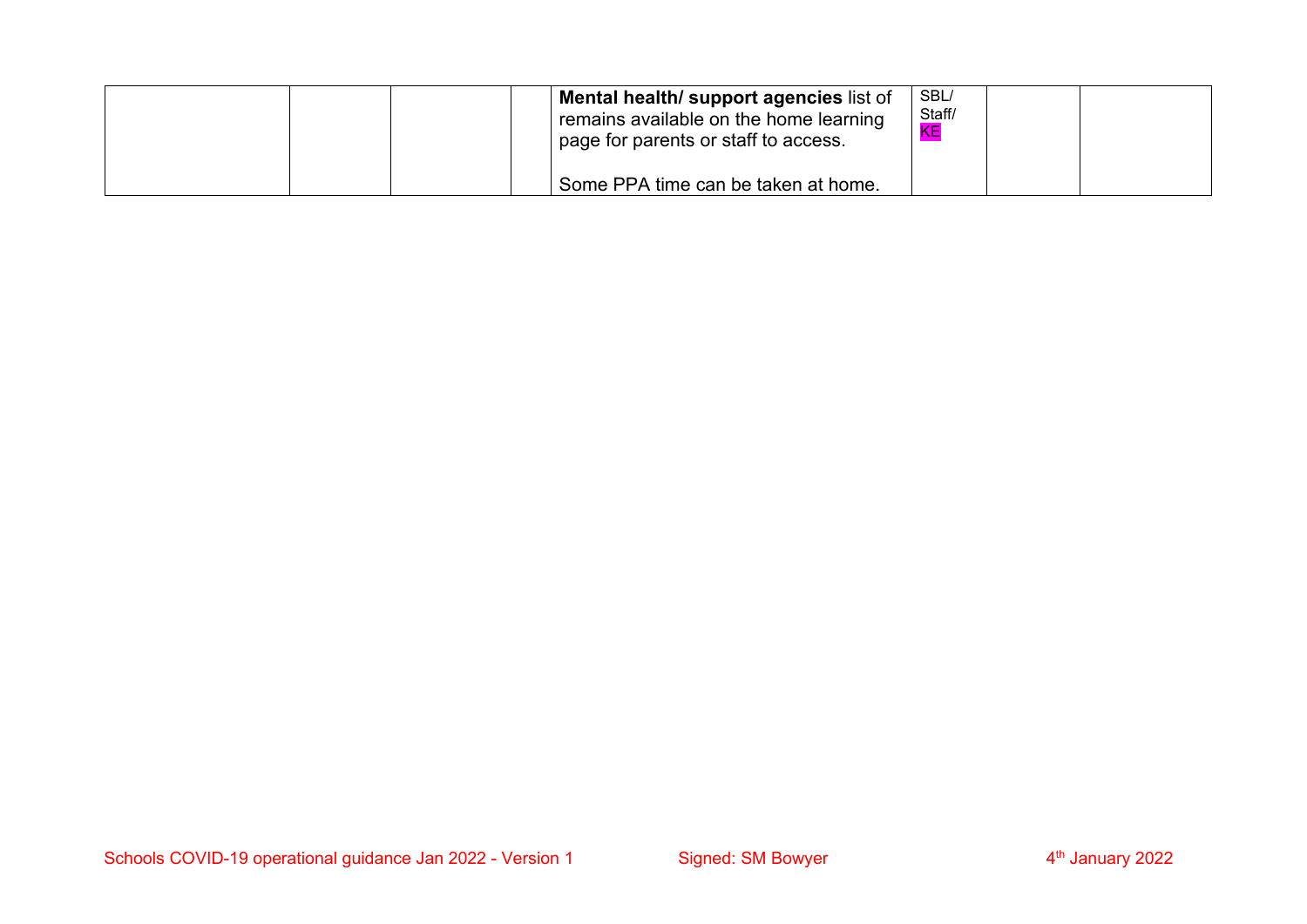| 7. Area                                                      | <b>What are</b><br>the<br><b>Hazards?</b>           | <b>Who</b><br>might be<br>harmed<br>and how?                                      | $\frac{1}{20}$<br><b>k Rating</b> | <b>Controls Required</b>                                                                                                                                      | whom?<br><b>Actions</b><br>g                                          | <b>When?</b><br><b>Actions</b><br>्र | <b>Checked</b><br>and<br><b>implemented</b><br>on 4 <sup>th</sup> Jan<br>2022<br><b>New Risk</b><br><b>Rating H, M, L</b> |
|--------------------------------------------------------------|-----------------------------------------------------|-----------------------------------------------------------------------------------|-----------------------------------|---------------------------------------------------------------------------------------------------------------------------------------------------------------|-----------------------------------------------------------------------|--------------------------------------|---------------------------------------------------------------------------------------------------------------------------|
| <b>Additions and</b><br><b>Changes to</b><br><b>Cleaning</b> | Spread of<br>Covid-19<br>due to lack<br>of surfaces | <b>Cleaners</b><br><b>Staff</b><br><b>Pupils</b><br>Parents                       | H                                 | Ensure appropriate number of cleaning<br>staff (Regularly daily 3 team members)                                                                               | <b>CCT</b>                                                            | 4 <sup>th</sup><br>Jan<br>2022       | M                                                                                                                         |
|                                                              | being<br>cleaned<br>and<br>removal of<br>infection. | <b>Visitors</b><br>to the<br>premises<br>Contactors<br><b>Drivers</b><br>Increase |                                   | Midday touch point clean. (after lunch<br>break)<br>Taps/flush points/ doors/light switches<br>Desks and tables (individual places – at<br>end of day by CCT) | EYFS-<br><b>CM/TC/DS/JR</b><br>$KS1 - TB$<br>$KS2 - SI$<br><b>CBS</b> | 5 <sup>th</sup><br>Jan               |                                                                                                                           |
|                                                              |                                                     | In C-19<br>exposure<br>and or<br>fatal                                            |                                   | key pads/ kettle/ microwave/ kitchen and<br>fridge handles photocopier pads/<br>telephones/ key boards                                                        | All staff wipe<br>after use.                                          | 5 <sup>th</sup><br>Jan               |                                                                                                                           |
|                                                              |                                                     |                                                                                   |                                   | Font Door and <b>office</b> and main<br>photocopier, Inventory                                                                                                | <b>BATs</b>                                                           | 5 <sup>th</sup><br>Jan               |                                                                                                                           |
|                                                              |                                                     |                                                                                   |                                   | Dinner hall - Tables sprayed between<br>lunch groups by lunch time staff.<br>Dinner time tray runner to be sanitised<br>between groups                        | <b>LT</b>                                                             | 5 <sup>th</sup><br>Jan               |                                                                                                                           |
|                                                              |                                                     |                                                                                   |                                   | If a case confirmed in school of Covid-19<br>an additional clean to the school will<br>take place before all staff and pupils<br>return.                      | /HT<br><b>City Cleaning</b>                                           | 5 <sup>th</sup><br>Jan               |                                                                                                                           |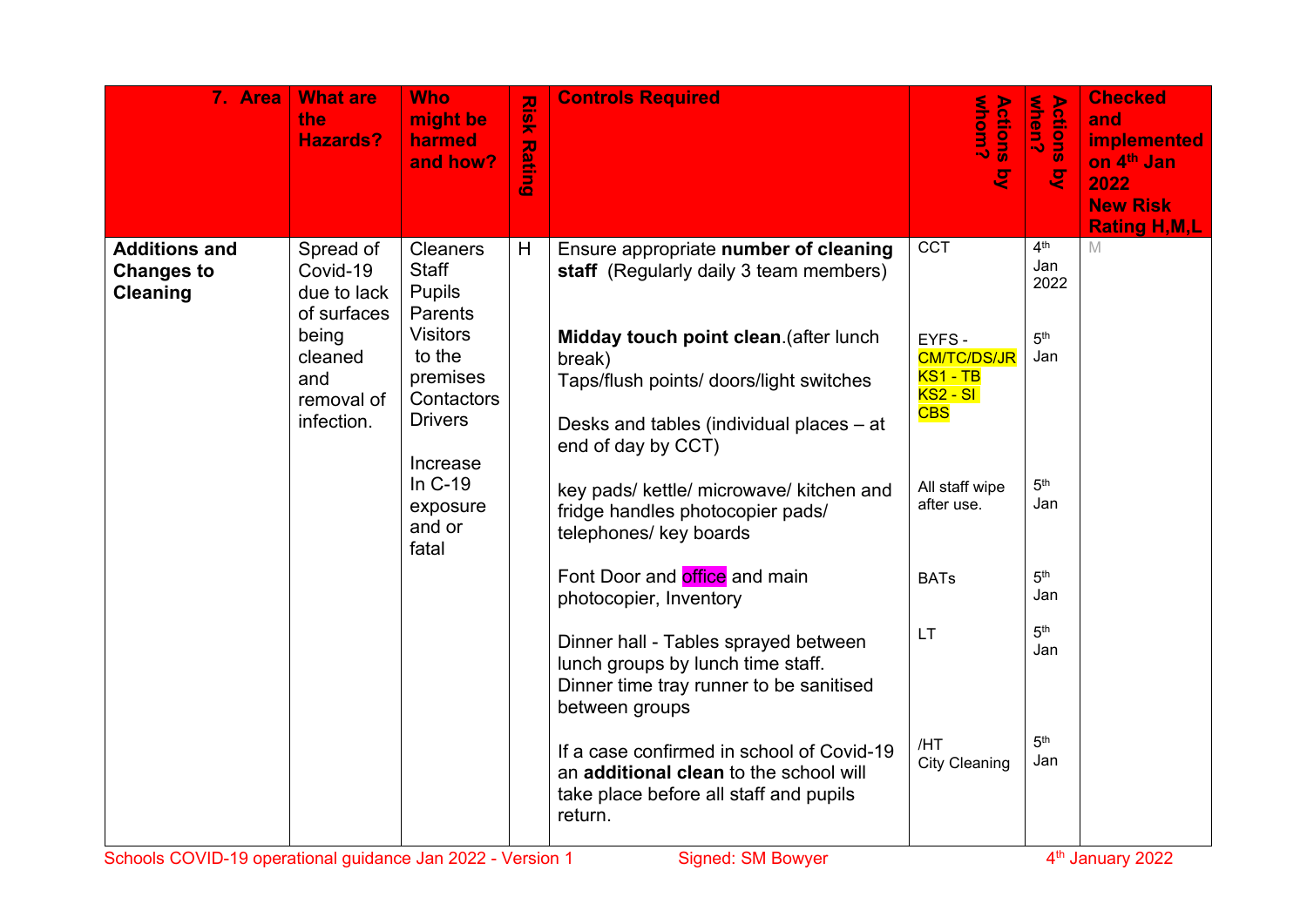|  | Cleaning stock revisited regularly. All<br>staff to inform the cleaning team if stocks<br>are low so that BATs can place a<br>requisition form with the office team of<br>the items needed.                                                                                                       | <b>BATs</b>          | 5 <sup>th</sup><br>Jan |  |
|--|---------------------------------------------------------------------------------------------------------------------------------------------------------------------------------------------------------------------------------------------------------------------------------------------------|----------------------|------------------------|--|
|  | City cleaning to carry out 'usual daily<br>cleaning routine' with added daily,<br>comprehensive cleaning that follows<br>national guidance and is compliant with<br>the COSHH Policy and the Health and<br>Safety Policy with a higher emphasis on:<br>Sanitise chairs and tables<br>Touch points | City cleaning        | 5 <sup>th</sup><br>Jan |  |
|  | Cleaning products in line with COSHH<br>guidance and Government and Trust<br>cleaning guidance.                                                                                                                                                                                                   | <b>City Cleaning</b> | 5 <sup>th</sup><br>Jan |  |
|  | Regular clean for items and equipment<br>that are used by the same groups (E.g.<br>Lego, balls. Pencils).                                                                                                                                                                                         | CBS/LT               | 5 <sup>th</sup><br>Jan |  |
|  | CBS to clean items and resources they<br>deem need and additional clean at the<br>end of the day or within the day in<br>additional to the weekly clean.                                                                                                                                          | CBS/LT               | 5 <sup>th</sup><br>Jan |  |
|  | <b>Classrooms have light cleaning</b><br>products (e.g. antibacterial spray/cloths<br>for ongoing cleaning by CBS/HT. These<br>will be stored in a locked cupboard within<br>the classroom for easy access at                                                                                     | CBS/LT               | 5 <sup>th</sup><br>Jan |  |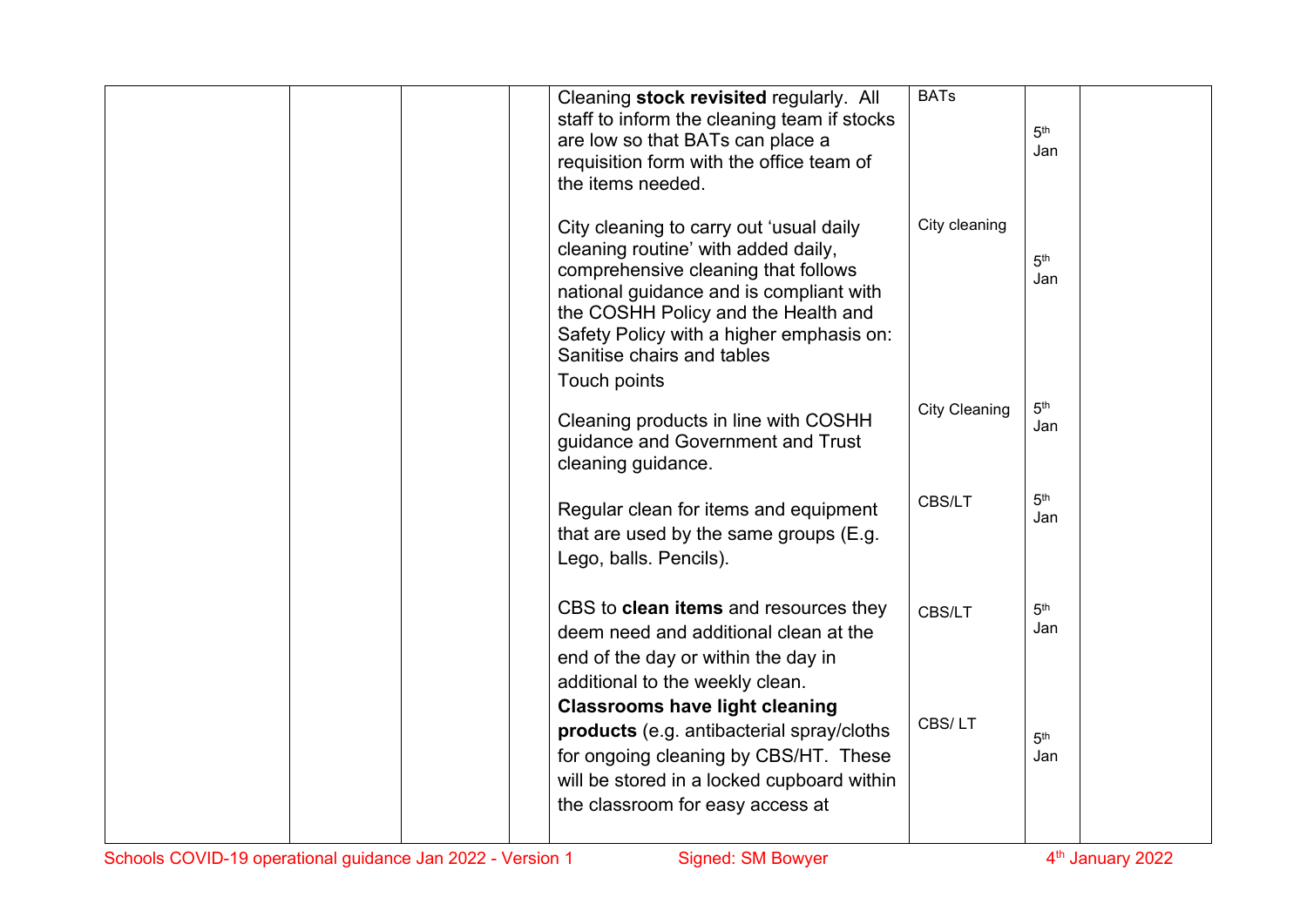|  |  | intervals throughout the day.                                                                                                                                                                    |                  |                        |  |
|--|--|--------------------------------------------------------------------------------------------------------------------------------------------------------------------------------------------------|------------------|------------------------|--|
|  |  | EYFS staff to include outdoor<br>equipment within the end of week<br>cleaning including where they deem<br>additional clean between. Using<br>disinfection as appropriate.                       | <b>EYFS</b>      | 5 <sup>th</sup><br>Jan |  |
|  |  | A nominated person monitors the<br>cleaning standards of school cleaning<br>contractors and discusses any additional<br>measures required with regards to<br>managing the spread of coronavirus. | HT/phase<br>lead | 5 <sup>th</sup><br>Jan |  |
|  |  |                                                                                                                                                                                                  |                  |                        |  |
|  |  |                                                                                                                                                                                                  |                  |                        |  |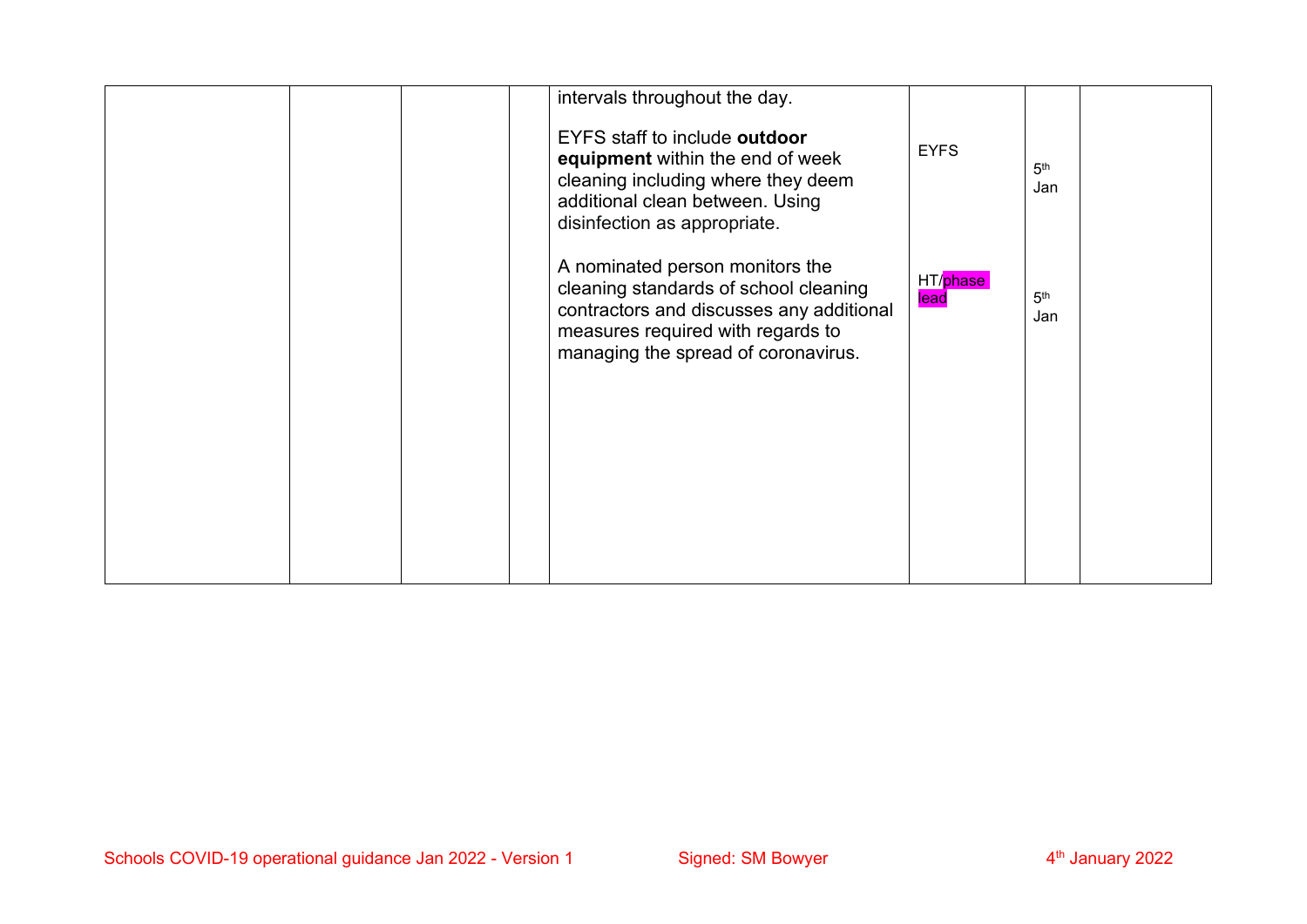| 8. Area                                                                | <b>What are</b><br>the<br><b>Hazards?</b>                                     | <b>Who</b><br>might be<br>harmed<br>and how?                                       | <b>Risk</b><br><b>Rating</b> | <b>Controls Required</b>                                                                                                                                                                                                                                                                                                                                                                                                                                                                                                                                                                                                                                                                                                                                                                                                                                                 | whom?<br><b>Actions</b><br>ष्ट                                                                     | Actions<br>when?<br>g                                                                                                                                    | <b>Checked</b><br>and<br><b>implemented</b><br>on 4 <sup>th</sup> Sept<br>2022<br><b>New Risk</b><br><b>Rating H, M, L</b> |
|------------------------------------------------------------------------|-------------------------------------------------------------------------------|------------------------------------------------------------------------------------|------------------------------|--------------------------------------------------------------------------------------------------------------------------------------------------------------------------------------------------------------------------------------------------------------------------------------------------------------------------------------------------------------------------------------------------------------------------------------------------------------------------------------------------------------------------------------------------------------------------------------------------------------------------------------------------------------------------------------------------------------------------------------------------------------------------------------------------------------------------------------------------------------------------|----------------------------------------------------------------------------------------------------|----------------------------------------------------------------------------------------------------------------------------------------------------------|----------------------------------------------------------------------------------------------------------------------------|
| <b>PPE</b><br><b>Personal</b><br><b>Protective</b><br><b>Equipment</b> | Spread of<br>Covid-19<br>due to<br>water<br>droplet and<br>touch<br>exposure. | Staff<br><b>Pupils</b><br>Increase<br>in.<br>$C-19$<br>exposure<br>and or<br>fatal | H                            | <b>Uniform (pupils) and Clothes of pupils</b><br>and staff advised to wear clean clothes<br>each day and washed before re-wearing.<br>Uniform (pupils)/clothes should be<br>sensible and give appropriate protection<br>from the sun. No open toes for pupils.<br>Personal items, like watches and rings<br>advised not to be worn in school.<br>PE - N- Years 6 come to school in PE kits<br>on their allocated day.<br>Transferring items between home and<br>school. Where possible and safe clean<br>with antic-bacterial wipes or soap and<br>water if not electrical.<br>PPE provided (disposable gloves,<br>disposable aprons and face mask).<br>Face visors provided for those who have<br>requested one. They are responsible to<br>clean these daily.<br>Staff to watch 'donning and doffing' as to<br>PPE use.<br>https://www.youtube.com/watch?v=-GncQ ed-9w | All<br>staff/<br>P<br>Pupils/<br>P<br>All<br>staff/<br>P<br>All<br>Staff<br>All staff<br>All staff | 5 <sup>th</sup><br>Jan<br>5 <sup>th</sup><br>Jan<br>5 <sup>th</sup><br>Jan<br>5 <sup>th</sup><br>Jan<br>5 <sup>th</sup><br>Jan<br>5 <sup>th</sup><br>Jan | M                                                                                                                          |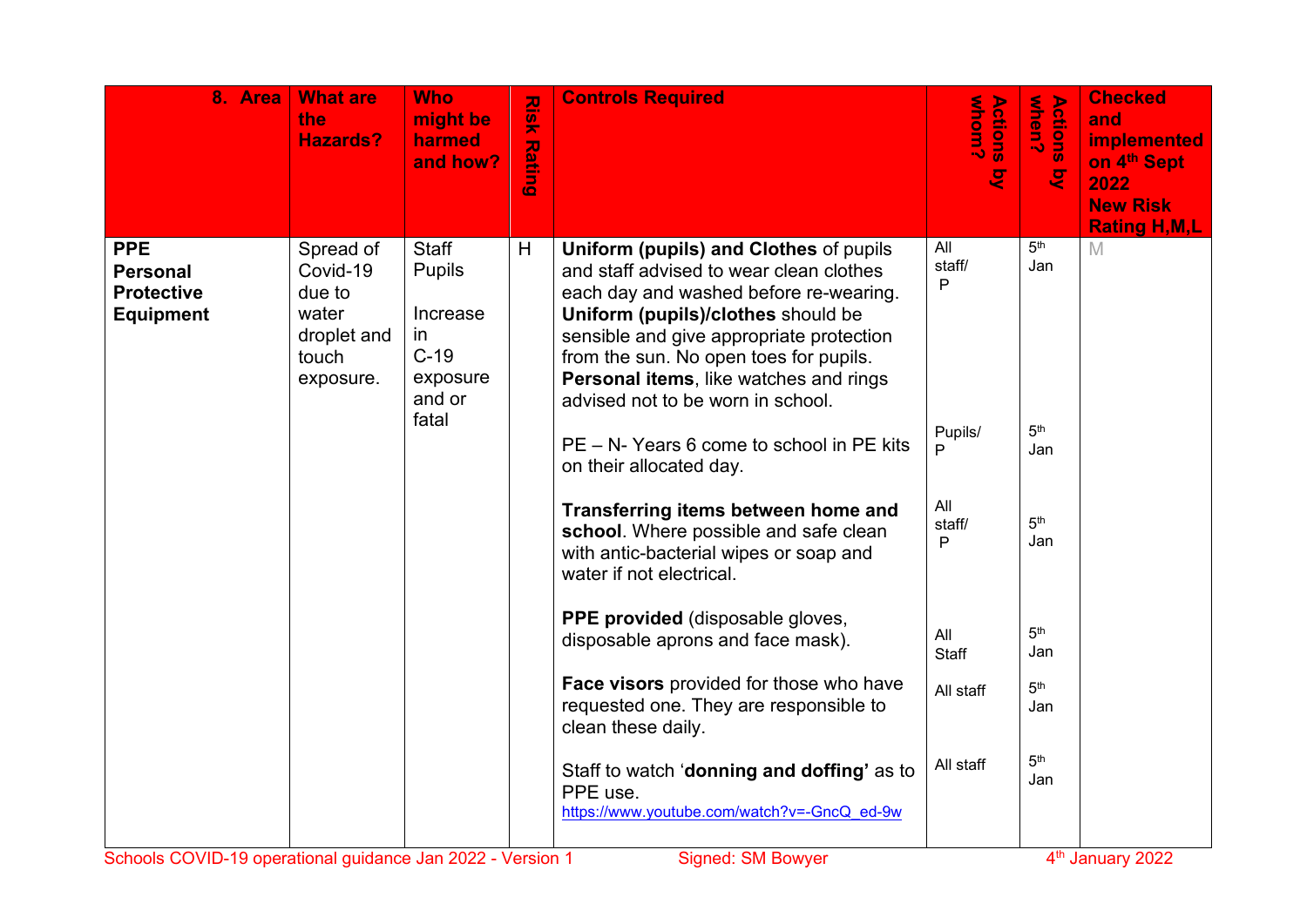|                    |                                                                                                                                              |                                                                                                                                                                      |                              | Staff should test twice weekly at home,<br>with lateral flow device (LFD) test kits, 3-4<br>days apart. Testing remains voluntary but<br>is strongly encouraged.<br>We recommend all school staff and eligible<br>pupils take up the offer of a vaccine.                                                                                                                                                                                                                                        | All staff<br>All staff                     | 5 <sup>th</sup><br>Jan<br>5 <sup>th</sup><br>Jan                  |                                                                                                                    |
|--------------------|----------------------------------------------------------------------------------------------------------------------------------------------|----------------------------------------------------------------------------------------------------------------------------------------------------------------------|------------------------------|-------------------------------------------------------------------------------------------------------------------------------------------------------------------------------------------------------------------------------------------------------------------------------------------------------------------------------------------------------------------------------------------------------------------------------------------------------------------------------------------------|--------------------------------------------|-------------------------------------------------------------------|--------------------------------------------------------------------------------------------------------------------|
| 9. Area            | <b>What are</b><br>the<br><b>Hazards?</b>                                                                                                    | <b>Who</b><br>might be<br>harmed<br>and how?                                                                                                                         | <b>NSIX</b><br><b>Rating</b> | <b>Controls Required</b>                                                                                                                                                                                                                                                                                                                                                                                                                                                                        | whom?<br><b>Actions</b><br>$\overline{g}$  | <b>When?</b><br><b>Actions</b><br>妇                               | <b>Checked</b><br>and<br>implemented<br>on 4 <sup>th</sup> Jan<br>2022<br><b>New Risk</b><br><b>Rating H, M, L</b> |
| <b>Handwashing</b> | Spread of<br>Covid-19<br>due to not<br>applying<br>appropriate<br>hygiene.<br>Water<br>droplets<br>and<br>touching<br>surfaces<br>and people | <b>Staff</b><br><b>Pupils</b><br>Parents<br><b>Visitors</b><br>to the<br>premises<br>Contactors<br><b>Drivers</b><br>Increase<br>in C-19<br>exposure<br>and or fatal | H                            | Frequent handwashing promoted.<br>Hand washing facilities with soap and<br>water in place. Soap pumps available<br>to children to ensure good use.<br>Drying hands with hand dryers and<br>children encouraged and reminded<br>regularly to dry hands to also reduce<br>dry/chapped hands.<br>RP check for stock (pumps/ paper<br>towels)<br>Staff and specific pupils encouraged<br>to protect the skin by applying<br>emollient cream if they have eczema/<br>dry hands to prevent open skin. | All<br>All<br><b>RP</b><br>CBS/<br>LT<br>P | 5 <sup>th</sup> Jan<br>5 <sup>th</sup> Jan<br>5 <sup>th</sup> Jan | M                                                                                                                  |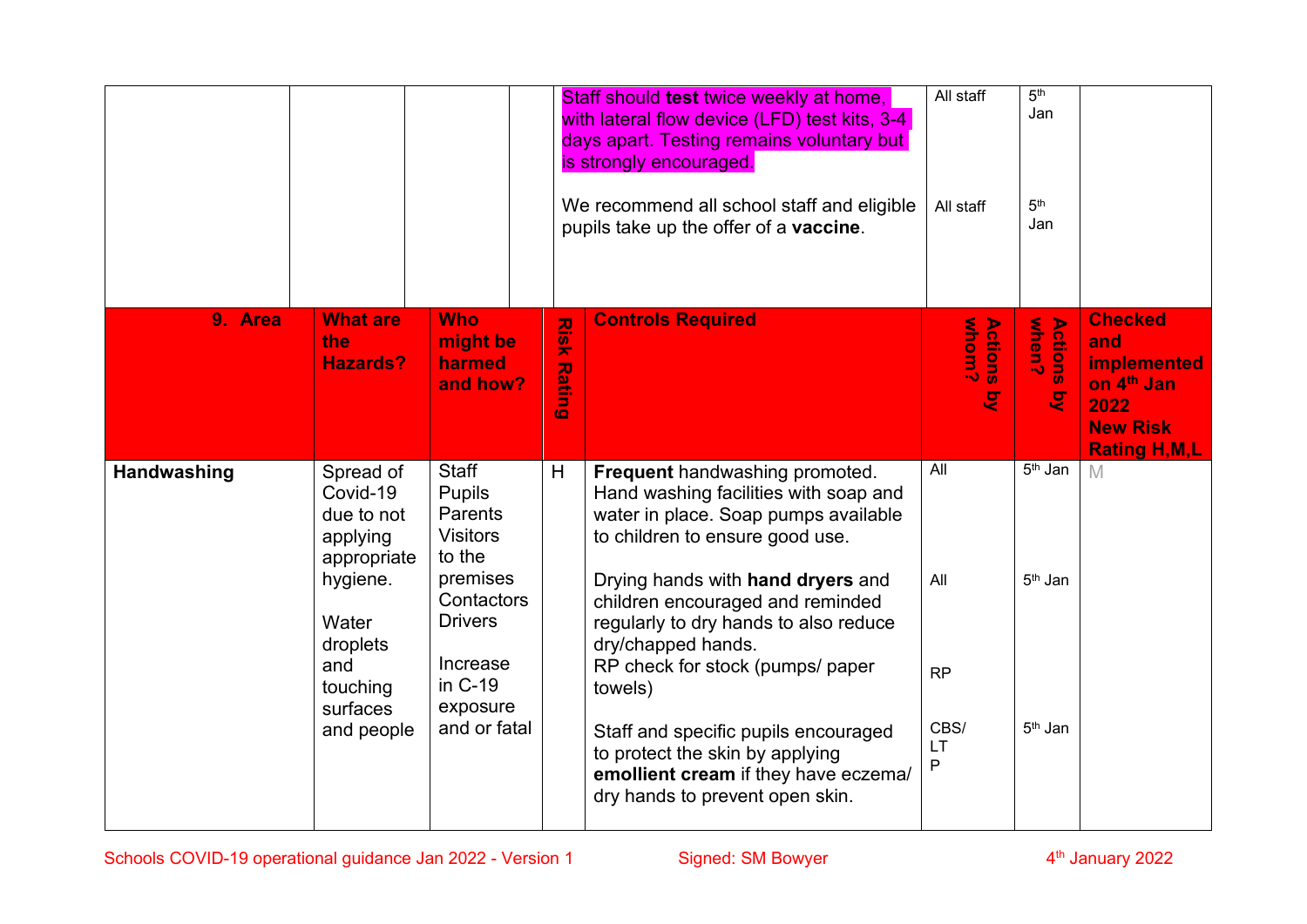| Promoted in curriculum with the<br>children<br>Reminder show to wash appropriate<br>and supervise handwashing as<br>outlined by the government. E.g. 20<br>seconds                                                                                                                                                                                                                                                                                                                                                                        | All<br>All                      | 5 <sup>th</sup> Jan<br>5 <sup>th</sup> Jan |
|-------------------------------------------------------------------------------------------------------------------------------------------------------------------------------------------------------------------------------------------------------------------------------------------------------------------------------------------------------------------------------------------------------------------------------------------------------------------------------------------------------------------------------------------|---------------------------------|--------------------------------------------|
| Sanitiser Gel or wash hands when<br>entering the building each time.<br>Between areas/ before eating and<br>where individual staff in charge of the<br>children feel is appropriate to reduce<br>the spread of C19.<br>Washing hands thoroughly for 20 seconds<br>with running water/soap and drying<br>thoroughly or use alcohol hand<br>rub/sanitiser.<br>Hand washing is encouraged and<br>hand sanitizer. Sanitizer available in<br>areas where hand washing is not<br>readily available. ABHR - Alcohol<br>based and rub is advised. | All<br>All                      | 5 <sup>th</sup> Jan<br>$5th$ Jan           |
| <b>Signage</b> used to promote government<br>guidance on handwashing.                                                                                                                                                                                                                                                                                                                                                                                                                                                                     | <b>BATs</b>                     | <b>OG</b>                                  |
| <b>Stock revisited regularly.</b>                                                                                                                                                                                                                                                                                                                                                                                                                                                                                                         | BAT <sub>s</sub> /<br><b>RP</b> | <b>OG</b>                                  |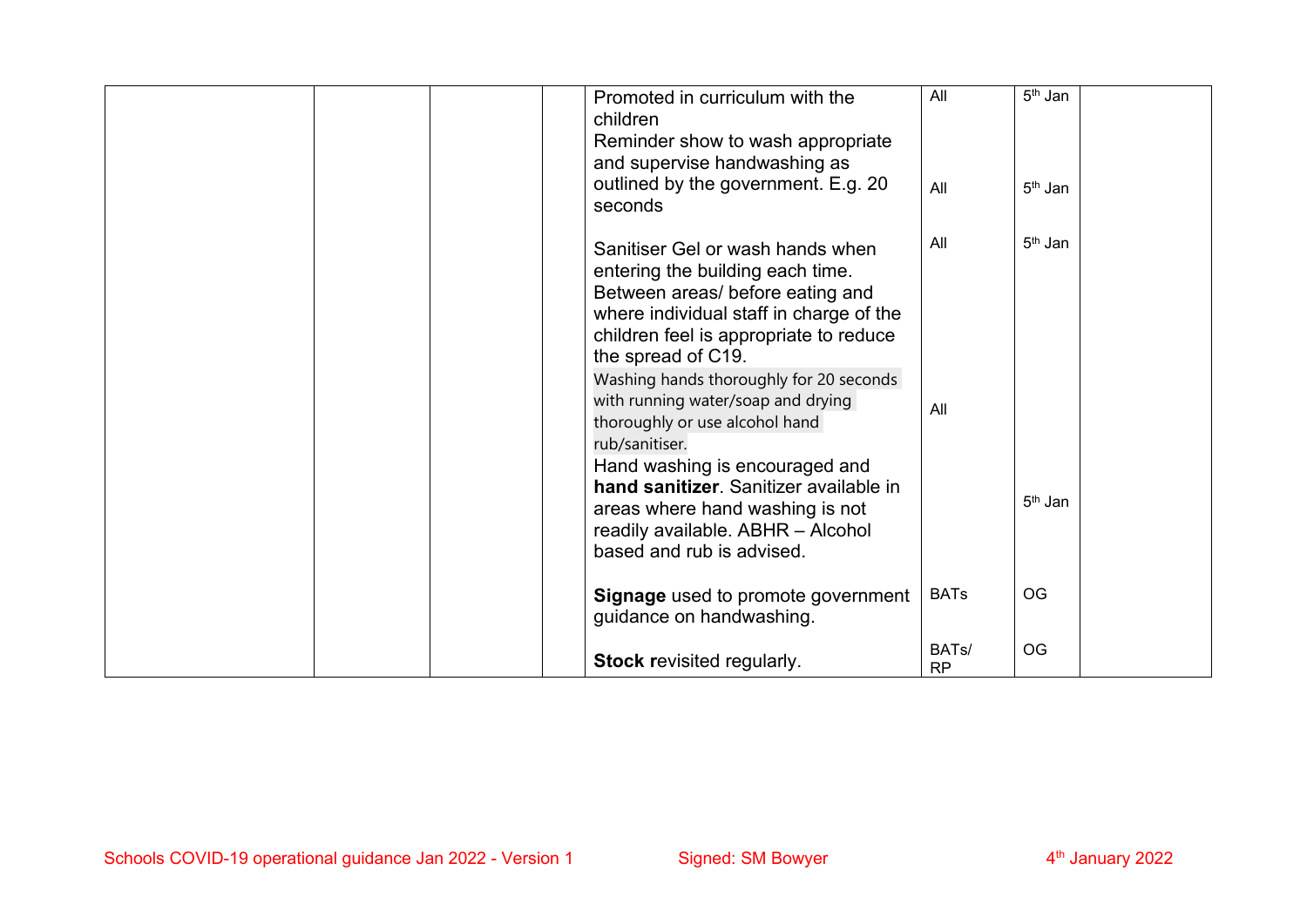| 10. Area                    | <b>What are</b><br><b>the</b><br><b>Hazards?</b> | <b>Who might</b><br>be harmed<br>and how?             | $\overline{\mathbf{z}}$<br>$rac{1}{2}$<br>刀<br>$\frac{1}{2}$<br>Б<br>$\overline{10}$ | <b>Controls Required</b>                                                                                                                   | <b>Actions</b><br>g             | Acti<br>whe<br>$\frac{5}{2}$ $\frac{9}{2}$<br>$\boldsymbol{\omega}$<br>$\overline{S}$ | <b>Checked</b><br>and<br><b>implemented</b><br>on 4 <sup>th</sup> Jan<br>2022<br><b>New Risk</b><br><b>Rating H,M,L</b> |
|-----------------------------|--------------------------------------------------|-------------------------------------------------------|--------------------------------------------------------------------------------------|--------------------------------------------------------------------------------------------------------------------------------------------|---------------------------------|---------------------------------------------------------------------------------------|-------------------------------------------------------------------------------------------------------------------------|
| <b>Sneeze and</b><br>coughs | Spread of<br>Covid-19<br>due to not              | <b>Staff</b><br><b>Pupils</b><br>Parents              | H                                                                                    | Children retaught and reminded to cough<br>in to inner elbow and 'Catch it, Bin it. Kill it.'                                              | <b>CBS</b>                      | $5th$ Jan<br>2022                                                                     |                                                                                                                         |
|                             | applying<br>good<br>hygiene.                     | <b>Visitors</b><br>to the<br>premises<br>Contactors   |                                                                                      | Children and staff reminded to avoid<br>touching face, eyes, nose or mouth with<br>unclean hands.                                          | All<br>staff<br><b>CBS</b>      | $5th$ Jan                                                                             |                                                                                                                         |
|                             | Water<br>droplets                                | <b>Drivers</b>                                        |                                                                                      | Tissue boxes in each class.                                                                                                                | <b>CBS</b>                      | $5th$ Jan                                                                             |                                                                                                                         |
|                             | <b>Surfaces</b>                                  | Increase in<br>$C-19$<br>exposure<br>and or<br>fatal. |                                                                                      | Use bins with lids where possible/ regular<br>disposal of bin contents.<br>Stock revisited regularly                                       | BAT <sub>s</sub> /<br><b>RP</b> | $5th$ Jan                                                                             |                                                                                                                         |
|                             |                                                  |                                                       |                                                                                      | Visors have been offered to staff and are we<br>are aiming for these to be available soon for<br>those individuals who have requested one. |                                 | $5th$ Jan                                                                             |                                                                                                                         |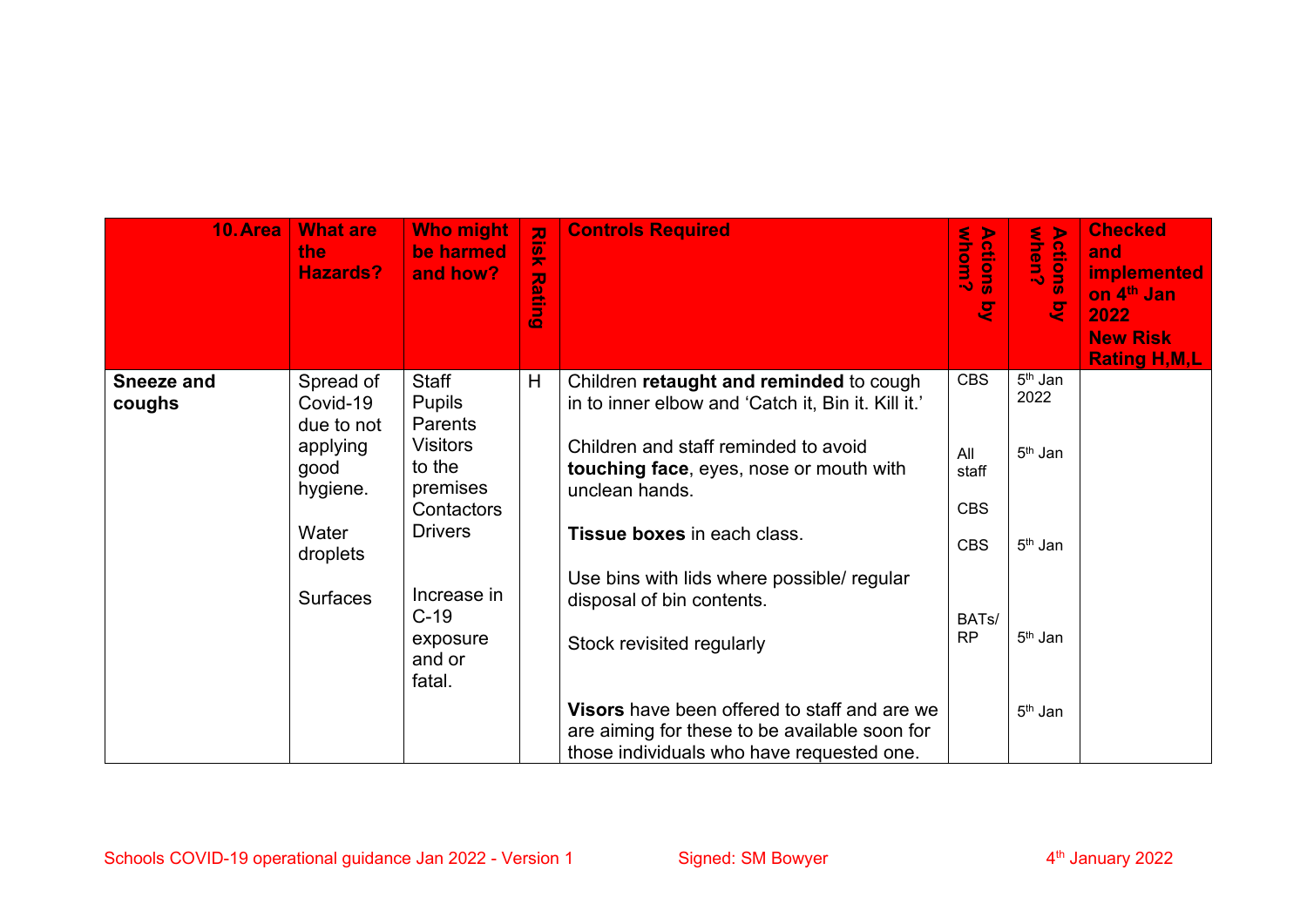| 11. Area                                                   | <b>What are</b><br>the<br><b>Hazards?</b>           | <b>Who</b><br>might be<br>harmed<br>and how?                                                                                           | <b>NSK</b><br><b>Rating</b> | <b>Controls Required</b>                                                                                                                                                                                                                                                                                                                                                                                                       | <b>Actions</b><br>whom?<br>$\overline{g}$ | when?<br><b>Actions</b><br>g   | <b>Checked</b><br>and<br><b>implemented</b><br>on 5 <sup>th</sup> Jan<br>2022<br><b>New Risk</b><br><b>Rating H, M, L</b> |
|------------------------------------------------------------|-----------------------------------------------------|----------------------------------------------------------------------------------------------------------------------------------------|-----------------------------|--------------------------------------------------------------------------------------------------------------------------------------------------------------------------------------------------------------------------------------------------------------------------------------------------------------------------------------------------------------------------------------------------------------------------------|-------------------------------------------|--------------------------------|---------------------------------------------------------------------------------------------------------------------------|
| <b>First Aid /</b><br>Intimate care                        | Spread of<br>Covid-19<br>due to not                 | FAs<br><b>Staff</b><br><b>Pupils</b>                                                                                                   | H                           | Normal First Aid hygiene procedures<br>apply. E.g. Wash/sanitise hands before and<br>after treating a casualty.                                                                                                                                                                                                                                                                                                                | FAs                                       | 5 <sup>th</sup><br>Jan<br>2022 |                                                                                                                           |
|                                                            | social<br>distancing.<br>Water<br>droplets<br>Touch | Parents<br><b>Visitors</b><br>to the<br>premises<br>Contactors<br><b>Drivers</b><br>Increase<br>In C-19<br>exposure<br>and or<br>fatal |                             | <b>PPE</b><br>Fluid resistant surgical mask if a 2-metre<br>distance cannot be maintained.<br>Where contact with the pupil is needed: Fluid<br>resistant surgical mask, disposable gloves,<br>disposable apron and eye protection where<br>there is a risk of respiratory droplets<br>splashing into the eyes due to repeated<br>coughing or vomit.<br>Visors to be available and to be cleaned with<br>Milton after each use. | FAs                                       | 5 <sup>th</sup><br>Jan         |                                                                                                                           |
|                                                            |                                                     |                                                                                                                                        |                             | Use compression only CPR until the<br>ambulance arrives. If a decision is made to<br>perform mouth-to-mouth ventilation, use a<br>resuscitation face shield where available.                                                                                                                                                                                                                                                   | FAs                                       | 5 <sup>th</sup><br>Jan         |                                                                                                                           |
|                                                            |                                                     |                                                                                                                                        |                             | Maintain stocks of PPE. Where this is not<br>available contact Local Resilience Forum/LA.<br>PPE Exchange can be used to help with<br>finding a supplier.<br>https://www.ppeexchange.co.uk/                                                                                                                                                                                                                                    | FA/<br>SBL/<br><b>BATs</b>                | 5 <sup>th</sup><br>Jan         |                                                                                                                           |
| Schools COVID-19 operational guidance Jan 2022 - Version 1 |                                                     |                                                                                                                                        |                             | Staff to watch 'donning and doffing' as to<br><b>Signed: SM Bowyer</b>                                                                                                                                                                                                                                                                                                                                                         | All<br>staff<br>FAs                       | 5 <sup>th</sup>                | 4 <sup>th</sup> January 2022                                                                                              |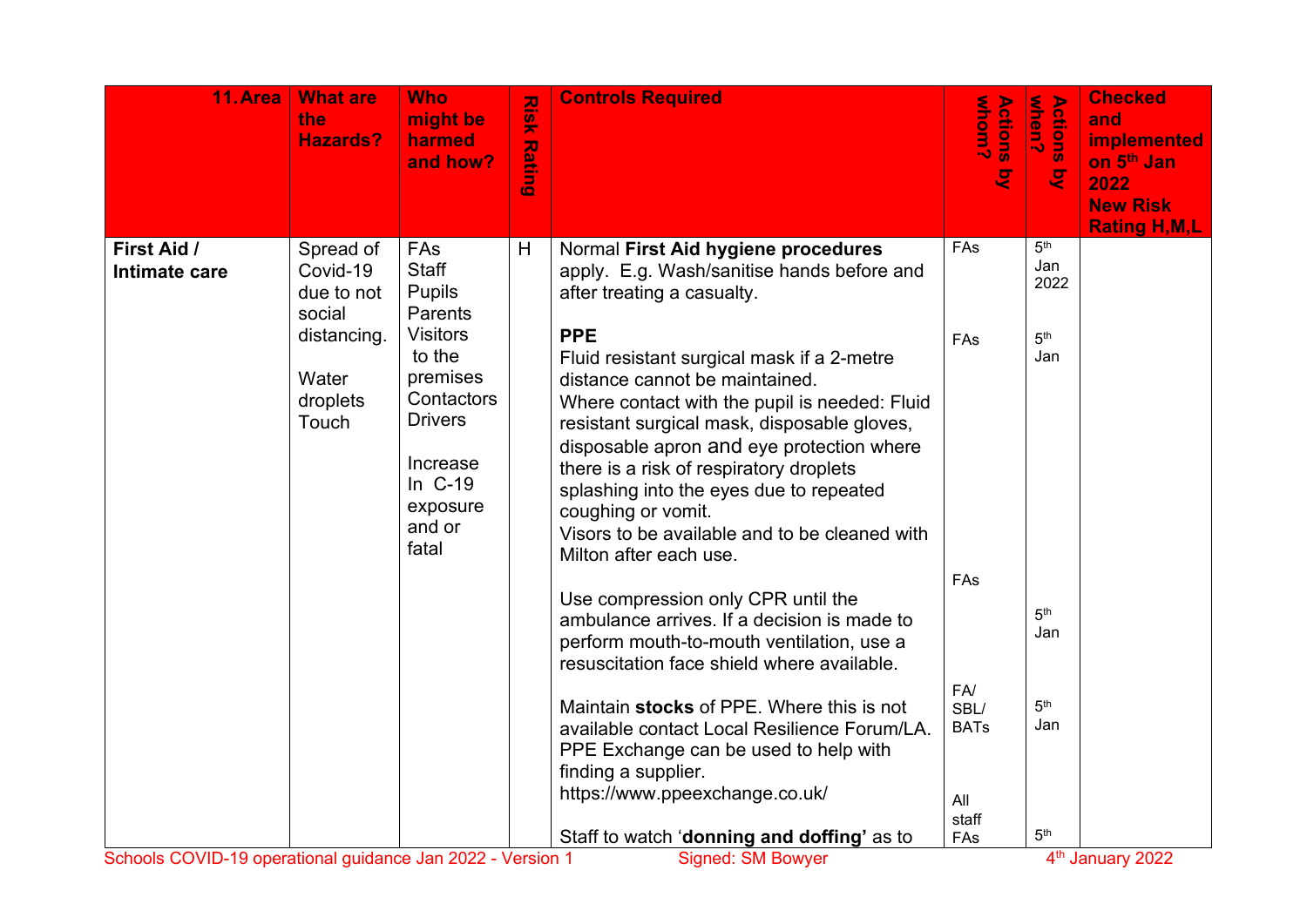|  | PPE use.                                                                                                                                                                                                                                                                                                                                                                                                                                                                                                                                                                                                             |            | Jan                    |  |
|--|----------------------------------------------------------------------------------------------------------------------------------------------------------------------------------------------------------------------------------------------------------------------------------------------------------------------------------------------------------------------------------------------------------------------------------------------------------------------------------------------------------------------------------------------------------------------------------------------------------------------|------------|------------------------|--|
|  | https://www.youtube.com/watch?v=-GncQ ed-9w                                                                                                                                                                                                                                                                                                                                                                                                                                                                                                                                                                          | FAs        |                        |  |
|  | Where adults can direct pupils to carry out<br>their own first aid then this can be done (e.g.<br>light graze and children can wiped knee with<br>and antiseptic wipe) and encourage pupils to<br>use good handwashing.                                                                                                                                                                                                                                                                                                                                                                                              |            | 5 <sup>th</sup><br>Jan |  |
|  | First aid administered in first aid room if<br>more children than safe space available then<br>children sit at a social distance in the hub.                                                                                                                                                                                                                                                                                                                                                                                                                                                                         | FAs        | 5 <sup>th</sup><br>Jan |  |
|  | All CBS take temperatures of staff and pupils<br>with their class. Taken on arrival, in the<br>morning and after lunch.                                                                                                                                                                                                                                                                                                                                                                                                                                                                                              | <b>CBS</b> | 5 <sup>th</sup><br>Jan |  |
|  | If a suspected C19 case or symptoms, a<br>supervised child/adult may sit outside the<br>front HT office or in the HT office so that<br>parents or ambulance can directly come to<br>the front door. Any members of staff or pupil<br>who display signs of infection are sent home<br>immediately and are advised to contact NHS<br>111 immediately or call 999 if they become<br>seriously ill or their life is at risk. To use the<br>visitors toilet if needed and closed of to<br>others until a clean has taken place. FAs to<br>wear PPA whilst with child/ staff member who<br>is showing symptoms of Covid-19 | FAs        | 5 <sup>th</sup><br>Jan |  |
|  | Ventilation - windows and internal door open<br>only to allow ventilation.                                                                                                                                                                                                                                                                                                                                                                                                                                                                                                                                           | All staff  |                        |  |
|  | Full PPE to be used for intimate care.                                                                                                                                                                                                                                                                                                                                                                                                                                                                                                                                                                               |            |                        |  |
|  | Telephone the office if assistance is needed.                                                                                                                                                                                                                                                                                                                                                                                                                                                                                                                                                                        |            |                        |  |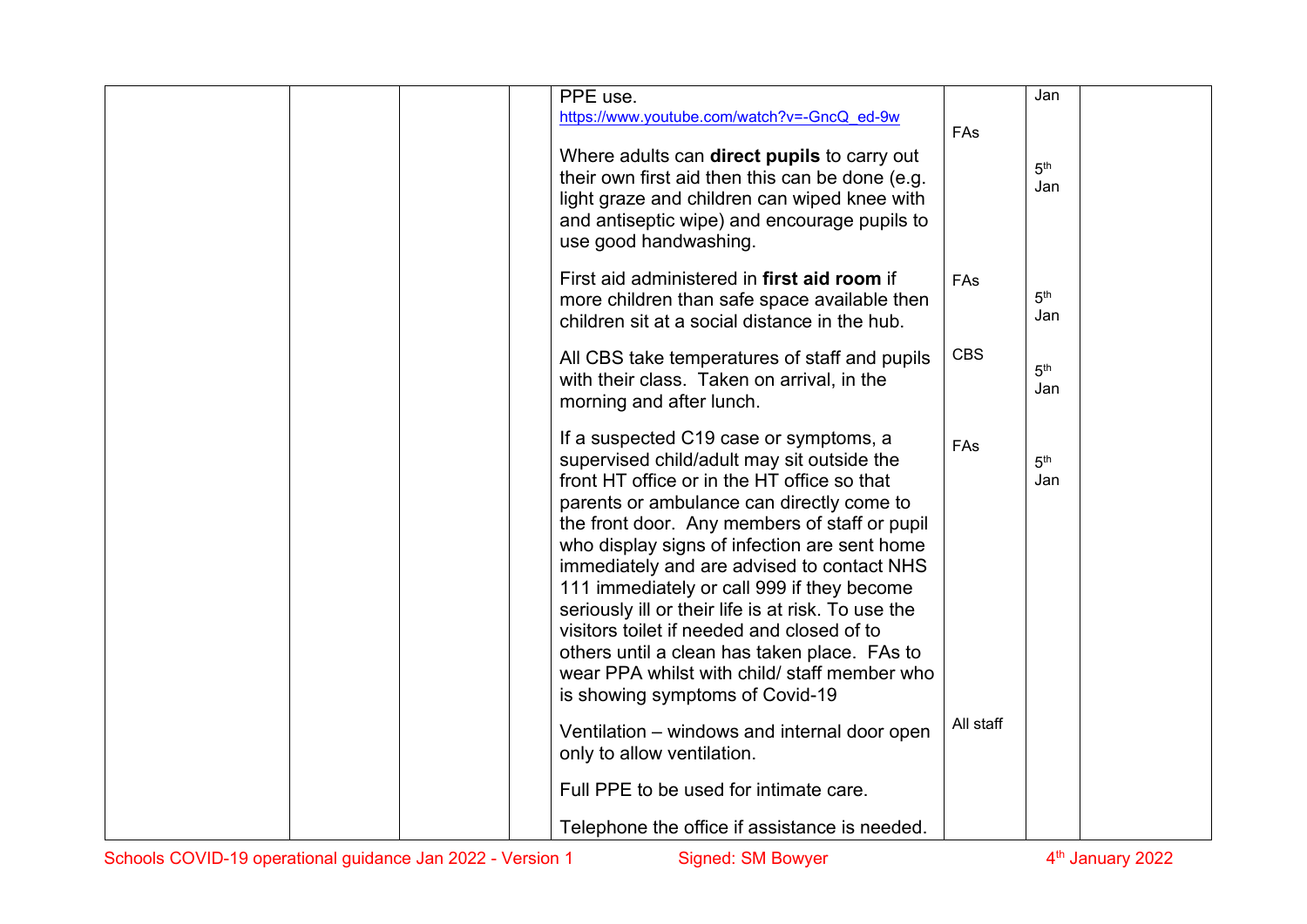| 12. Area          | <b>What are</b><br>the<br><b>Hazards?</b>                    | <b>Who might</b><br>be harmed<br>and how?                                             | $\overline{\mathbf{z}}$<br>꽂<br><b>Rating</b> | <b>Controls Required</b>                                                                                                                                                                                                                             | whom?<br><b>Actions</b><br>g                  | Actions<br>when?<br>g          | <b>Checked</b><br>and<br><b>implemented</b><br>on 5 <sup>th</sup> Jan<br>2022<br><b>New Risk</b><br><b>Rating H,M,L</b> |
|-------------------|--------------------------------------------------------------|---------------------------------------------------------------------------------------|-----------------------------------------------|------------------------------------------------------------------------------------------------------------------------------------------------------------------------------------------------------------------------------------------------------|-----------------------------------------------|--------------------------------|-------------------------------------------------------------------------------------------------------------------------|
| <b>Medication</b> | Spread of<br>Covid-19<br>due to not<br>social<br>distancing. | <b>First Aiders</b><br><b>Staff</b><br><b>Pupils</b><br>Parents<br>Visitors to<br>the | H                                             | Ailments that can be controlled by medication<br>at home e.g. hay fever or similar, then to do<br>so. This will reduce items being transferred<br>between home and school and staff and pupils<br>physical contact.                                  | BAT <sub>s</sub> /<br>P                       | 5 <sup>th</sup><br>Jan<br>2022 | M                                                                                                                       |
|                   | Water<br>droplets<br>surfaces<br>Touch                       | premises<br>Contactors<br><b>Drivers</b><br>Increase in<br>$C-19$                     |                                               | Following the filling in of the medication form -<br>medication to be carried into school by pupil<br>where possible in a sealed sandwich bag-with<br>clean medication spoon. Outer bag wiped with<br>antibacterial before placed in the hub fridge. | <b>BATs</b><br>P<br><b>HSLW</b><br><b>CBS</b> | 5 <sup>th</sup><br>Jan         |                                                                                                                         |
|                   |                                                              | exposure<br>and or<br>fatal                                                           |                                               | Medication to go home so cleaning can take<br>place – if it hasn't been used and is safe to<br>stay at school then this could be done to<br>reduce the transmission risk from Home-<br>School ·                                                      | <b>BATs</b><br>P<br><b>HSLW</b>               | 5 <sup>th</sup><br>Jan         |                                                                                                                         |
|                   |                                                              |                                                                                       |                                               | <b>Asthma</b><br>Follow normal school asthma procedures.<br>Sanitise items if assisting is needed to use<br>medication. Wear PPE and wash hands<br>following assistance.                                                                             | <b>BATs</b><br>P<br><b>HSLW</b><br><b>CBS</b> | 5 <sup>th</sup><br>Jan         |                                                                                                                         |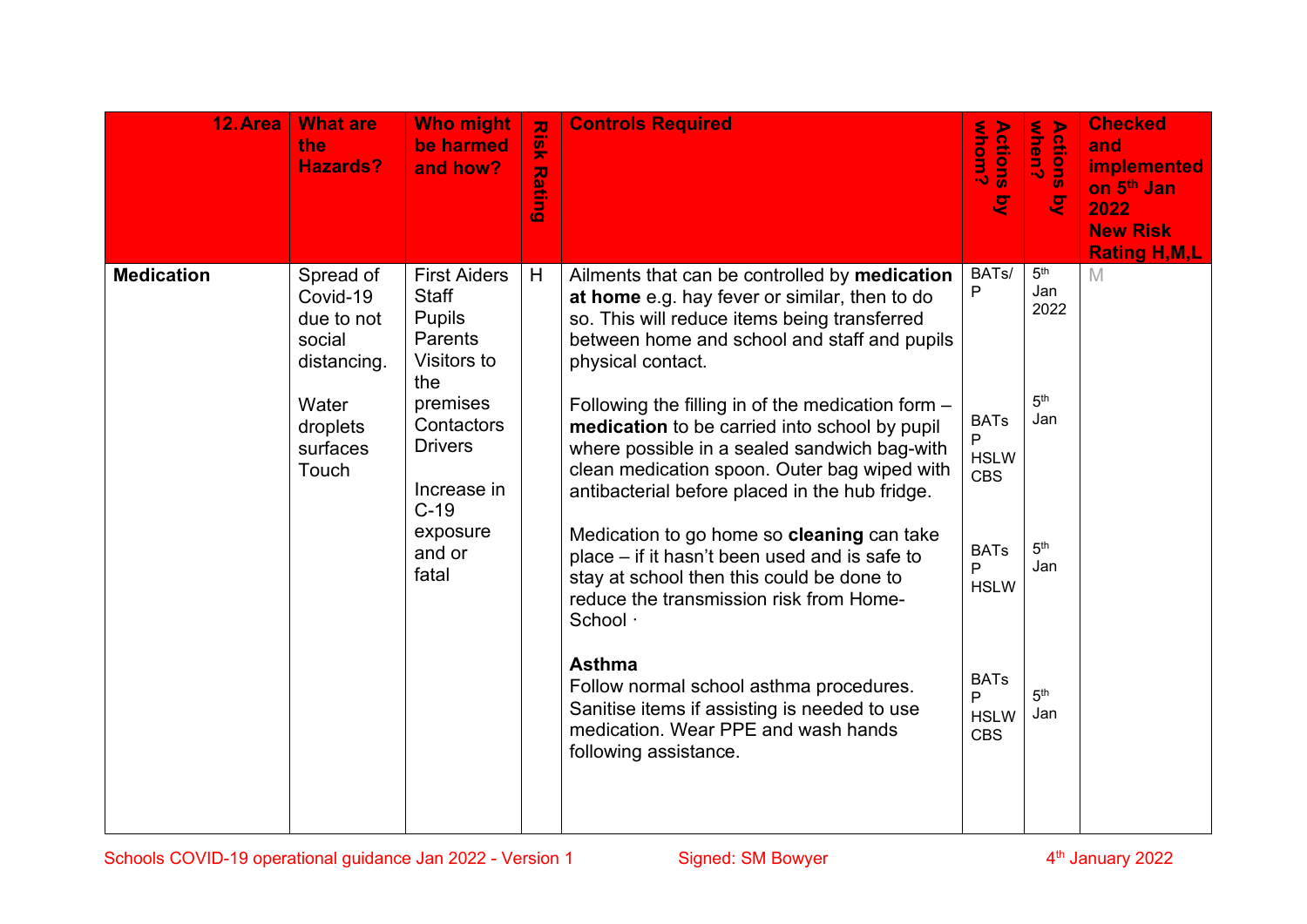| 13. Area                                 | <b>What are</b><br>the<br><b>Hazards?</b>                | <b>Who</b><br>might be<br>harmed<br>and how?                          | Risk<br><b>Ratin</b><br>$\boldsymbol{\omega}$ | <b>Controls Required</b>                                                                                                                                                                                                       | whom?<br>Actions<br>g | Actions<br>when?<br>g          | <b>Checked</b><br>and<br><b>implemented</b><br>on 5 <sup>th</sup> Jan<br>2022<br><b>New Risk</b><br><b>Rating H,M,L</b> |
|------------------------------------------|----------------------------------------------------------|-----------------------------------------------------------------------|-----------------------------------------------|--------------------------------------------------------------------------------------------------------------------------------------------------------------------------------------------------------------------------------|-----------------------|--------------------------------|-------------------------------------------------------------------------------------------------------------------------|
| <b>Equipment and</b><br><b>Resources</b> | Spread of<br>Covid-19<br>due to<br>sharing<br>equipment. | <b>Staff</b><br><b>Pupils</b><br>Parents<br><b>Visitors</b><br>to the | H                                             | Pupils have a school set of stationary no<br>stationary from home. No pencil cases from<br>home, children provided with own set of basic<br>pencils, glue stick etc.                                                           | CBS/                  | 5 <sup>th</sup><br>Jan<br>2022 | M                                                                                                                       |
|                                          | <b>Surfaces</b>                                          | premises<br>Contactors<br><b>Drivers</b><br>Increase<br>in            |                                               | Practical lessons - equipment cleaned<br>regularly if the same group or cleaned after use<br>if between groups. Some tools e.g. paint<br>brushes can be cleaned at the end of the<br>lesson by the children using soapy water. | <b>CBS</b>            | 5 <sup>th</sup><br>Jan         |                                                                                                                         |
|                                          |                                                          | $C-19$<br>exposure<br>and or                                          |                                               | Provide disposable paper towels in<br>staffrooms to replace use of towels.                                                                                                                                                     | SS                    | 5 <sup>th</sup><br>Jan         |                                                                                                                         |
|                                          |                                                          | fatal                                                                 |                                               | Each group access their 'outdoor group box'<br>of equipment. Regular clean with sanitiser or<br>wipes. Equipment should not be shared<br>across groups unless cleaned or left for 72<br>hours.                                 | LT.                   | 5 <sup>th</sup><br>Jan         |                                                                                                                         |
|                                          |                                                          |                                                                       |                                               | Coats and bags on stored on individual pupil<br>chair.                                                                                                                                                                         | CBS/<br>LT.           | 5 <sup>th</sup><br>Jan         |                                                                                                                         |
|                                          |                                                          |                                                                       |                                               | All unnecessary equipment stored away.<br>Soft furnishings and toys removed where<br>possible. From both public and class based                                                                                                | CBS/<br>LT/<br>P      | 5 <sup>th</sup><br>Jan         |                                                                                                                         |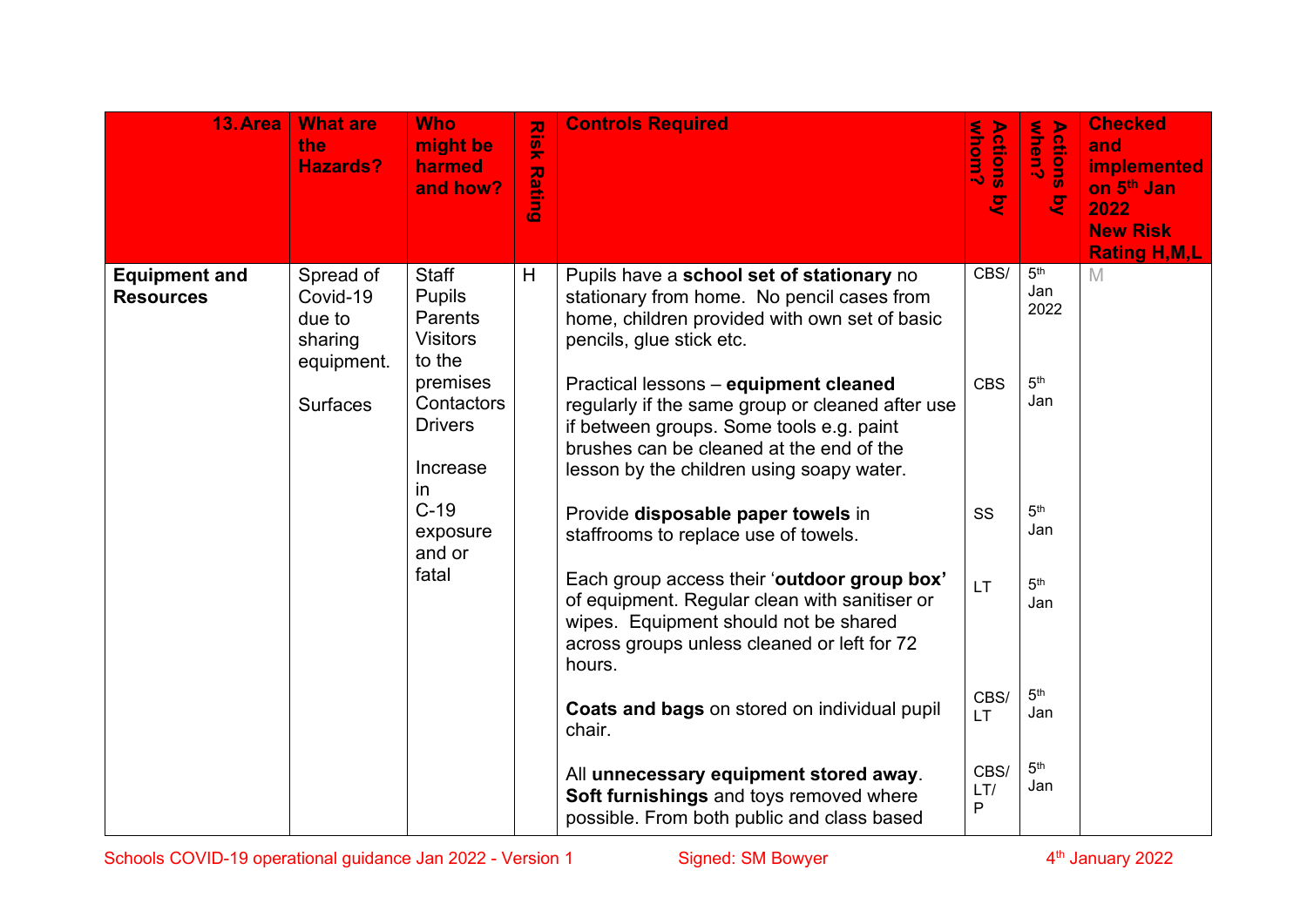|  |  | areas. Regular clean were these are used.                                                                                   |                 |                        |  |
|--|--|-----------------------------------------------------------------------------------------------------------------------------|-----------------|------------------------|--|
|  |  | Lunch boxes and pupil water bottles<br>washed each night and stored under own desk.                                         | <b>CBS</b><br>P | 5 <sup>th</sup><br>Jan |  |
|  |  | Staff to wash hands after marking books.                                                                                    | <b>CBS</b>      | 5 <sup>th</sup><br>Jan |  |
|  |  | Staff to place all cups, utensils in the<br>dishwasher or wash their own cup with hot<br>soapy water at the staffroom sink. | All<br>staff    | 5 <sup>th</sup><br>Jan |  |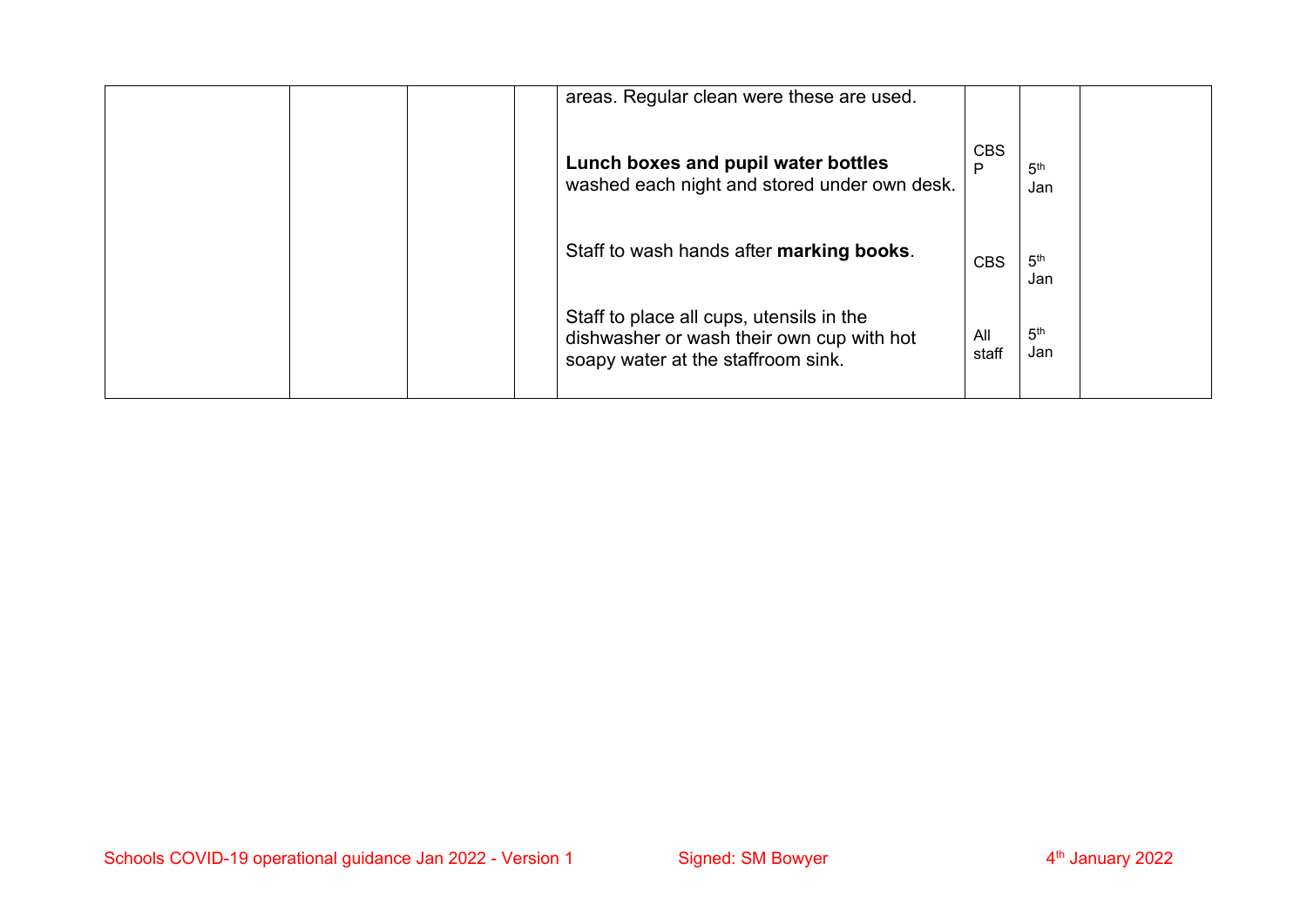| <b>14. Area</b> | <b>What are</b><br>the<br><b>Hazards?</b>                                                              | <b>Who</b><br>might<br>be<br><b>harmed</b><br>and how?                                                                                   | <b>NSIX</b><br><b>Rati</b><br>a | <b>Controls Required</b>                                                                                                                                                                                                                                                                                                                                                          | <b>Mhonr?</b><br><b>Actions</b><br>g | Actions<br>when?<br>9       | <b>Checked</b><br>and<br><b>implemented</b><br>on 5 <sup>th</sup> Jan<br><b>2022 New</b><br><b>Risk Rating</b><br>H, M, L |
|-----------------|--------------------------------------------------------------------------------------------------------|------------------------------------------------------------------------------------------------------------------------------------------|---------------------------------|-----------------------------------------------------------------------------------------------------------------------------------------------------------------------------------------------------------------------------------------------------------------------------------------------------------------------------------------------------------------------------------|--------------------------------------|-----------------------------|---------------------------------------------------------------------------------------------------------------------------|
| <b>Visitors</b> | Spread of<br>Covid-19<br>due to not<br>social<br>distancing.<br>Water<br>droplets<br>surfaces<br>Touch | <b>Staff</b><br><b>Pupils</b><br>Parents<br><b>Visitors</b><br>to the<br>premises<br>Contactors<br><b>Drivers</b><br>Increase<br>in C-19 | H                               | On arrival visitors reminded of:<br>Not having personal illness that present<br>covid symptoms.<br>BATs to ask if they have returned from<br>abroad recently.<br>Handwashing on arrival and throughout<br>visit.<br>Social distancing maintained.<br>Separate visitor toilets                                                                                                     | BAT <sub>s</sub> /<br>V              | 5 <sup>th</sup> Jan<br>2022 | M                                                                                                                         |
|                 |                                                                                                        | exposure<br>and or<br>fatal                                                                                                              |                                 | Where EMERGENCY contractors are<br>coming into school, they must have up<br>to date Risk Assessments and Method<br>Statements. (RAM) arranged in<br>advance with SS& SBL. Control<br>measures regarding the Coronavirus<br>must be included within their RAM<br>documents. Pupils to not be in the area<br>of working and staff and contractors to<br>maintain a social distance. | HT/<br>contractors                   | $5th$ Jan<br>2022           |                                                                                                                           |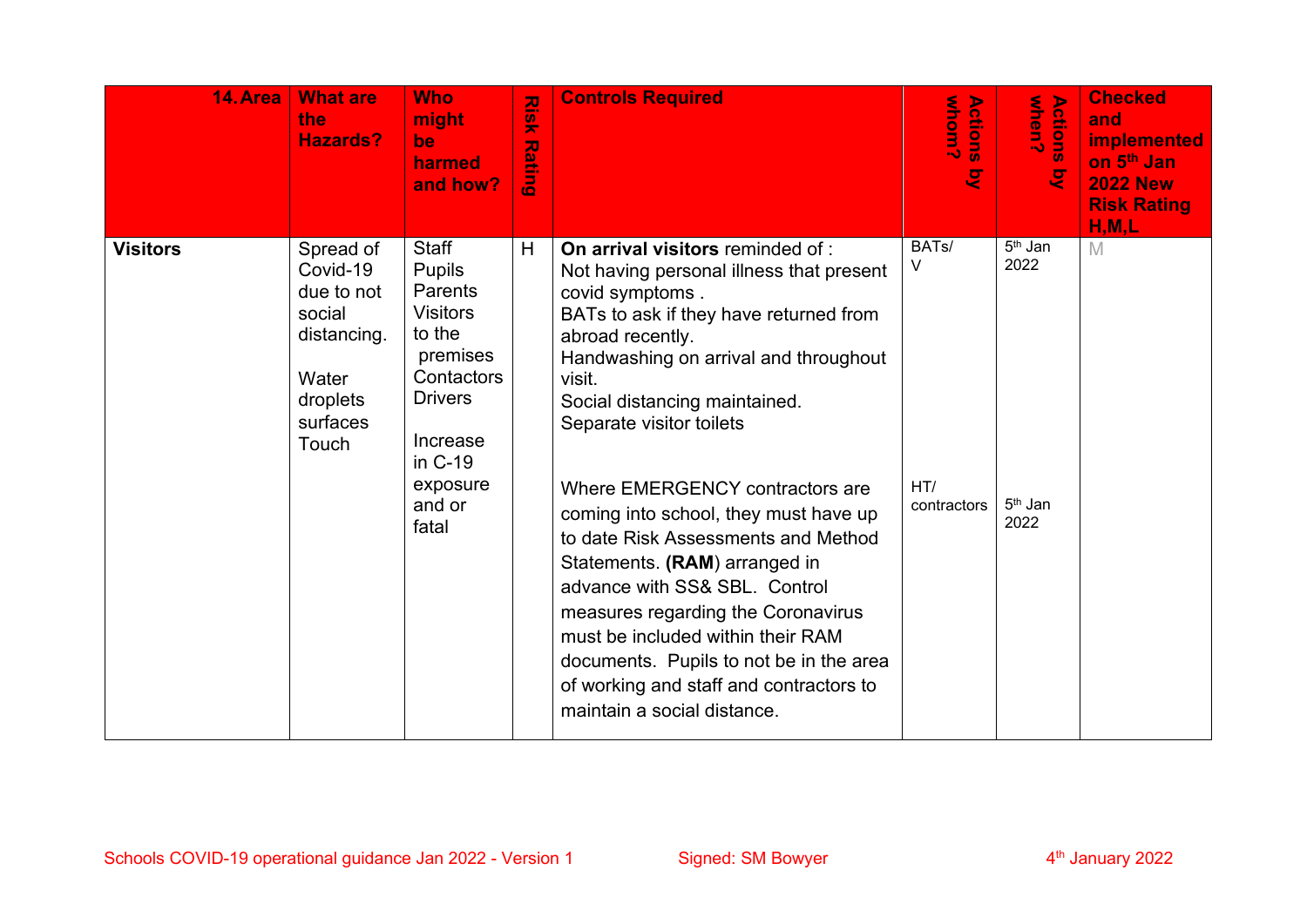| 15. Area              | <b>What are</b><br>the<br><b>Hazards?</b>                                        | <b>Who</b><br>might<br><b>be</b><br>harmed<br>and<br>how?                                                                                                                                   | <b>Naix</b><br><b>Rati</b><br>$\bar{a}$ | <b>Controls Required</b>                                                                                                                                                                                                                                                                                                                                                                                                                                                                                                                                                                                                                                                                                              | <b>Mhom</b><br><b>Actions</b><br>Ċ.<br>g        | <b>Actions</b><br>when?<br>$\triangleright$<br>$\overline{\mathbf{5}}$<br>四 | <b>Checked</b><br>and<br><b>implemented</b><br>on 5 <sup>th</sup> Jan<br>2022<br><b>New Risk</b><br><b>Rating H,M,L</b> |
|-----------------------|----------------------------------------------------------------------------------|---------------------------------------------------------------------------------------------------------------------------------------------------------------------------------------------|-----------------------------------------|-----------------------------------------------------------------------------------------------------------------------------------------------------------------------------------------------------------------------------------------------------------------------------------------------------------------------------------------------------------------------------------------------------------------------------------------------------------------------------------------------------------------------------------------------------------------------------------------------------------------------------------------------------------------------------------------------------------------------|-------------------------------------------------|-----------------------------------------------------------------------------|-------------------------------------------------------------------------------------------------------------------------|
| <b>Sun Protection</b> | Increased<br>exposure<br>to the sun<br>Spread of<br>Covid-19<br>due to<br>touch. | Staff<br><b>Pupils</b><br>Staff and<br>children<br>Sun<br>burnt<br><b>Illness</b><br>related<br>to over<br>exposure<br>to the<br>sun.<br>Increase<br>in C-19<br>exposure<br>and or<br>fatal | H                                       | Due to increased use of outside areas for<br>education a high consideration given to the<br>impact of sun burn etc. - Lack of shade will<br>reduce this. Parents communicated to apply<br><b>Sun creams/ washable hats to their children</b><br>before school and staff encourage reapplication<br>throughout the day. Staff encourage children to<br>apply their own cream with adult direction.<br>Where children are unable to do this staff wear<br>gloves to support the child in application of<br>cream.<br>Adults take responsibility for their personal sun<br>protection ad apply sun protection to<br>themselves.<br>Staff to minimise periods outdoors if extremely<br>hot and use shaded areas provided. | CBS/<br>P<br>All<br>adults<br>CBS/<br><b>LT</b> | 5 <sup>th</sup><br>Jan<br>5 <sup>th</sup><br>Jan<br>5 <sup>th</sup><br>Jan  | M                                                                                                                       |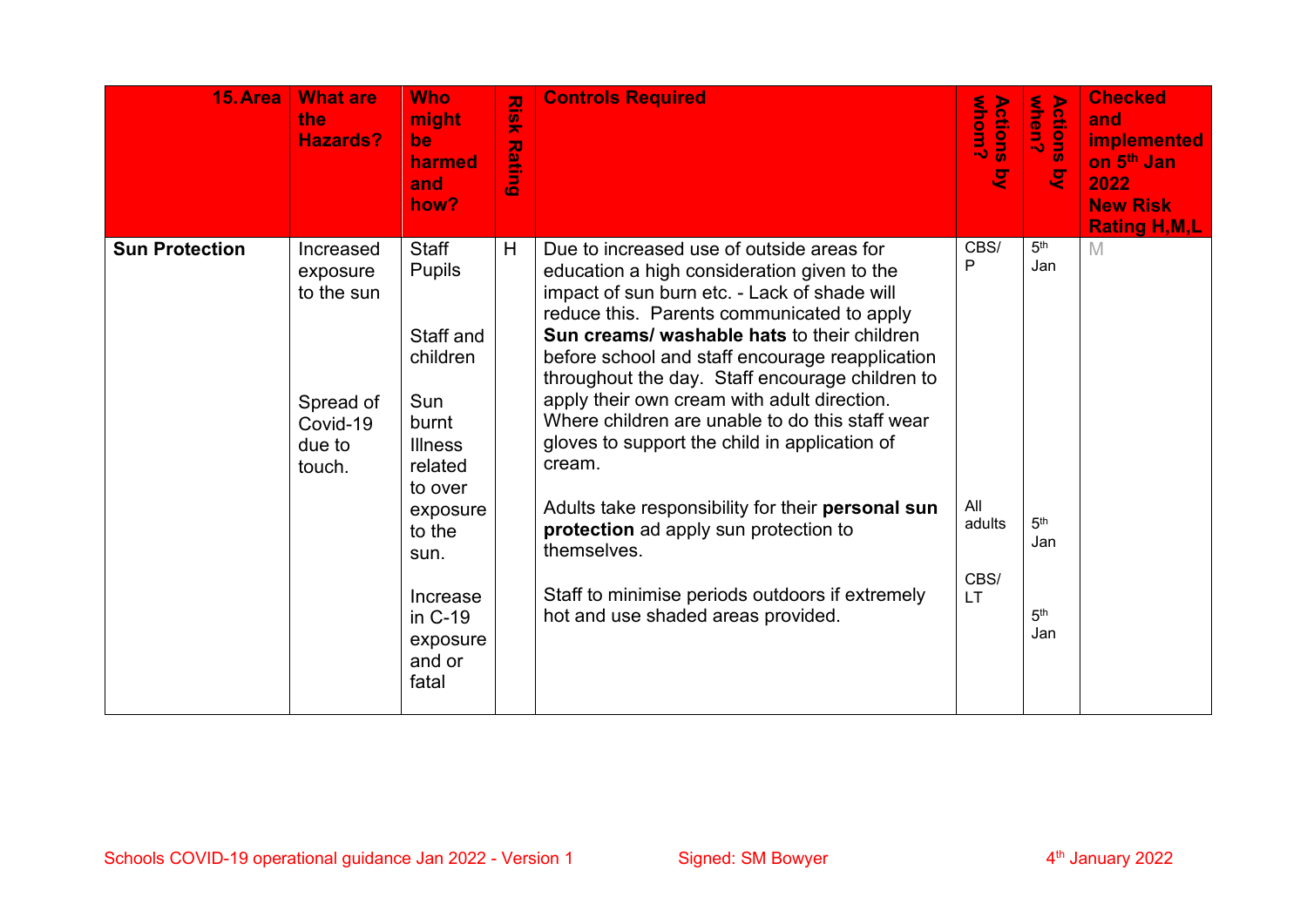| 16. Area                                                                                                                                 | <b>What are</b><br>the<br><b>Hazards?</b> | <b>Who</b><br>might<br>be<br>harmed<br>and<br>how?                                                                                                                                                                                          | <b>Risk</b><br><b>Rating</b> | <b>Controls Required</b>                                                                                                                                                                                                                                                                                                                                 | whom?<br>Actions<br>$\overline{g}$ | Actions<br>when?<br>g  | <b>Checked</b><br>and<br><b>implemented</b><br>on 5 <sup>th</sup> Jan<br>2022<br><b>New Risk</b><br><b>Rating H, M, L</b> |
|------------------------------------------------------------------------------------------------------------------------------------------|-------------------------------------------|---------------------------------------------------------------------------------------------------------------------------------------------------------------------------------------------------------------------------------------------|------------------------------|----------------------------------------------------------------------------------------------------------------------------------------------------------------------------------------------------------------------------------------------------------------------------------------------------------------------------------------------------------|------------------------------------|------------------------|---------------------------------------------------------------------------------------------------------------------------|
| <b>Staff</b><br><b>Behaviour Policy</b><br>Spread of<br>Covid-19<br><b>Pupils</b><br>due to<br>touch.<br>Increase<br>in C-19<br>exposure | H                                         | Review Behaviour policy that involves 'positive<br>touch' and reassurance and physical<br>management of pupils. Where possible actions<br>taken for reassurances of pupils and behaviour<br>management will not involve touching of pupils. | SLT/<br>All<br>adults        | 5 <sup>th</sup><br>Jan                                                                                                                                                                                                                                                                                                                                   | M                                  |                        |                                                                                                                           |
|                                                                                                                                          |                                           | and or<br>fatal                                                                                                                                                                                                                             |                              | If normal behaviour strategies have been<br>followed and the risk has been deems physical<br>management is required e.g. to stop child<br>hurting themselves or others. Then adults may<br>be required to 'swap in' once PPE has been<br>applied and adult without PPE at initial<br>response to the incident to wash themselves<br>with soap and water. | All staff                          | 5 <sup>th</sup><br>Jan |                                                                                                                           |
|                                                                                                                                          |                                           |                                                                                                                                                                                                                                             |                              | 'Positive touch' is important to reassure pupils<br>but this should be kept to a minimum with other<br>positive praise used (e.g. smiles thumbs, large<br>gestures). If reassurance is needed physically<br>then PPE equipment may need to be used.                                                                                                      | All staff                          | 5 <sup>th</sup><br>Jan |                                                                                                                           |
|                                                                                                                                          |                                           |                                                                                                                                                                                                                                             |                              | Behaviour policy shared and taught with all<br>pupils during the first week and revisited,<br>including social distancing rules.                                                                                                                                                                                                                         | <b>CBS</b>                         | 5 <sup>th</sup><br>Jan |                                                                                                                           |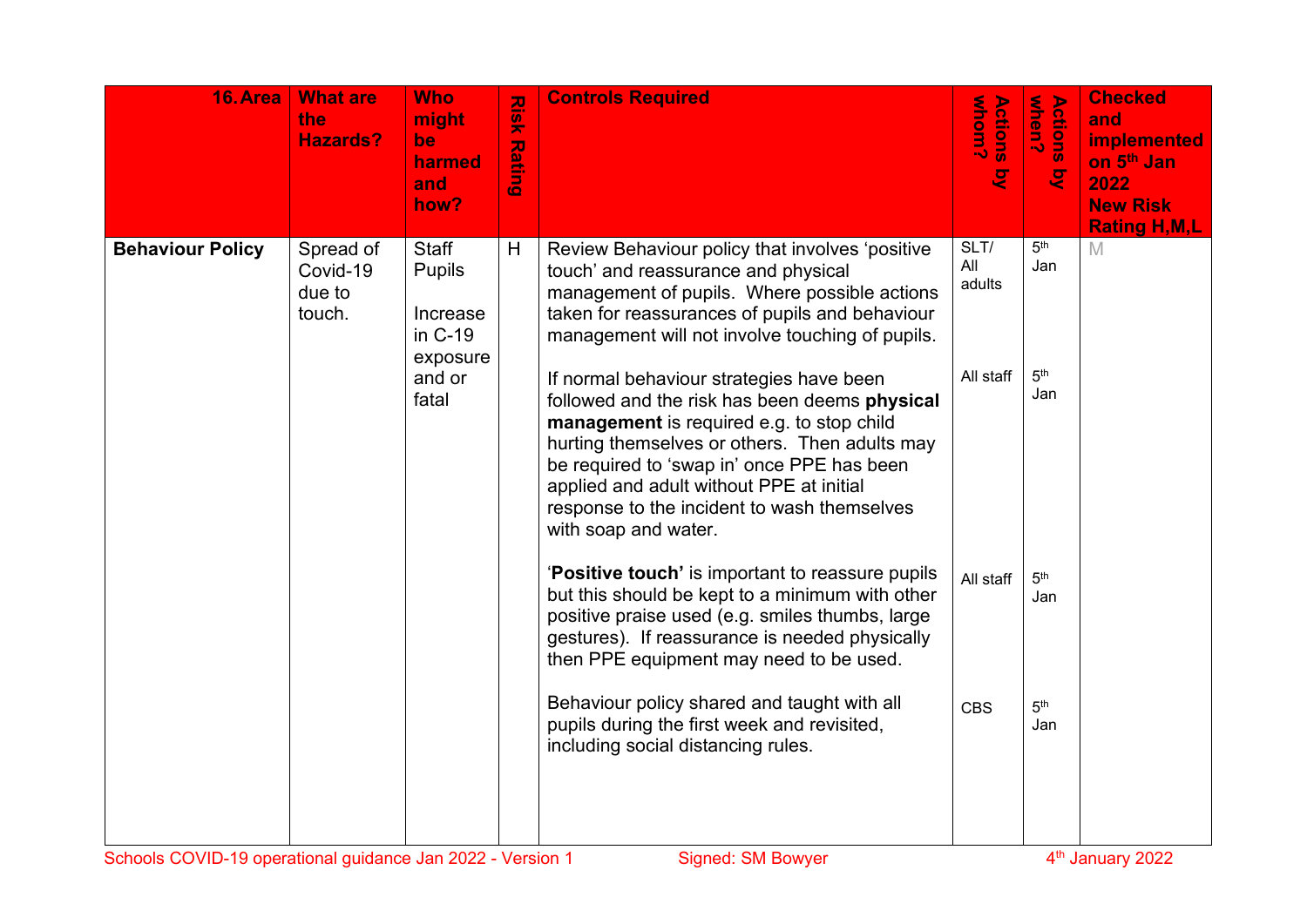| 17. Area           | <b>What are</b><br>the<br><b>Hazards?</b>                                                                                                                                                                                     | <b>Who might</b><br>be harmed<br>and how?                                                                                                                                                                                                                                                                                                   | <b>Nak</b><br><b>Rating</b> | <b>Controls Required</b>                                                                                                                                                                                                                                                                                                                                                                         | Actions<br>whom?<br>ष्ट            | Actions<br>when?<br>ष्ट | <b>Checked</b><br>and<br><b>implemented</b><br>on 5 <sup>th</sup> Jan<br>2022<br><b>New Risk</b><br><b>Rating H, M, L</b> |
|--------------------|-------------------------------------------------------------------------------------------------------------------------------------------------------------------------------------------------------------------------------|---------------------------------------------------------------------------------------------------------------------------------------------------------------------------------------------------------------------------------------------------------------------------------------------------------------------------------------------|-----------------------------|--------------------------------------------------------------------------------------------------------------------------------------------------------------------------------------------------------------------------------------------------------------------------------------------------------------------------------------------------------------------------------------------------|------------------------------------|-------------------------|---------------------------------------------------------------------------------------------------------------------------|
| <b>Emergencies</b> | School<br>staff<br>stepping<br>into local<br>parentis<br>/ next of<br>kin if<br>parent/next<br>of kin not<br>available<br>to make<br>decisions<br>about their<br>child's/next<br>of kin's<br>health in a<br>timely<br>manner. | <b>Staff</b><br><b>Pupils</b><br>Increase in<br>$C-19$<br>exposure and<br>or fatal due<br>not having full<br>personal<br>knowledge of<br>the child/staff<br>member.<br>Other<br>illnesses not<br>addressed in<br>a timely<br>manner due to<br>not having full<br>personal<br>knowledge of<br>the child's /<br>staff<br>member's<br>illness. | H                           | Usual emergency procedures apply.<br>All staff and pupils' emergency contact<br>details are up to date, including<br>alternative emergency contact details,<br>where required.<br>Staff and pupils' alternative contacts are<br>contacted where their primary emergency<br>contact cannot be contacted.<br>Pupils' parents are contacted as soon as<br>practicable in the event of an emergency. | <b>BATs</b><br>P/<br>All<br>adults | 5 <sup>th</sup><br>Jan  | M                                                                                                                         |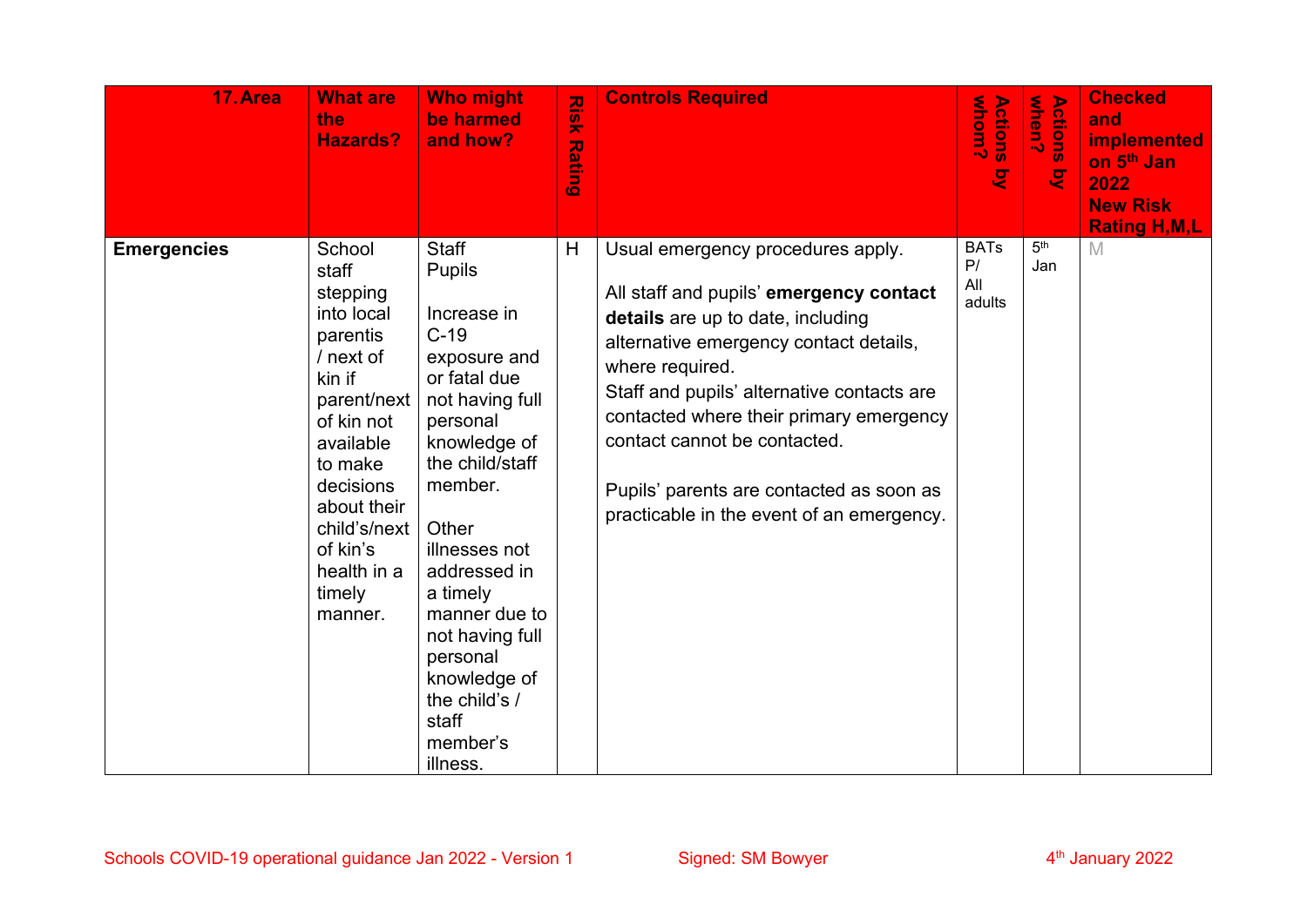| 18. Area          | <b>What are</b><br>the<br><b>Hazards?</b> | <b>Who might</b><br>be harmed<br>and how?                                      | Risk<br><b>Rating</b> | <b>Controls Required</b>                                                                                                                                                                                                                                                                                                                                                                                                                                                                                                                                                                                                                                                                                                                                                                                                                                                                                       | whom?<br><b>Actions</b><br>g             | <b>Actions</b><br>when?<br>g | <b>Checked</b><br>and<br><b>implemented</b><br>on 5 <sup>th</sup> Jan<br>2022<br><b>New Risk</b><br><b>Rating H, M, L</b> |
|-------------------|-------------------------------------------|--------------------------------------------------------------------------------|-----------------------|----------------------------------------------------------------------------------------------------------------------------------------------------------------------------------------------------------------------------------------------------------------------------------------------------------------------------------------------------------------------------------------------------------------------------------------------------------------------------------------------------------------------------------------------------------------------------------------------------------------------------------------------------------------------------------------------------------------------------------------------------------------------------------------------------------------------------------------------------------------------------------------------------------------|------------------------------------------|------------------------------|---------------------------------------------------------------------------------------------------------------------------|
| <b>Curriculum</b> | Spread of<br>Covid-19<br>due to<br>touch. | <b>Staff</b><br><b>Pupils</b><br>Increase in C-<br>19 exposure<br>and or fatal | H                     | <b>Music, Dance and Drama</b><br>You should continue teaching music, dance<br>and drama as part of your school<br>curriculum, especially as this builds pupils'<br>confidence and supports their wellbeing.<br>There may, however, be an additional risk<br>of infection in environments where singing,<br>chanting, playing wind or brass<br>instruments, dance or drama takes place.<br>Singing, wind and brass instrument playing<br>can be undertaken in line with this and<br>other guidance, including guidance<br>provided by the DCMS for professionals<br>and non-professionals, available at working<br>safely during coronavirus (COVID-19):<br>performing arts. Schools can continue to<br>engage peripatetic teachers during this<br>period, including staff from music education<br>hubs.<br><b>Singing</b><br>Singing, wind and brass playing can<br>continue. Singing Worship will be taken in | CBS/<br>External<br>teachers<br>/coaches | 5 <sup>th</sup><br>Jan       | M                                                                                                                         |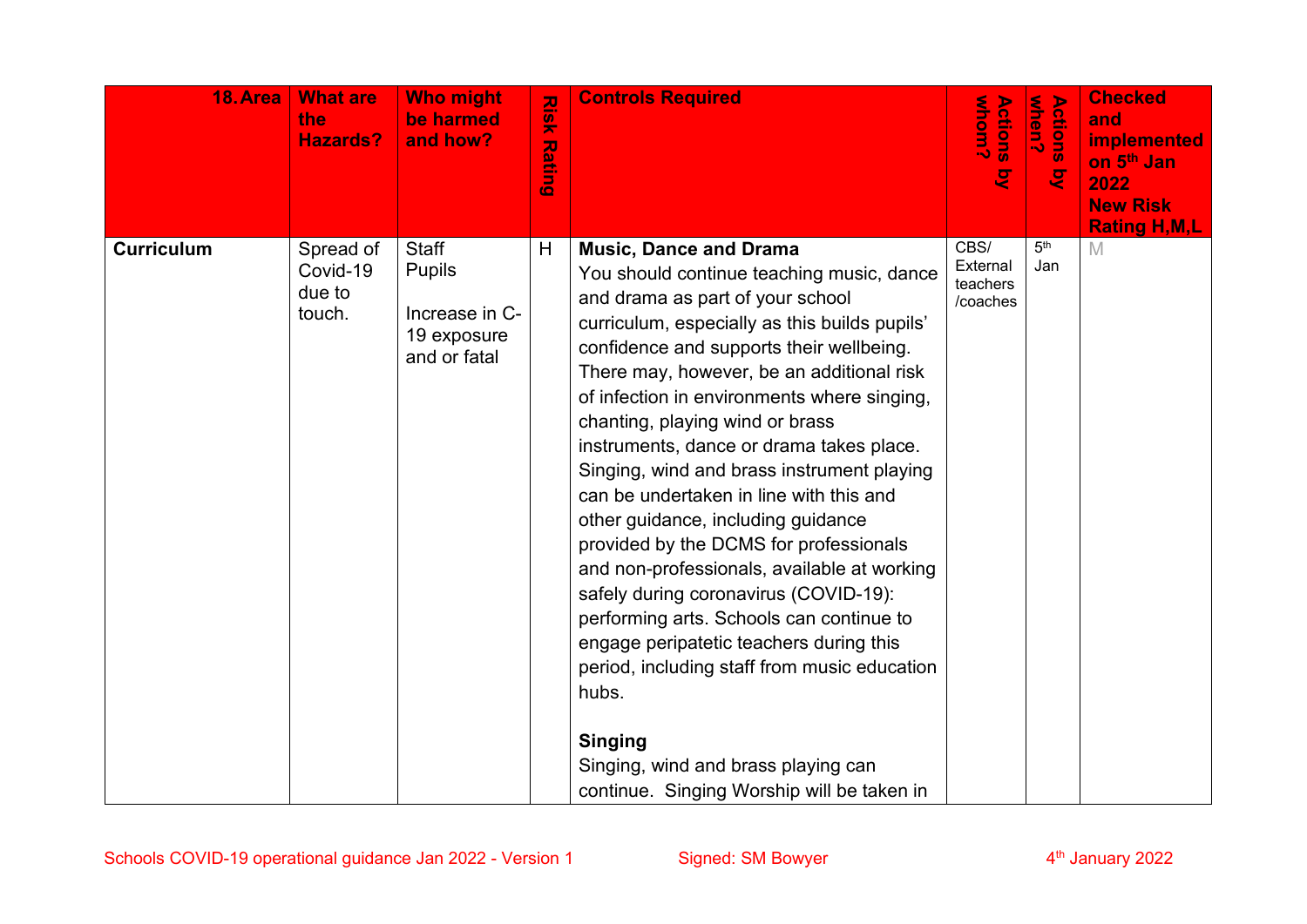| bubbles. airflow and social distancing and<br>mitigation can be maintained.<br>1x super bubble in the hall for singing and<br>worship.<br>1 class in the class<br>Or use of outdoor space.                                                                                                                                                                                                                                                                                                                                                       |  |
|--------------------------------------------------------------------------------------------------------------------------------------------------------------------------------------------------------------------------------------------------------------------------------------------------------------------------------------------------------------------------------------------------------------------------------------------------------------------------------------------------------------------------------------------------|--|
| <b>Microphones</b>                                                                                                                                                                                                                                                                                                                                                                                                                                                                                                                               |  |
| Use microphones where possible.                                                                                                                                                                                                                                                                                                                                                                                                                                                                                                                  |  |
| <b>PE</b><br>Schools have the flexibility to decide how<br>physical education, sport and physical<br>activity will be provided whilst following the<br>measures in their system of controls.<br>PE taught in class bubbles<br>Sports equipment is cleaned between<br>different individual groups, and contact<br>sports avoided.<br>Outdoor sports should be prioritised where<br>possible, and large indoor spaces used<br>where it is not, maximising distancing<br>between pupils and paying scrupulous<br>attention to cleaning and hygiene. |  |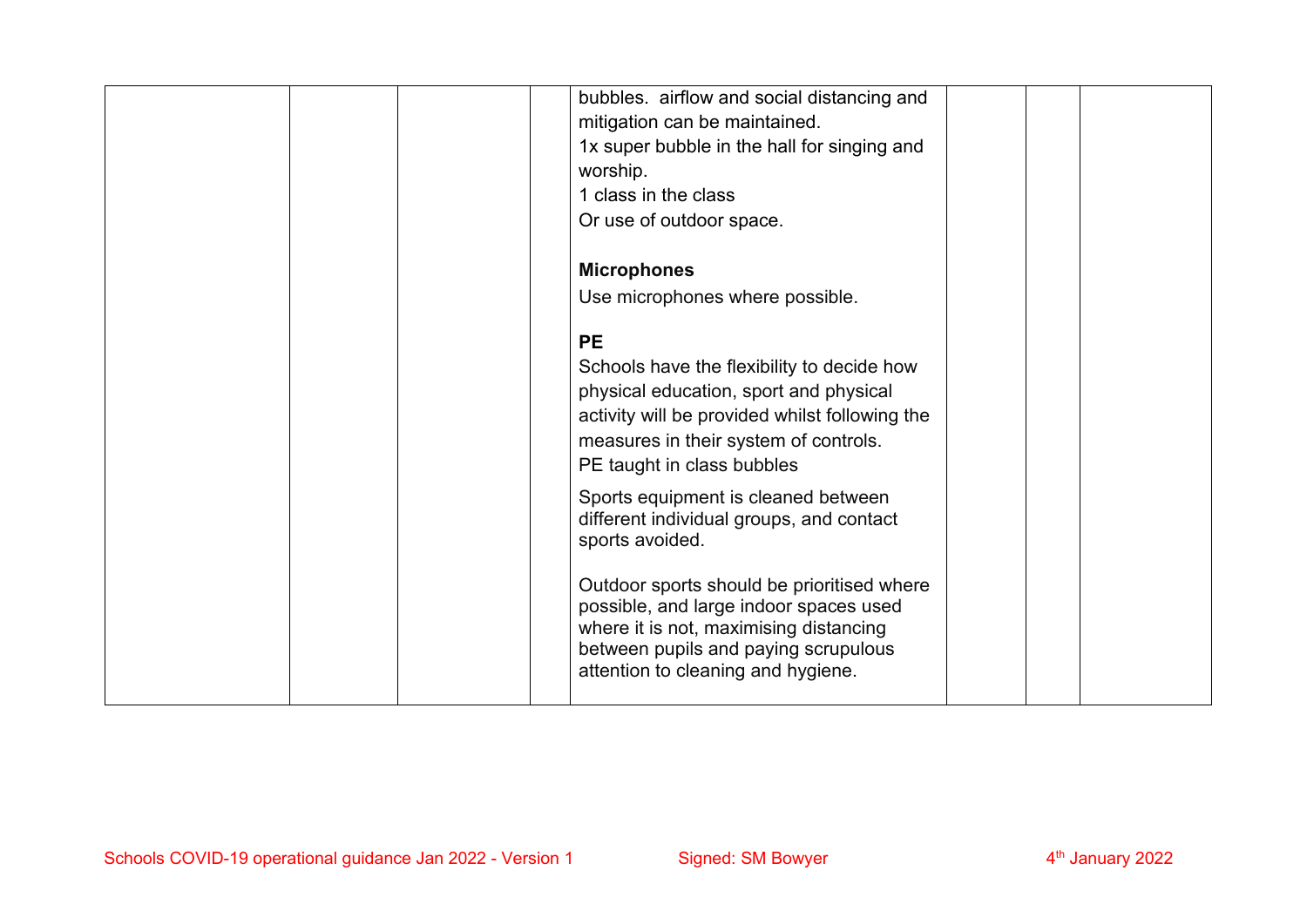| <b>19. Area</b>    | <b>What are</b><br>the<br><b>Hazards?</b> | <b>Who might</b><br>be harmed<br>and how?                                      | <b>NSK</b><br><b>Rating</b> | <b>Controls Required</b>                                                                                                                                                                                                                                                                                                                                                                                                                                                                                                                                                                                                                                      | whom?<br><b>Actions</b><br>g | Actions<br>when?<br>g  | <b>Checked</b><br>and<br><b>implemented</b><br>on 5 <sup>th</sup> Jan<br>2022<br><b>New Risk</b><br><b>Rating H, M, L</b> |
|--------------------|-------------------------------------------|--------------------------------------------------------------------------------|-----------------------------|---------------------------------------------------------------------------------------------------------------------------------------------------------------------------------------------------------------------------------------------------------------------------------------------------------------------------------------------------------------------------------------------------------------------------------------------------------------------------------------------------------------------------------------------------------------------------------------------------------------------------------------------------------------|------------------------------|------------------------|---------------------------------------------------------------------------------------------------------------------------|
| Before school care | Spread of<br>Covid-19<br>due to<br>touch. | <b>Staff</b><br><b>Pupils</b><br>Increase in C-<br>19 exposure<br>and or fatal | H                           | Children will use the hall space but will be<br>sat in either class bubbles/ or family groups.<br>Tables and chairs sanitised before storing<br>for the evening.<br>Equipment kept within bubbles for that<br>session and then quarantined or sanitised if<br>between bubbles sanitised if moving<br>between bubbles.<br>Staff to maintaining the distance where<br>possible.<br>Masks worn when greeting parents and if<br>working very closely with the children.<br>Toilet use – children use their own KS toilets<br>as they would in the school day.<br>Pupils have individual plates and cups. Staff<br>washing hands before serving/ hand gel<br>used. | Care<br>club<br>team         | 5 <sup>th</sup><br>Jan | M                                                                                                                         |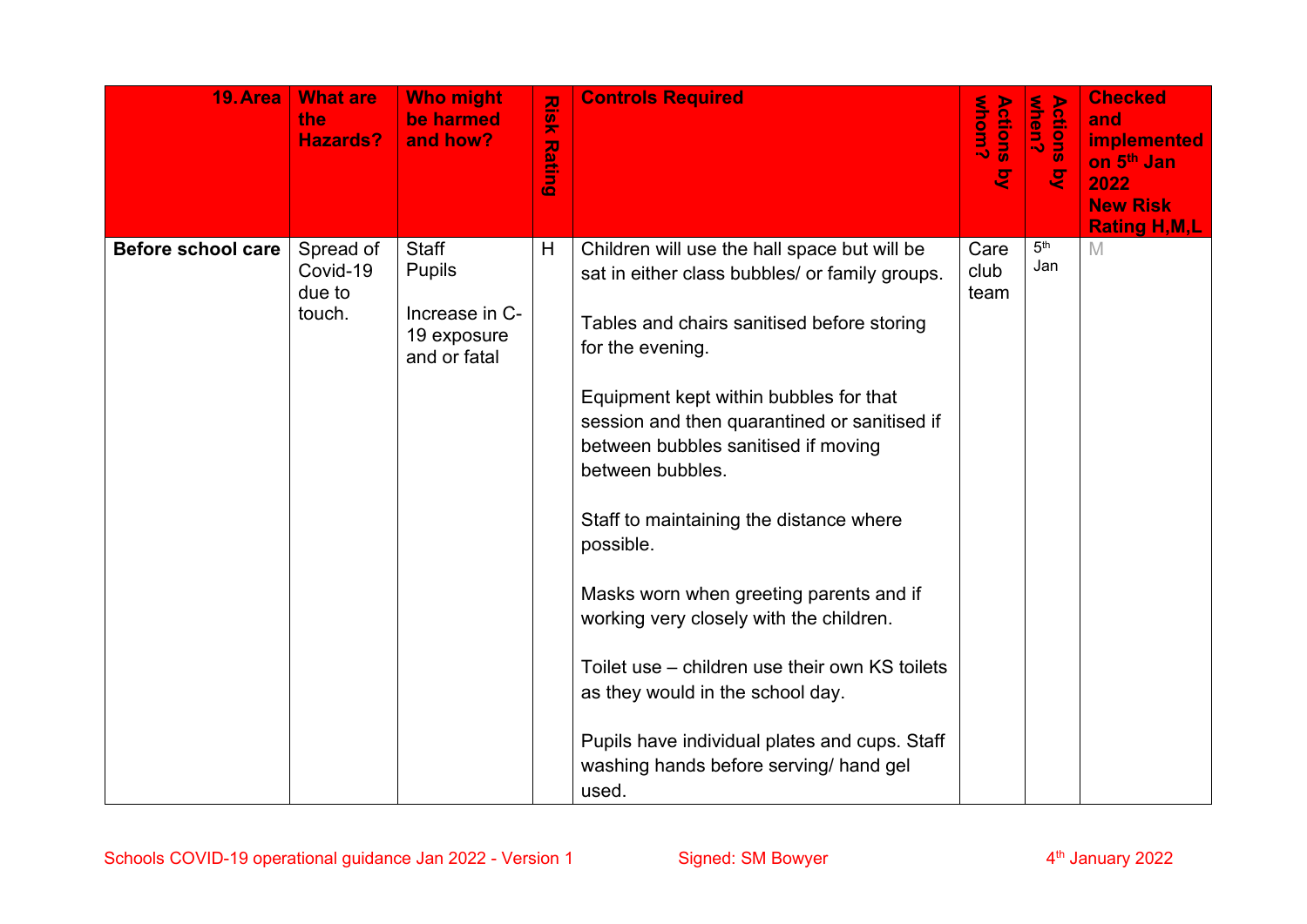|  |  | Pupils and staff temperature checked before |  |  |
|--|--|---------------------------------------------|--|--|
|  |  | entering the club.                          |  |  |
|  |  |                                             |  |  |